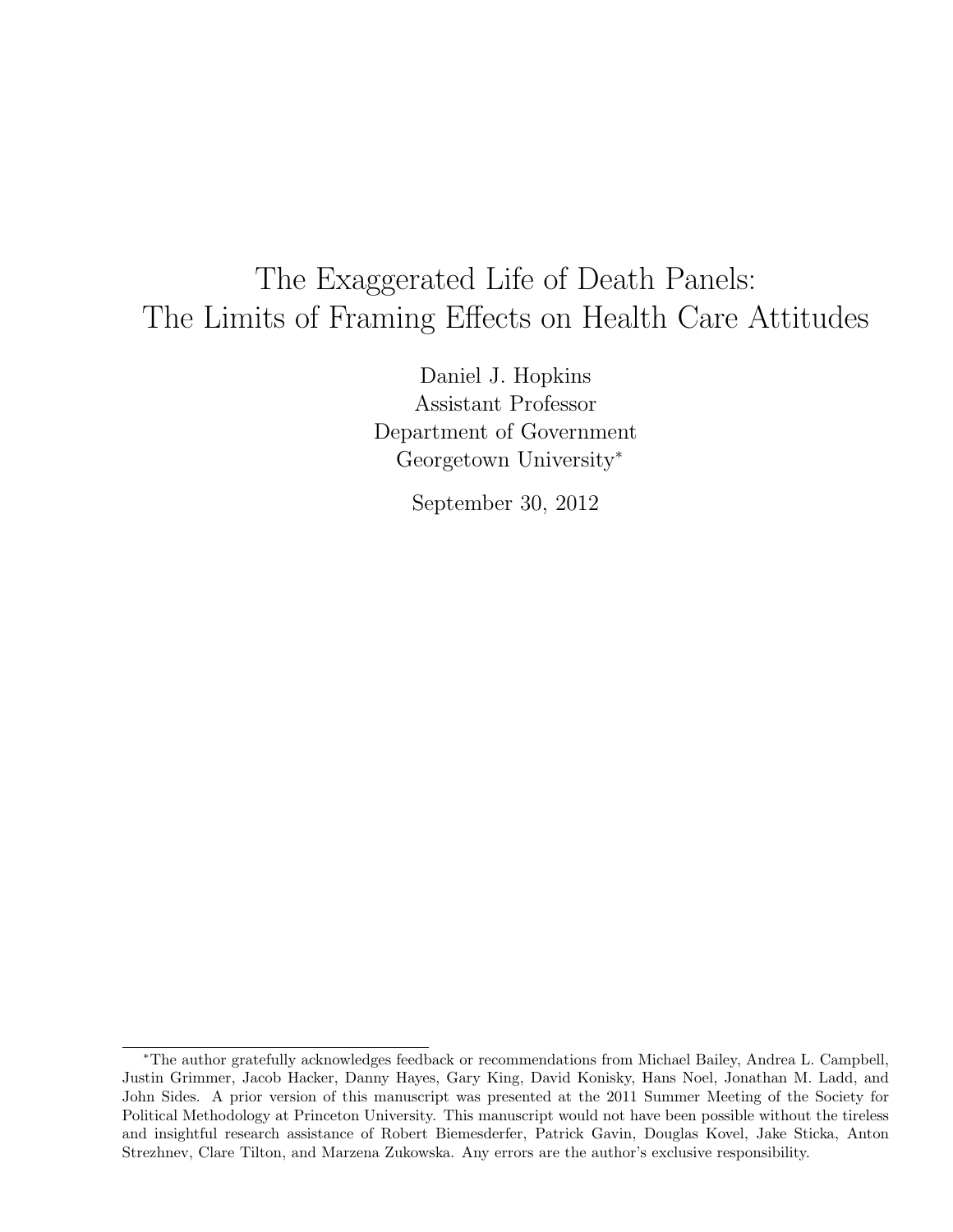### Abstract

Experiments demonstrate that framing can influence public opinion. Yet in practice, political elites employ frames in use by the public, making their causal effects unclear. The 2009-12 health care debate provides an unparalleled opportunity to observe the interplay of elite rhetoric and public opinion. This paper couples automated content analyses with survey data from 30,370 Americans to better measure elite frames, public opinion, and their relationship. Multiple empirical tests uncover only limited evidence of framing effects. While the frames employed by political elites are punctuated, mass attitudes are not. Nor do we observe opinion shifts among the subgroups targeted by frames. Even the language Americans use to explain their opinions proves generally stable, although there is evidence that the public adopts the language of both parties' elites in a roughly symmetric fashion. The automated analysis of elite rhetoric and open-ended survey questions shows considerable promise in illuminating elite-mass interactions.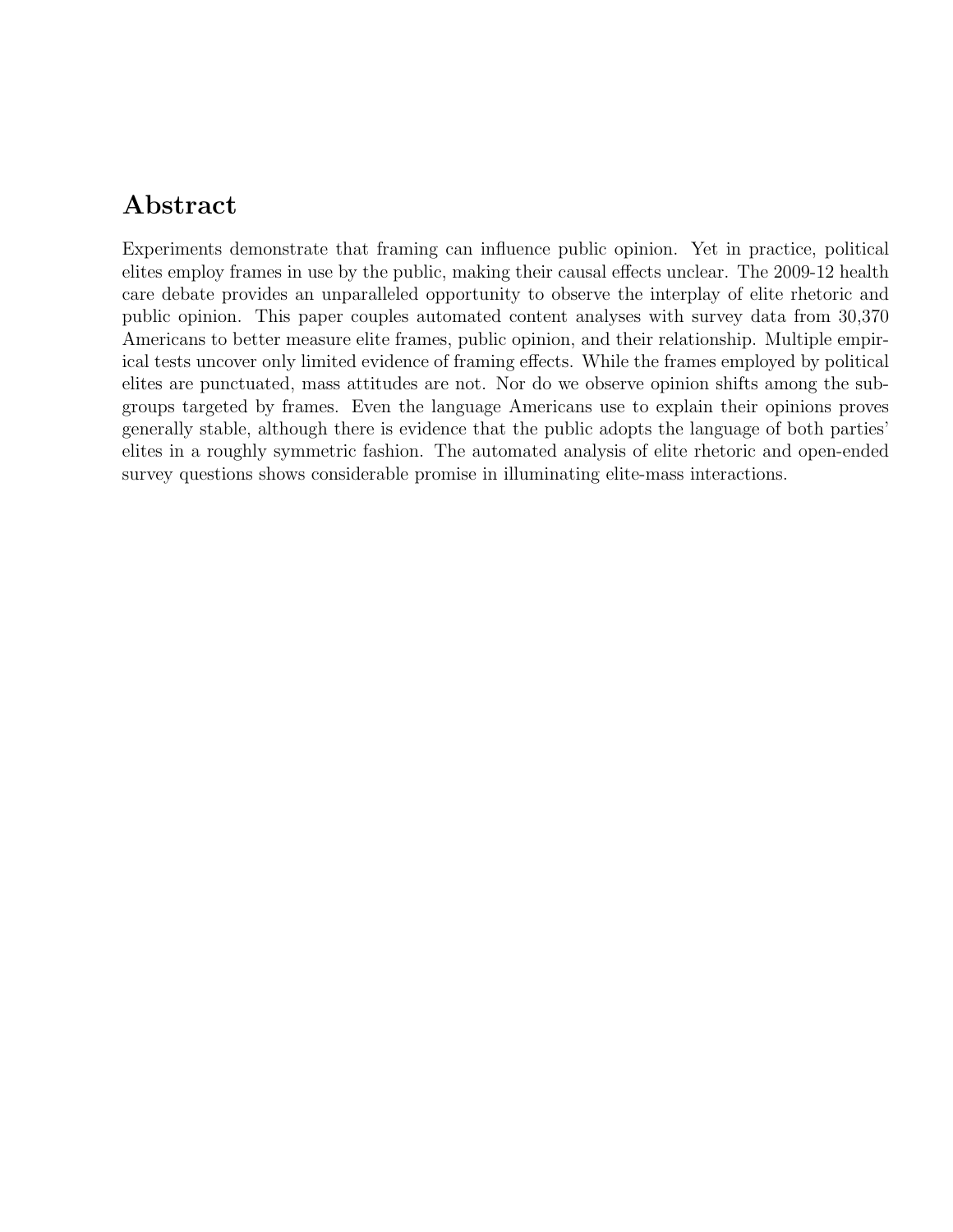### Introduction

March 2010 represented a turning point in the health care debate, as the House of Representatives passed the sweeping health care reform legislation known as the Affordable Care Act (ACA) or "Obamacare." In the period since then, the law has typically been viewed unfavorably by a plurality of Americans (but see Berinsky and Margolis, 2011), with those who hold "strongly unfavorable" views consistently outnumbering those with "strongly favorable" views (Kaiser Family Foundation 2012; see also Sussman, Blendon and Campbell 2009). Opposition to the ACA had a demonstrable political impact, reducing support for Democratic candidates in the 2010 elections (Konisky and Richardson, 2012; Nyhan et al., 2012). To many political commentators, the strength of this opposition was evidence of the effectiveness of its opponents' rhetoric. For instance, the New York Times stated the conventional wisdom when it wrote that "the Obama administration and Democrats...largely lost the health care message war in the raucous legislative process"(Steinhauer and Pear, 2011).

Scholars have joined commentators in contending that politicians' rhetorical choices influenced public views of health care reform, with former Alaska Governor Sarah Palin's use of the term "death panels" cited as particularly effective anti-ACA rhetoric (Shapiro and Jacobs, 2010; Nyhan, 2010; Scherer, 2010; Krugman, 2012). The notion that rhetoric can influence public opinion is closely related to the concept of issue framing, a concept that has received sustained attention from political scientists in recent years (e.g. Iyengar and Kinder, 1987; Iyengar, 1991; Nelson, Clawson and Oxley, 1997; Mutz, 1998; Berinsky and Kinder, 2006; Chong and Druckman, 2007a,b; Smith, 2007; Baumgartner, De Boef and Boydstun, 2008; Winter, 2008; Chong and Druckman, 2010; Huber and Paris, 2012). In the words of Kinder (1998), issue frames "define what the problem is and how to think about"(pg. 170). Issue frames are rhetorical structures which emphasize a subset of the considerations relevant to a given issue. Issues of public policy are usually complex, giving political elites the capacity to focus on aspects of the problem that advantage their side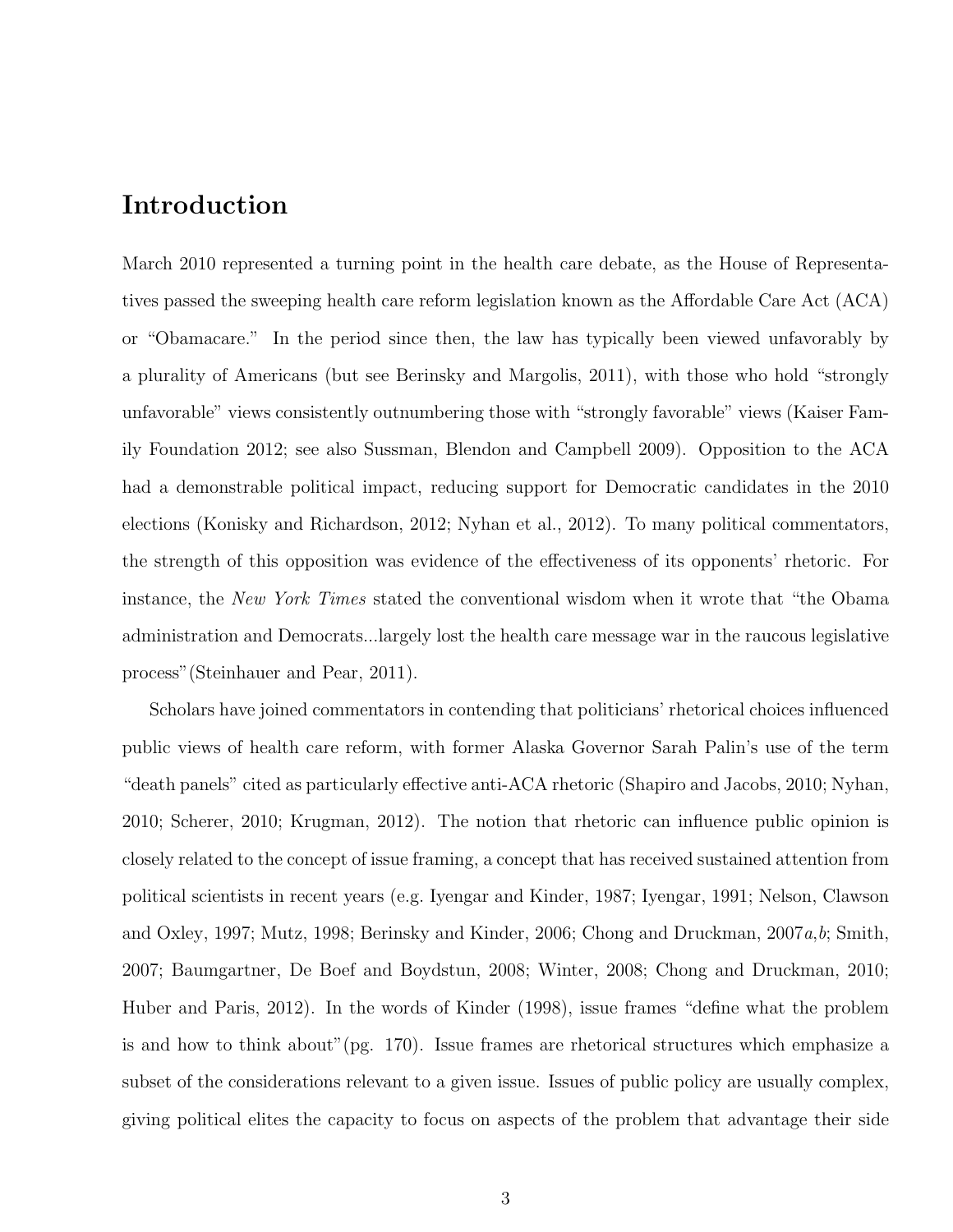of the argument (see especially Riker, 1986; Jacobs and Shapiro, 2000). The influence of frames or related concepts is an area of substantial interest for researchers in fields from psychology and linguistics (e.g. Lakoff and Johnson, 1980; Bargh, 2006) to marketing and sociology (e.g. Gamson, 1992; Heath and Heath, 2007) as well.

There is a wealth of evidence from survey experiments that frames' differential emphases can influence Americans' political attitudes (Iyengar and Kinder 1987; Chong and Druckman 2007b, 2010; but see Druckman 2001; Druckman and Nelson 2003; Huber and Paris 2012). While there is some observational evidence from shifts in salient frames as well (e.g. Kellstedt, 2003; Jacobs et al., 2003; Entman, 2004; Smith, 2007; Baumgartner, De Boef and Boydstun, 2008; III, 2009), it seems safe to conclude that scholars know less about how framing operates in real-world conditions (see also Chong and Druckman, 2011). Still, there are a number of reasons to suspect that framing's real-world influence might be more limited and contingent than experimental studies imply (Barabas and Jerit, 2010), from public inattention (Prior, 2007; Arceneaux, Johnson and Murphy, 2012) to conflicting media incentives (Entman, 2004) and political parties' internal coordination problems.

Here, we focus on a threat to external validity that the experimentally driven framing literature is not designed to address: the possibility that political elites adopt frames already in widespread use among the public. Contemporary political elites craft their language using polling and focus groups (Jacobs and Shapiro, 2000; Jacobs and Burns, 2004), a practice which might make salient frames more of a reflection of public opinion than an independent influence on it. When scholars generalize the results of framing experiments to real-world settings, we implicitly assume that elites have leverage in choosing which frames to adopt. If elites are adopting the frames already salient among the public, that assumption might prove inaccurate. This manuscript thus develops tests of framing effects that are robust to the endogenous influence of public opinion on elites' choice of frames (see also Chong and Druckman, 2011; Nelson, 2011).

The public debates surrounding health care reform provide an unusual opportunity to test the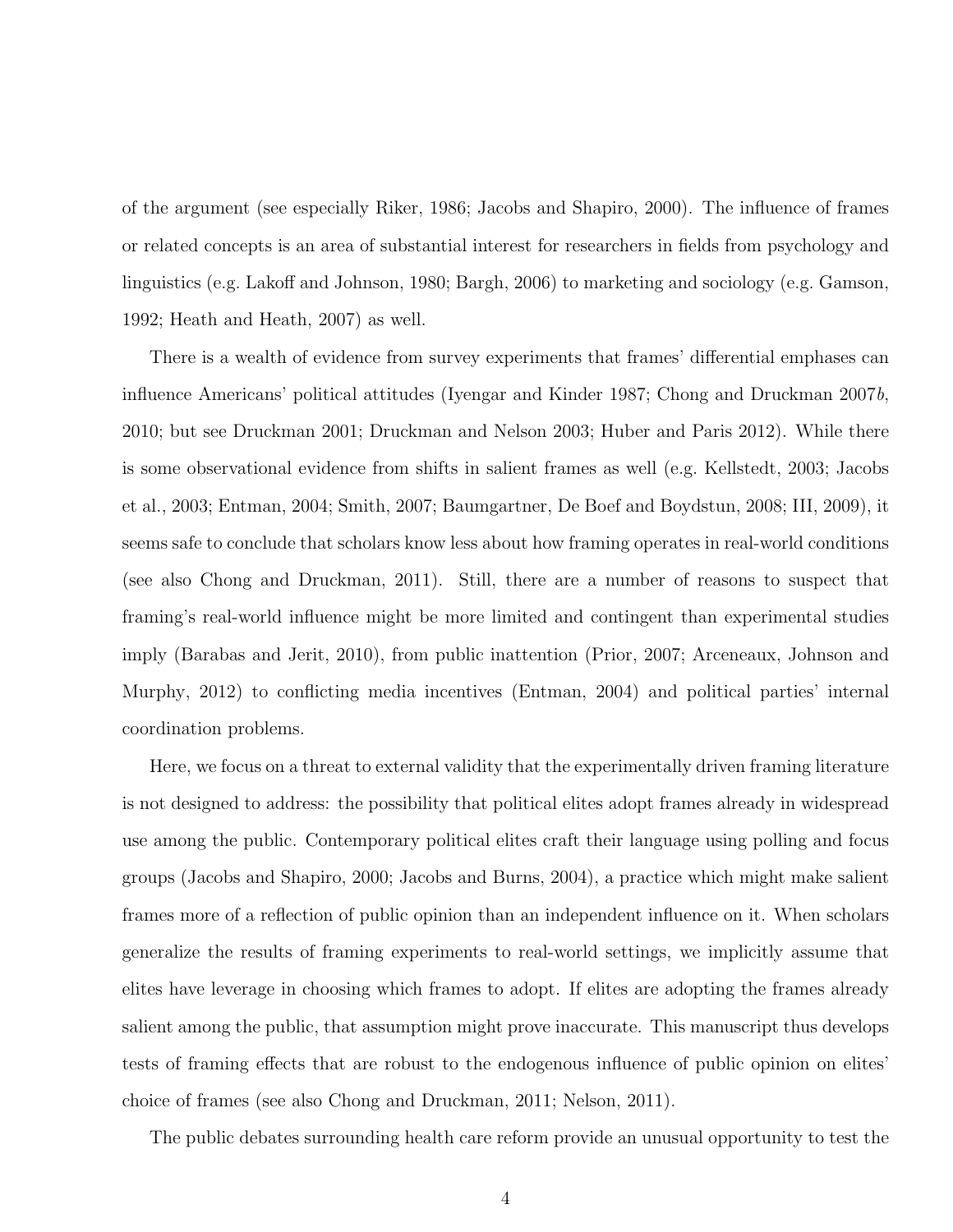influence of frames on public opinion. Health care reform is a multifaceted issue, giving supporters and opponents alike framing opportunities (Jacobs and Shapiro, 2000). And frame they did. In September of 2009, President Obama gave a prime-time Congressional address devoted entirely to health care. Between January 2009 and December 2010, U.S. Senators sent out 1,488 press releases related to health care reform. The fact that the debate stretched over many months gave political elites and interest groups time to test, hone, and change their appeals.

The lengthy debate also gave the American public time to get information about the issue. By December 2010, more than 40% of Americans had seen at least one television advertisement on health care reform. In addition, the Kaiser Family Foundation's monthly cross-sectional surveys provide researchers with more than 30,000 fully observed respondents who were asked about health care reform between January 2009 and January 2012. Critically, the Pew Research Center and the Kaiser Family Foundation together asked open-ended questions about health care reform in seven different surveys. By coupling these data sources with emerging tools for automated content analysis, we are able to observe the specific words and frames that both elected officials and American citizens use to describe their views of health care reform—and we can do so before and after the issue became salient. This focus on word choice allows us to measure elite frames and public opinion on the same scale, and to identify the extent to which elite frames induce shifts in public arguments about a given issue. Moreover, the analysis of open-ended survey responses enables us to measure public opinion with more subtlety than is typically possible in observational settings.

The results indicate important limits on real-world framing effects. We first apply a clustering algorithm known as 'Latent Dirichlet Allocation" (Blei, Ng and Jordan, 2003) to Senators' press releases, and show that there is substantial over-time variation in the frames that elites employ. Yet public opinion on health care reform polarizes by partisanship and racial/ethnic indicators and then remains very stable thereafter (see also Henderson and Hillygus, 2011; Kriner and Reeves, 2012b), with little variability and no evidence that groups targeted by specific frames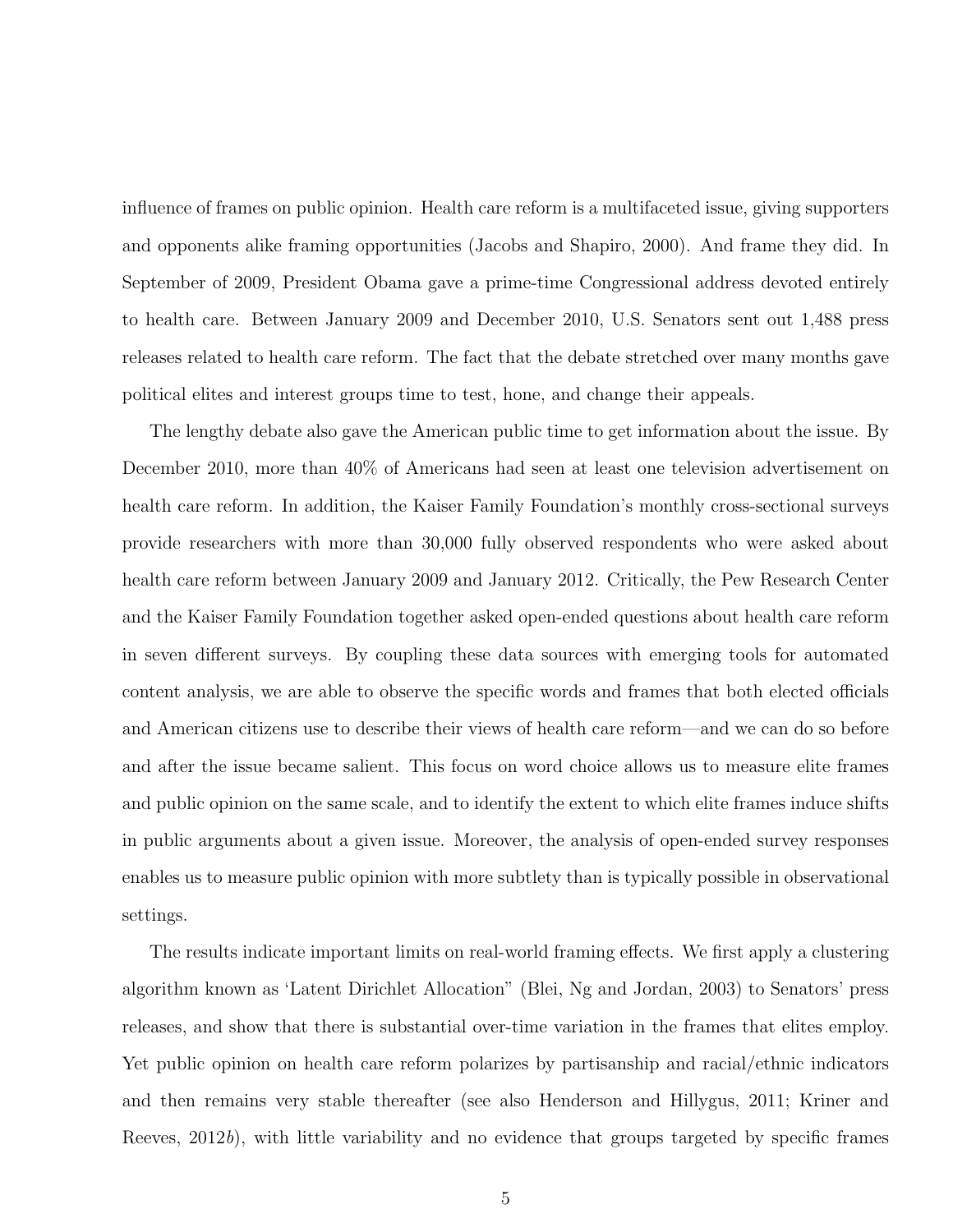respond accordingly. These initial analyses show that automated content analyses can improve the measurement of elite frames. Yet it can also allow us to analyze open-ended survey responses and by doing so, we show that public opinion is stable not just in overall attitudes but also in the arguments Americans employ. Certainly, there is evidence that the public adopts the arguments made by political elites, and that it does so in a roughly symmetric fashion. But the broad contours of the public's arguments for and against health care reform were visible as early as July 2009, before the two parties began a multi-year struggle to reshape public opinion. In this case, framing induces detectable shifts in language, but not more widespread shifts in opinion.

This study also aims to contribute to research on the measurement of public opinion by illustrating the value of tools from automated content analysis, a fast-growing field within political science (e.g. Laver and Garry, 2003; Ho and Quinn, 2008; Lowe, 2008; Hopkins and King, 2010; Quinn et al., 2010; Grimmer, 2010; Grimmer and King, 2011; Spirling, 2011; Diermeier et al., 2012). Prior applications of automated content analysis have focused on lengthy, elite-level documents, from speeches and newspaper articles to treaties and judicial decisions. Yet this paper shows that these tools can also add substantial value when applied to open-ended survey responses that are typically no longer than a sentence. The analysis of respondents' language and the application of automated content analysis to public opinion research allows for richer and more subtle measures of public opinion, measures which have the capacity to improve our understanding of the interplay between elite arguments and mass opinion.

### Hypotheses

Frames have been subject to a host of definitions, leading to concerns that the concept has become a "fractured paradigm" (Entman 1993; see also Nelson 2011). Here, we follow (Chong and Druckman, 2010) by focusing on issue framing, which they define as occurring "when a communication changes people's attitudes toward an object by changing the relative weights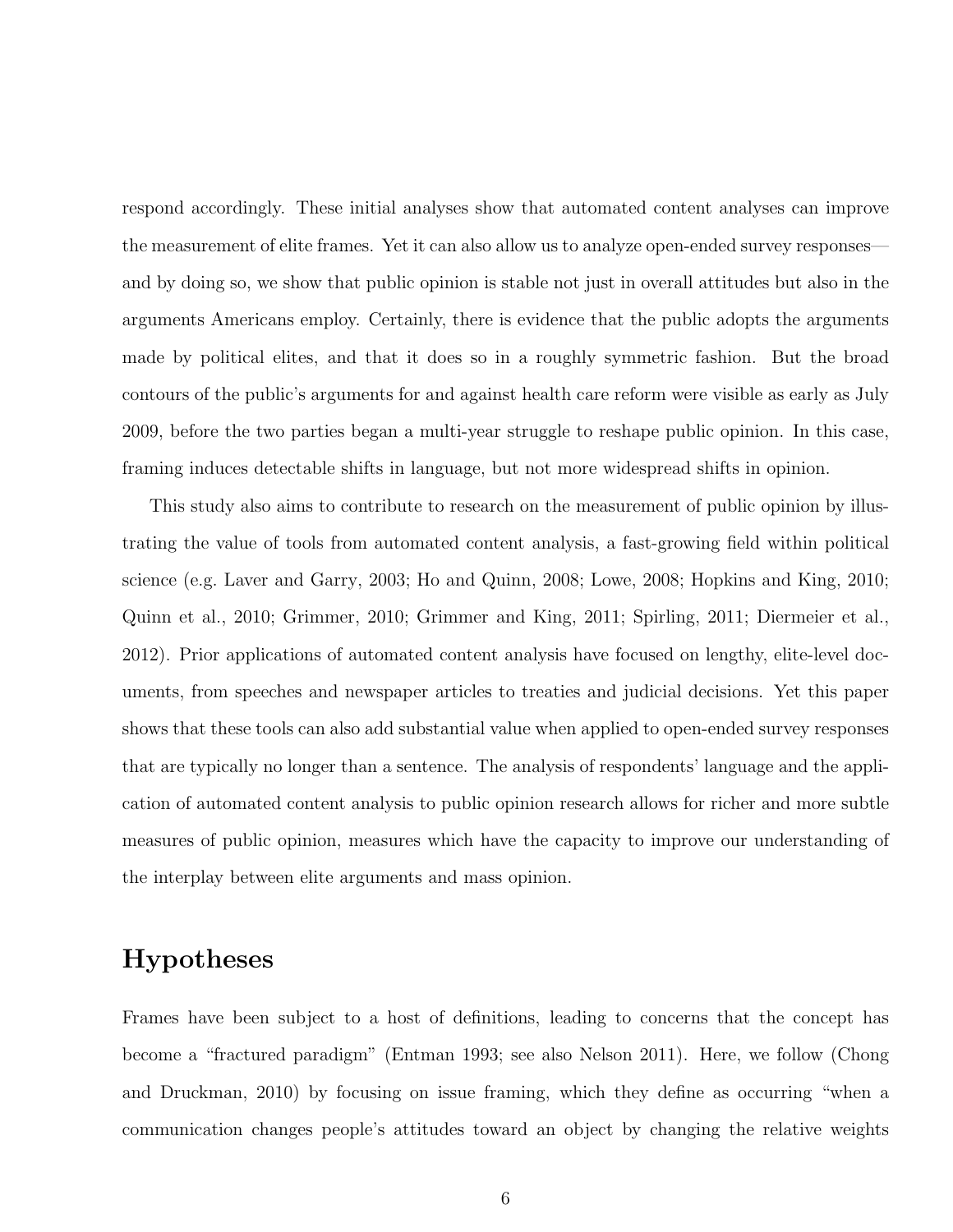they give to competing considerations about an object"(665). In recent years, a large body of experimental research has advanced our understanding of issue framing. Separate but related research has argued that political elites have incentives to frame issues in ways that increase support (Riker, 1986; Carmines and Stimson, 1989; Vavreck, 2009). Yet as this section argues, challenges remain in generalizing these experimental findings and elite-level predictions to realworld settings.

So defined, framing effects operate by influencing the cognitive accessibility of considerations relevant to an issue. Issue frames "embody a complex semantic structure"(Nelson 2011, pg. 192 ; see also Lakoff and Johnson 1980) which facilitates certain mental associations at the expense of many others. To invoke "death panels" is to foreground considerations about government control at the expense of considerations about access or cost. As a result, framing effects are expected to be stronger among those with more knowledge of a given subject, as they will have a wider variety of considerations to connect to that issue (Chong and Druckman, 2007a). The fact that framing effects operate through cognitive accessibility also means that they are likely be stronger among those with relevant personal experiences (Mutz, 1994; Strauss, 2009). Framing effects are distinctive from learning or persuasion, as the underlying mechanism of framing is the cognitive accessibility of competing considerations (see also Lenz, 2009; Huber and Paris, 2012). In observational settings, however, we commonly lack the measurement tools to differentiate framing from these related communication effects, an issue we address below.

The study of framing has developed rapidly in recent years, driven by experimental research embedded in surveys (Iyengar and Kinder, 1987; Iyengar, 1991; Zaller, 1992; Nelson, Clawson and Oxley, 1997; Mutz, 1998; Berinsky and Kinder, 2006; Chong and Druckman,  $2007a,b$ ; Winter, 2008; Chong and Druckman, 2010; Malhotra and Margalit, 2010; Slothuus and de Vreese, 2010; Druckman, Fein and Leeper, 2012; Huber and Paris, 2012). This research generates expectations about real-world framing, including the hypothesis that framing effects will be especially pronounced when the frames come from trusted elites within one's party and address salient issues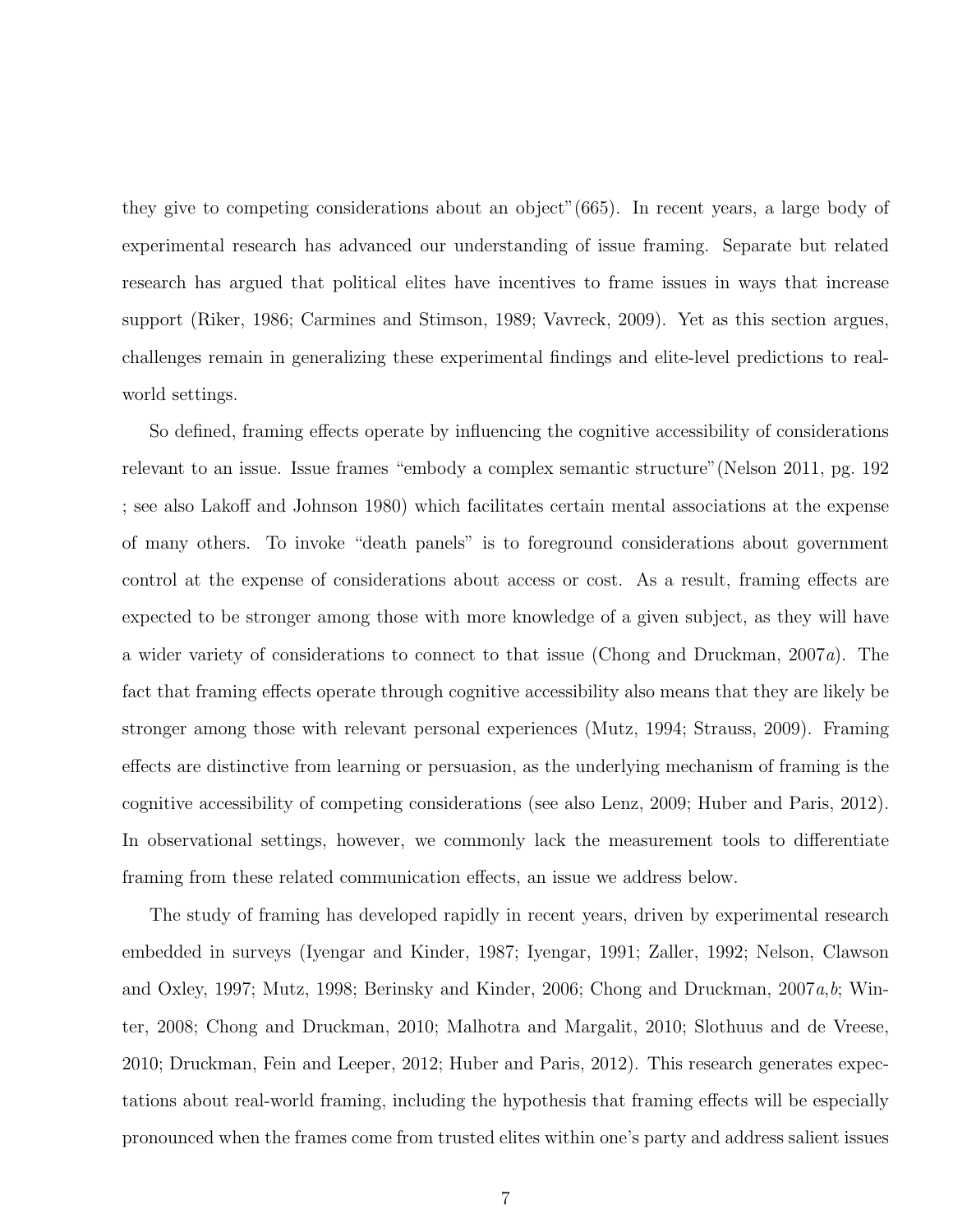(Zaller 1992; Druckman 2003; Slothuus and de Vreese 2010; but see Bullock 2011). Attentive to concerns about external validity, scholars of framing have increasingly adopted research designs that more closely approximate real-world settings, whether by allowing for competition among frames (Sniderman and Theriault, 2004; Chong and Druckman, 2007b), differing frames over time (Chong and Druckman, 2010), or choices about exposure to frames (Arceneaux, Johnson and Murphy, 2012; Druckman, Fein and Leeper, 2012).

In the typical framing experiment, the researcher chooses the frames to manipulate with few limitations. Yet in real-world settings, politicians and political elites are likely to face significant limitations in choosing frames. One limitation stems from intra-party coordination problems, as lone officials are unlikely to advance frames that are at odds with their co-partisans. Even if parties successfully coordinate, the news media might prove uninterested in transmitting a frame to the public (e.g. Patterson, 1993; Entman, 2004). A related limitation stems from public inattention, as few prospective voters closely follow political discourse. Partisan polarization poses an additional limitation on framing. Citizens with partisan loyalties are likely to discount frames offered by elites from the other party (Zaller, 1992; Slothuus and de Vreese, 2010).

Still, the central limitation of interest here stems from the heavy use of polling and focus groups in shaping contemporary elite rhetoric (Jacobs and Burns, 2004), something that Jacobs and Shapiro (2000) illustrate in the context of the 1993-94 debate over health care. In salient, high-stakes debates, national political elites are likely to use information about public opinion to craft their appeals. As Jacobs and Shapiro (2000) note, "politicians track public opinion to identify the words, arguments, and symbols about specific policies that the centrist public finds most appealing"(48). If so, the real-world causal effect might be the opposite of that identified in experimental studies, with elites adopting the language and frames already in use among the public. This possibility suggests the importance of measuring not simply baseline opinion but also baseline word choice in public discussions of a given issue.

Given these limitations, it is not surprising that studies of real-world framing effects report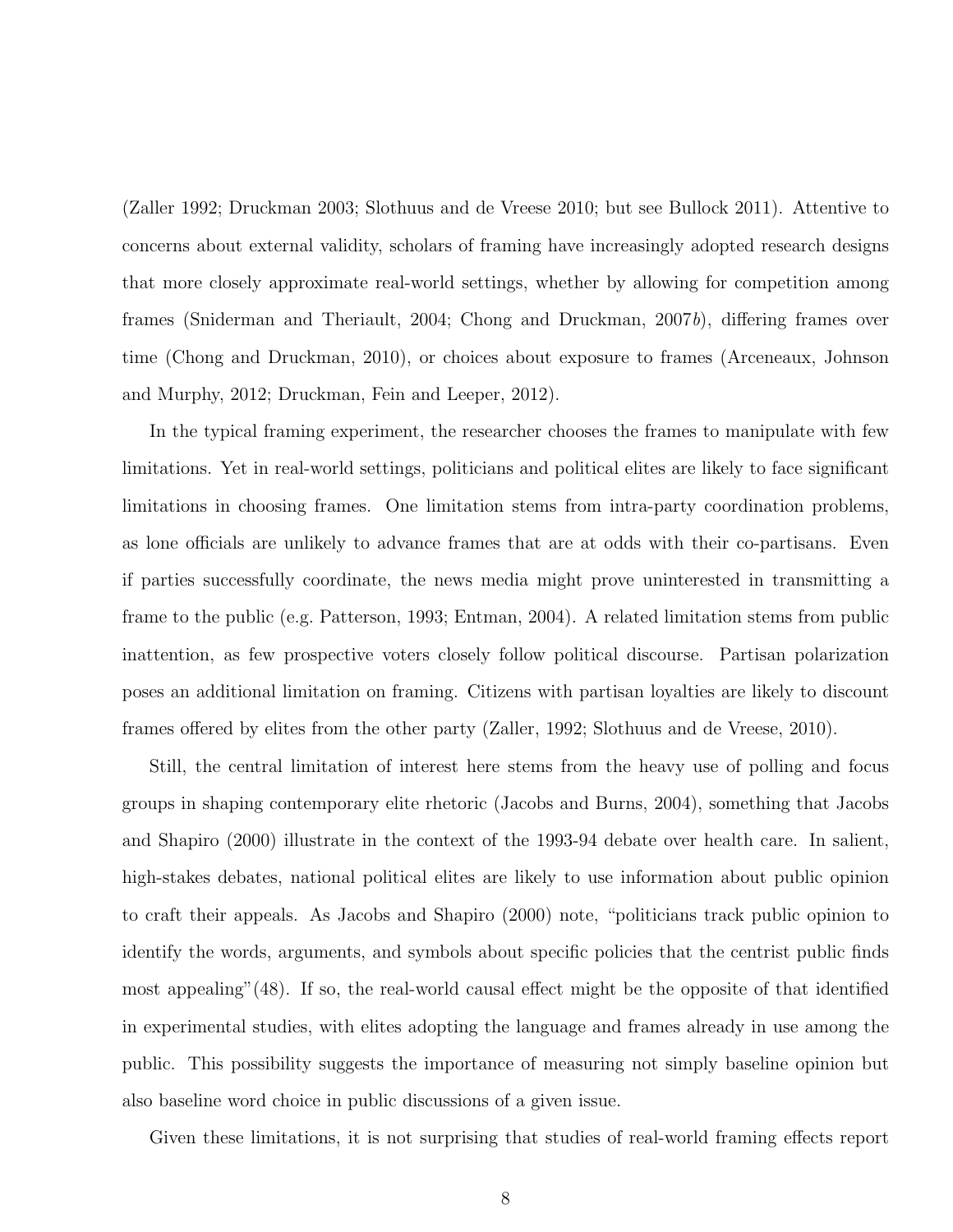mixed results (e.g. Gamson and Modigliani 1989; Kellstedt 2003; Entman 2004; Smith 2007; but see Jacobs et al. 2003; III 2009), and that they have conceived of framing as an interactive process between public officials, journalists, citizens, and other actors (e.g. Jacobs and Shapiro, 2000; Baumgartner, De Boef and Boydstun, 2008). Also, research on real-world framing has typically examined changes in responses to close-ended survey questions over time, a fact which makes it difficult to distinguish framing from related processes such as learning (Lenz, 2009). In the empirical sections that follow, this paper contends that the use of automated content analysis and the measurement of public word choice over time can effectively address these limitations. In focusing on mass-elite interactions, this manuscript follows the advice of Chong and Druckman (2011).

### Measuring Real-World Frames and Their Impacts

Multiple measurement problems have limited our capacity to study real-world framing and its influence on public opinion. At the elite level, it is difficult and resource-intensive to measure the frames that elites employ precisely, let alone observing their changes over time or their causes. Outside of experimental settings, surveys do not typically include the questions needed to observe the subtle changes in mass cognition that framing posits, such as the increased accessibility of certain considerations. Also, prior scholarship has not measured frames and public opinion on the same scale, making it difficult to test the alternative explanation that politicians adopt frames that are already in use among citizens.

This section contends that analyses of word choice at both the elite and mass levels offers substantial leverage to address these limitations—and thus to understand framing and masselite dynamics. It first outlines why a variant of cluster analysis—Latent Dirichlet Allocation (LDA) (Blei, Ng and Jordan, 2003)—is a promising technique for measuring elite frames in realworld settings. Departing from prior applications of LDA in political science (e.g. Schrodt, 2011;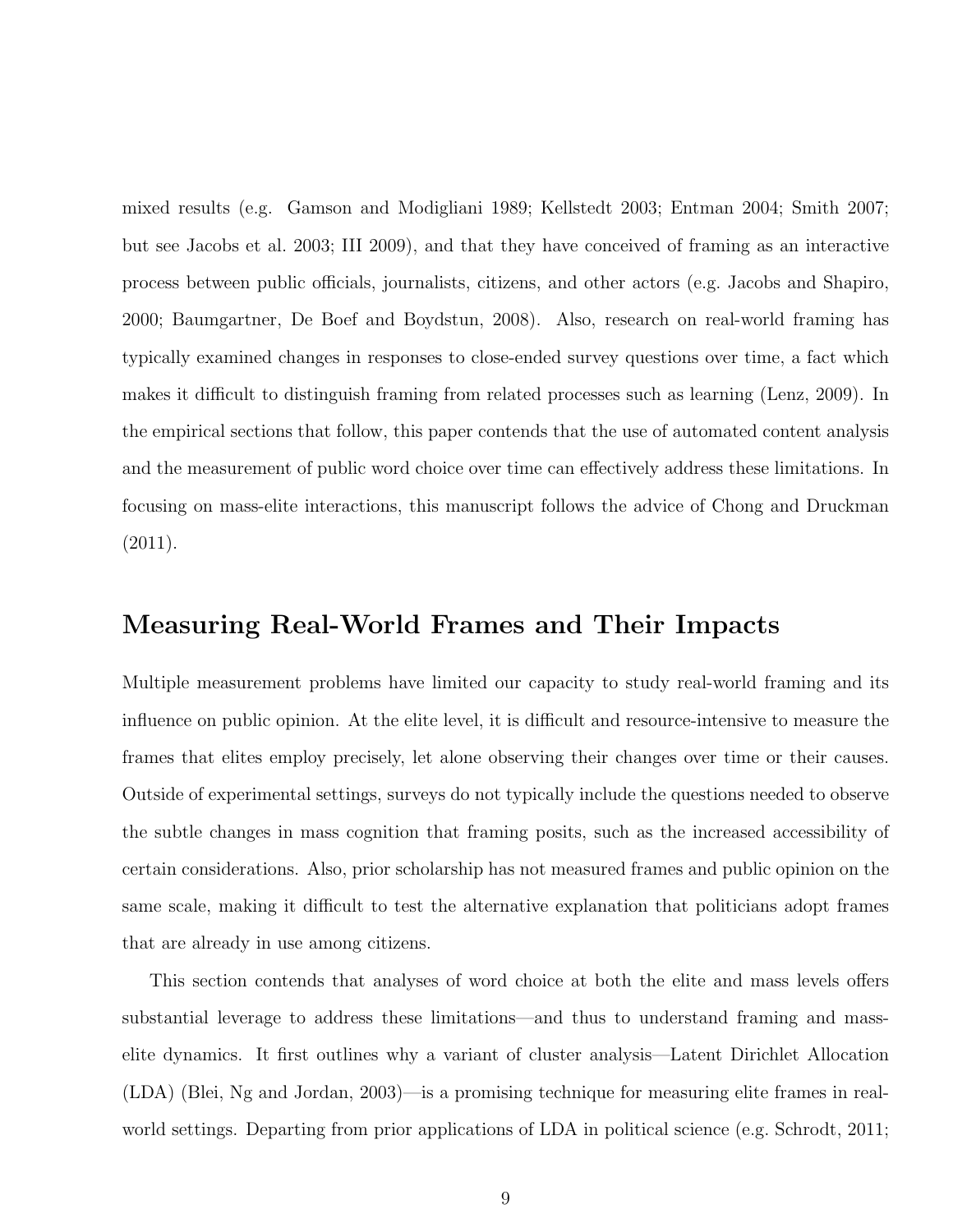Bagozzi and Schrodt, 2012; Lauderdale and Clarke, 2012; Rice, 2012), this section then proposes using LDA to analyze even one-sentence documents such as open-ended survey responses. By analyzing open-ended survey responses, we can also identify more subtle framing effects, such as changes in the rationale underlying a given policy attitude. This section then outlines how scholars can exploit changes in elite and mass word usage to examine whether elites are simply adopting mass-level language.

#### Measuring Elite Framing with LDA

As the theoretical discussion makes clear, issue frames are rhetorical structures which call attention to a subset of the considerations relevant to an issue. Frames are in essence subtopics of a larger issue. Demarcating frames necessarily has a subjective element. But at a time of fragmented and polarized sources of political information (Prior, 2007), how can we measure the prominent frames in a real-world political debate?

Frames are closely associated with a speaker's choices of words. Given that, we might think of frames as being probability distributions over the relevant vocabulary. The health care frame emphasizing an expansion of governmental authority is more likely to use words including "government," "takeover," and perhaps "death" or "panel." In such a frame, terms like "affordable" or "pre-existing condition" would have far lower probabilities of occurring. In recent years, computer scientists have developed models that closely match this conception of frames as being probability distributions over a vocabulary. The most prominent of such models is LDA, a multilevel Bayesian model (Blei, Ng and Jordan, 2003). LDA represents each document in a collection or corpus of texts as a mixture from a pre-defined number of clusters or topics. This means that a single document can draw from different clusters–or frames, in the application below. Each cluster is in turn represented by a distinctive probability distribution over the corpus's vocabulary.

To understand LDA, it is valuable to state the model formally using the notation of Blei, Ng and Jordan  $(2003)$ . Let K be a pre-defined number of clusters in a set of documents, with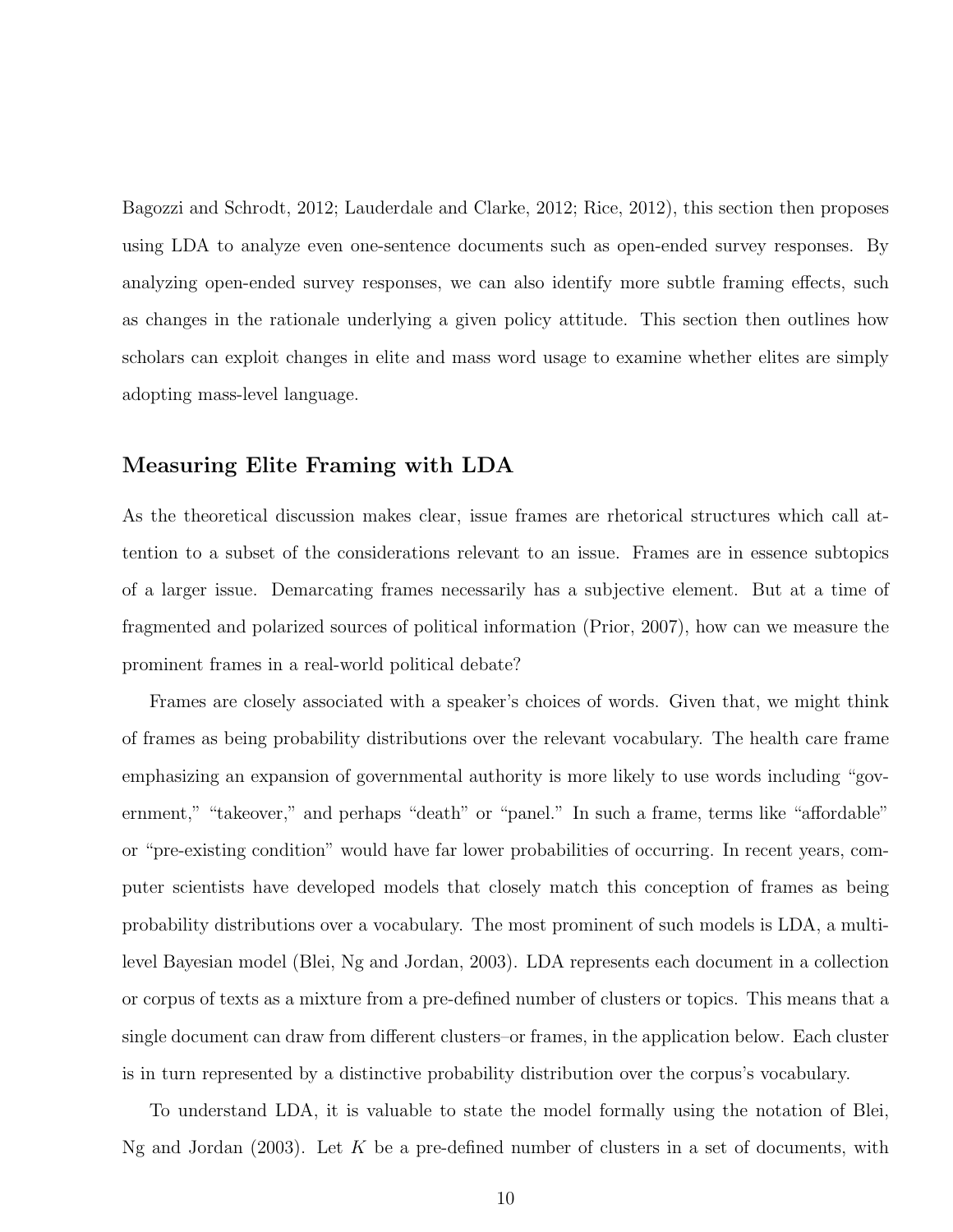w a vector representing a document and V representing the number of unique words in the vocabulary. LDA models a collection of documents as emerging through the following process. First, the length of the document  $N$  is chosen from a Poisson distribution with prior parameter  $\xi$  (N ~ Poisson( $\xi$ )). The length of the average document is thus increasing as  $\xi$  increases. Then, the distribution of topics in that document–a vector called  $\theta$ –is chosen from a Dirichlet distribution with prior parameter  $\alpha$  ( $\theta \sim Dirichlet(\alpha)$ ). As  $\alpha$  increases, the probability mass should be increasingly diffuse across the topics. From there, for each of the  $N$  words  $w_n$ , we first draw a word-specific topic  $z_n$  from a Multinomial distribution with parameter vector  $\theta$  $(z_n \sim Multinomial(\theta))$ , and then choose a word  $w_n$  from  $p(w_n|z_n, \beta)$   $(w_n \sim p(w_n|z_n, \beta))$ , where  $\beta$  is a  $V \times K$  matrix indicating the probability that each of the K topics associates with each of the V words.

As with similar models in political science (Quinn et al., 2010; Grimmer, 2010), this approach can be highly valuable in reducing the dimension of a textual data set and in partitioning a set of documents into meaningful subtopics. The fact that the Dirichlet distribution is conjugate to the Multinomial enables researchers to fit the model using either a Gibbs sampler or variational inference (Blei, Ng and Jordan, 2003; Grimmer,  $2011$ ).<sup>1</sup>

#### Analyzing Open-Ended Survey Responses

The impacts of real-world frames are almost always measured using survey questions with fixed responses. The use of closed-ended survey questions allows for easy comparisons across respondents, as all responses are on the same scale. Yet it has limitations as well. Open-ended survey

<sup>&</sup>lt;sup>1</sup>In theory, LDA has an important limitation when applied to framing. Political rhetoric commonly involves invoking a combination of frames, such as mentioning both rising taxes and expanding governmental authority. Yet LDA's use of the Dirichlet distribution to model topic generation means that the topics are assumed to be independent of one another. We confirm our analyses of elite rhetoric with the Correlated Topic Model (Blei and Lafferty, 2006), which replaces the Dirichlet distribution giving rise to the topic probabilities. Specifically, instead drawing  $\theta$  from a Dirichlet distribution, CTM draws a parameter  $\eta$  from a normal distribution with mean  $\mu$  and covariance matrix  $\Sigma$ . By transforming  $\eta$  using the logistic transformation  $f(\eta_i) = \frac{exp(\eta_i)}{\sum_j exp(\eta_j)}$ , we can simultaneously estimate the covariances between the topics  $\Sigma$  and constrain the topic probabilities  $f(\eta)$  to the simplex.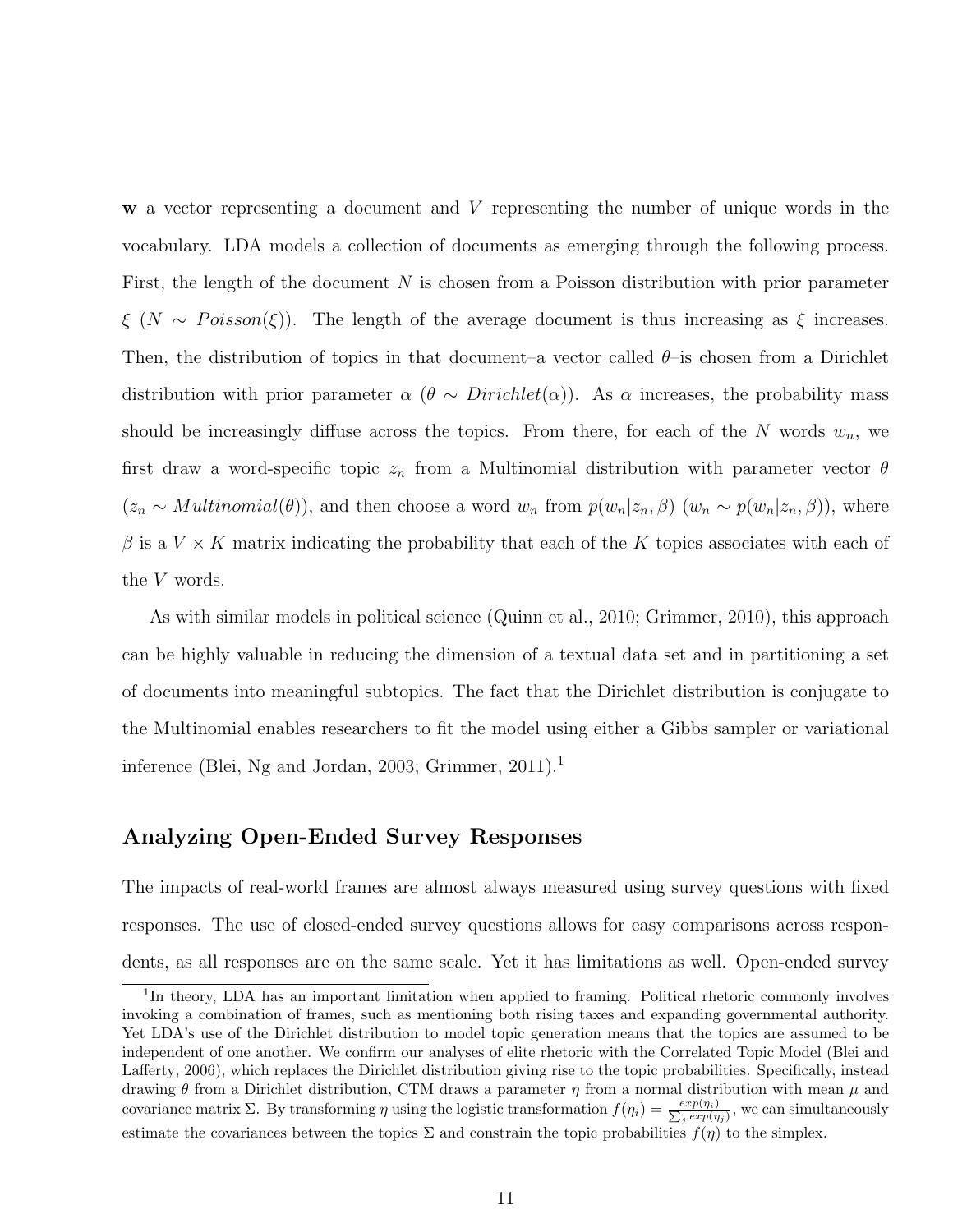questions are known to provide a window into citizens' cognitive processes (Fowler 1995, pg. 178; see also Bradburn 1983). Summarizing this trade-off, Payne (1951) writes that an open-ended question's "virtues and its fault all stem from this open feature. Its results are as full of variety as a country store, and just as hard to divide into departments"(54). Open-ended questions elicit additional information, but information which is more difficult to summarize or compare across respondents. Automated techniques like LDA have the potential to reduce the disadvantages associated with open-ended questions, as they enable us to cluster responses based on the words they use. We can identify that a respondent complaining about "too much control" and one talking about a "government takeover" are voicing related concerns. Yet to date, within political science, LDA and similar techniques have been applied primarily to lengthier documents of at least a few hundred words (e.g. Quinn et al., 2010; Grimmer, 2010; Grimmer and King, 2011; Schrodt, 2011; Bagozzi and Schrodt, 2012; Lauderdale and Clarke, 2012; Rice, 2012). Empirically, it is unclear whether brief open-ended responses of several words will provide sufficient density for such techniques to return meaningful clusters (see also Song et al., 2011; Guo and Diab, 2011; Tang et al., 2012).

Even without a clustering technique, the ability to analyze the words that Americans use to explain their health care views provides leverage in understanding framing. Words are the way that we identify elite frames, but to date, they have not been part of scholars' strategy for measuring framing effects among the public. By comparing elites' and citizens' word use, we will be able to measure whether the public adopts elite-level word choices as the health care debate unfolds. This approach allows for a more subtle test of framing than is commonly found in realworld framing studies, as we can observe whether citizens adopt elites' messages in explaining their views. This approach also has the critical advantage that it allows us to rule out endogeneity in word choice. By observing both mass and elite language at multiple points in time, we can identify whether elites are adopting the frames already prominent among the public.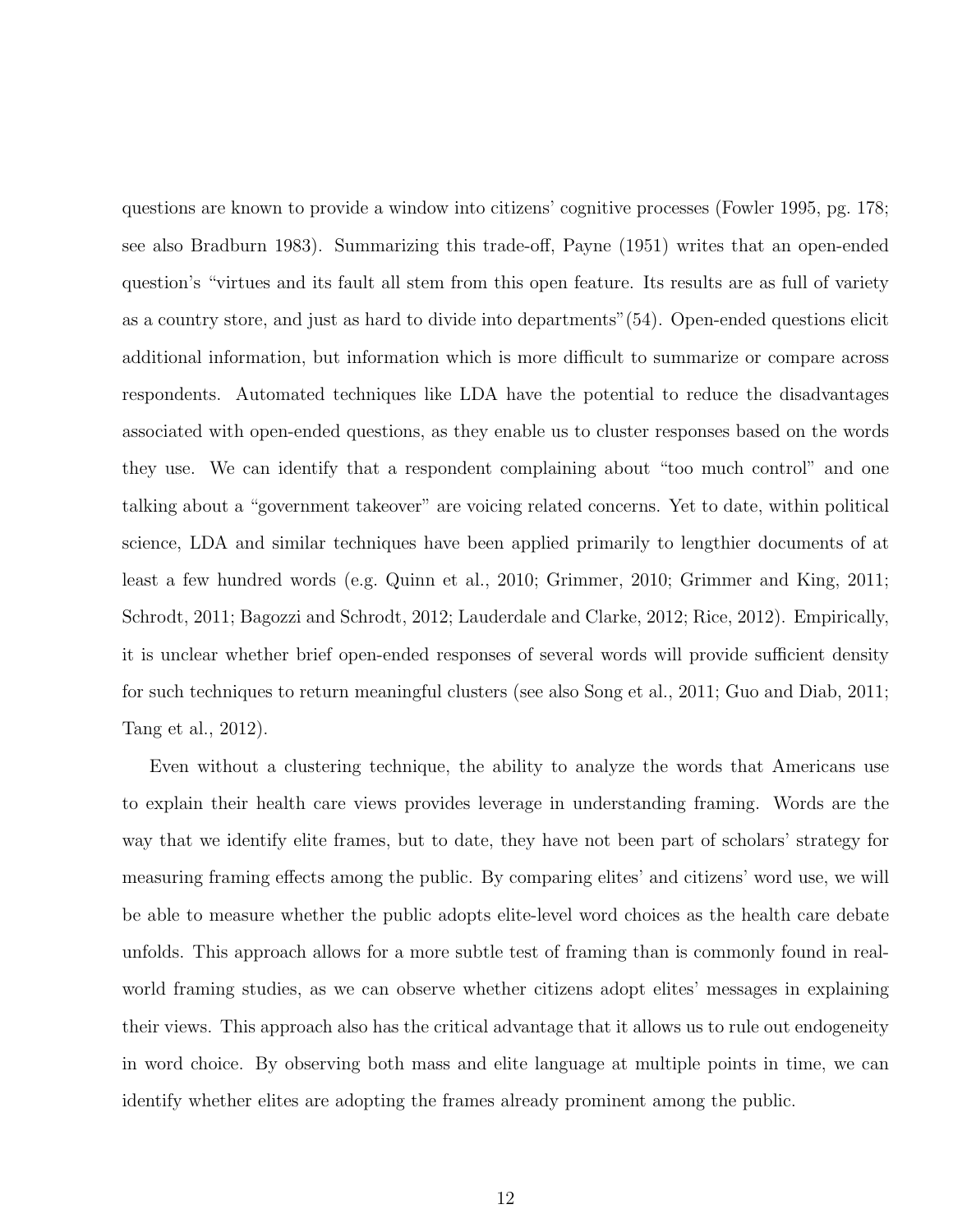### Elite Framing: Data and Results

In the course of a campaign or debate, frames shift as circumstances change. Claims that health care reform was being passed through corrupt, back-room deals became meaningful only as the legislative process unfolded. To observe shifting frames, we need sources of political rhetoric that are available at many points in time. Since this paper's primary goal is to assess politicians' framing capacities, we also prefer rhetoric that is not yet filtered by the media. Speeches on the House or Senate floor might prove useful, but they are available primarily when a bill is formally being debated, truncating the over-time variation. For those reasons, press releases are an unparalleled source of information, as Grimmer (2010) shows. From January, 2009 to July 2010, U.S. Senators alone sent out 1,488 press releases using a health care-related term.<sup>2</sup> Often written in a form that mimics newspaper articles, press releases enable politicians to frame the issues in their preferred way. Figure 7 in the Appendix depicts the distribution of press releases by month, and shows that they peak at times of key legislative events.<sup>3</sup>

To prepare the press releases and television appearances for model-fitting, they were first preprocessed using common techniques (e.g. Quinn et al., 2010; Hopkins and King, 2010). All words were reduced to common stems such as "senat" for "Senate,", "Senator," etc. (Porter, 1980), and those word stems that appeared in fewer than  $1\%$  of the documents were removed. Our analyses focus only on single words or unigrams, although incorporating common bigrams (such as "public option") would be a straightforward extension. In all, this pre-processing leaves us with 2,043 word stems.

<sup>2</sup>The search terms were "healthcare", "health care", "obamacare", "health reform", and "health insurance reform."

<sup>3</sup>To supplement the press releases, additional analyses consider all 221 Sunday television appearances by figures of both parties, including Senators, Representatives, and members of the Obama administration that dealt with health care reform. Such press appearances are widely seen as attempts at agenda-setting, and present prime opportunities to offer health care-related frames. We collected such press appearances from five media outlets: Fox News, CNN, ABC, NBC, and CBS.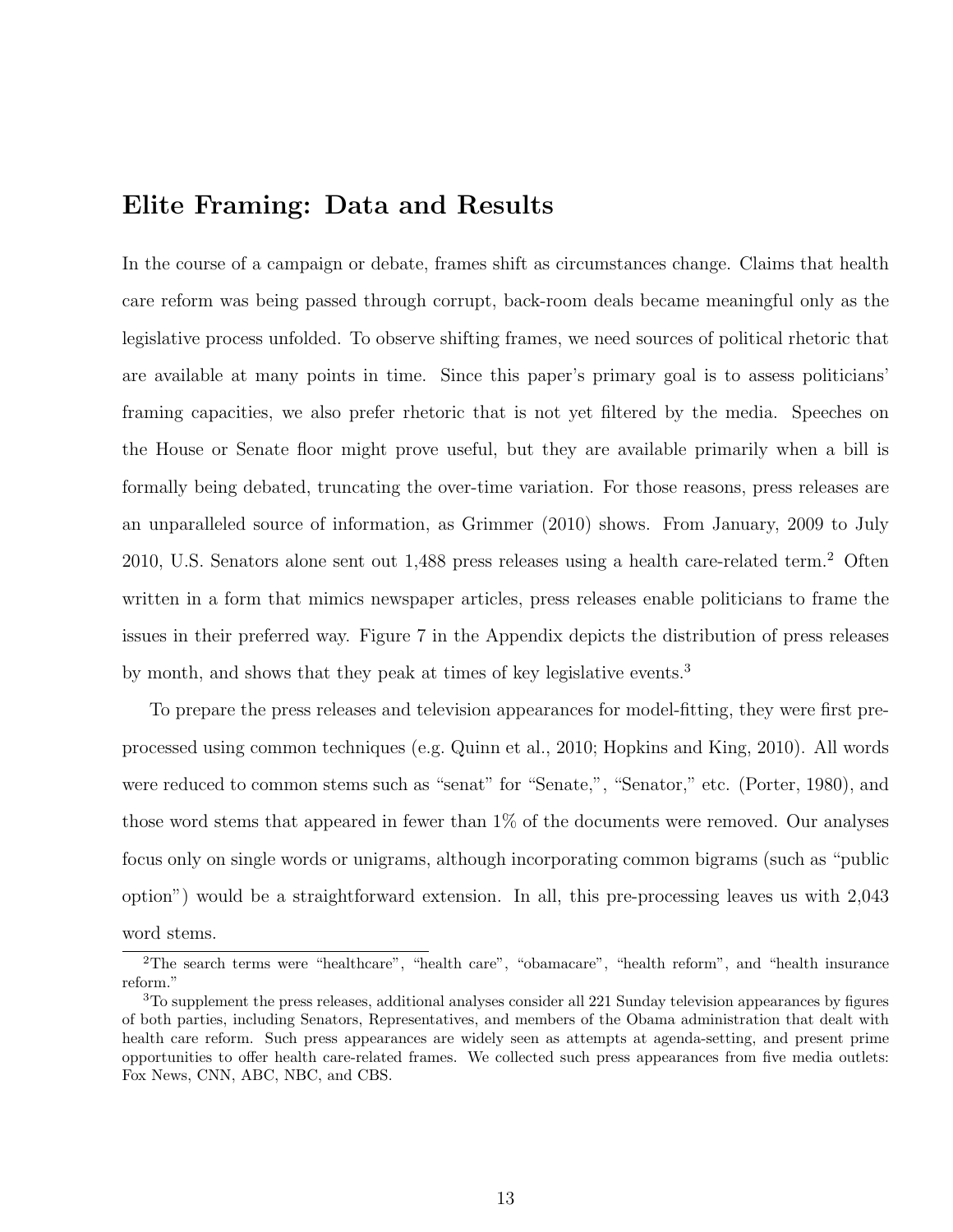### Elite Framing: Results

To assess framing effects, we must first identify the elite frames employed in a given policy area. This section does so by applying LDA to 1,488 press releases from U.S. Senators between January 2009 and December 2010. Specifically, with the topicmodels package for R, we fit LDA using a Gibbs sampler.<sup>4</sup> LDA returns a  $\theta$  vector of length  $K-1$  indicating the topic probabilities as well as a  $\beta$  matrix. The  $\beta$  matrix has dimension  $K * V$ , with each cell indicating the probability that each word would be used conditional on each topic.<sup>5</sup>

After initial tests, we chose 12 clusters as a substantively meaningful representation of the press releases. Figure 1 illustrates the resulting clusters for LDA estimated via Gibbs sampling.<sup>6</sup> The first cluster is presented at the top left. For each cluster, the corresponding figure shows the smoothed probability over the prior 30 days of press release content falling into that cluster. Solid blue lines indicate trends in cluster usage among Democrats, while the dashed red lines do the same for Republicans. Each cluster is labeled with the 15 word stems with the largest differences in probabilities between that cluster and the corpus overall.

<sup>&</sup>lt;sup>4</sup>The Gibbs sampler was run for 200,000 iterations after discarding 30,000 burn-in iterations, and then thinned by 1/1000. The prior for  $\alpha$  is set to 50/K, or 4.1667. We fit the CTM using variational expectation-maximization, with the two tolerance parameters set to 10<sup>-5</sup>. The convergence of the Gibbs sampler was checked informally by running it three times with varying starting points and observing essentially identical clustering patterns; for formal evidence, see the cumulative summation plots for the topic probabilities for the first 50,000 iterations in Figure 9 in the Appendix.

<sup>&</sup>lt;sup>5</sup>CTM also returns a  $(K-1) \times (K-1)$  matrix  $\Sigma$  indicating the covariances between the transformed topic probabilities.

 ${}^{6}$ For the robustness check using CTM, see Figure 10 in the Appendix.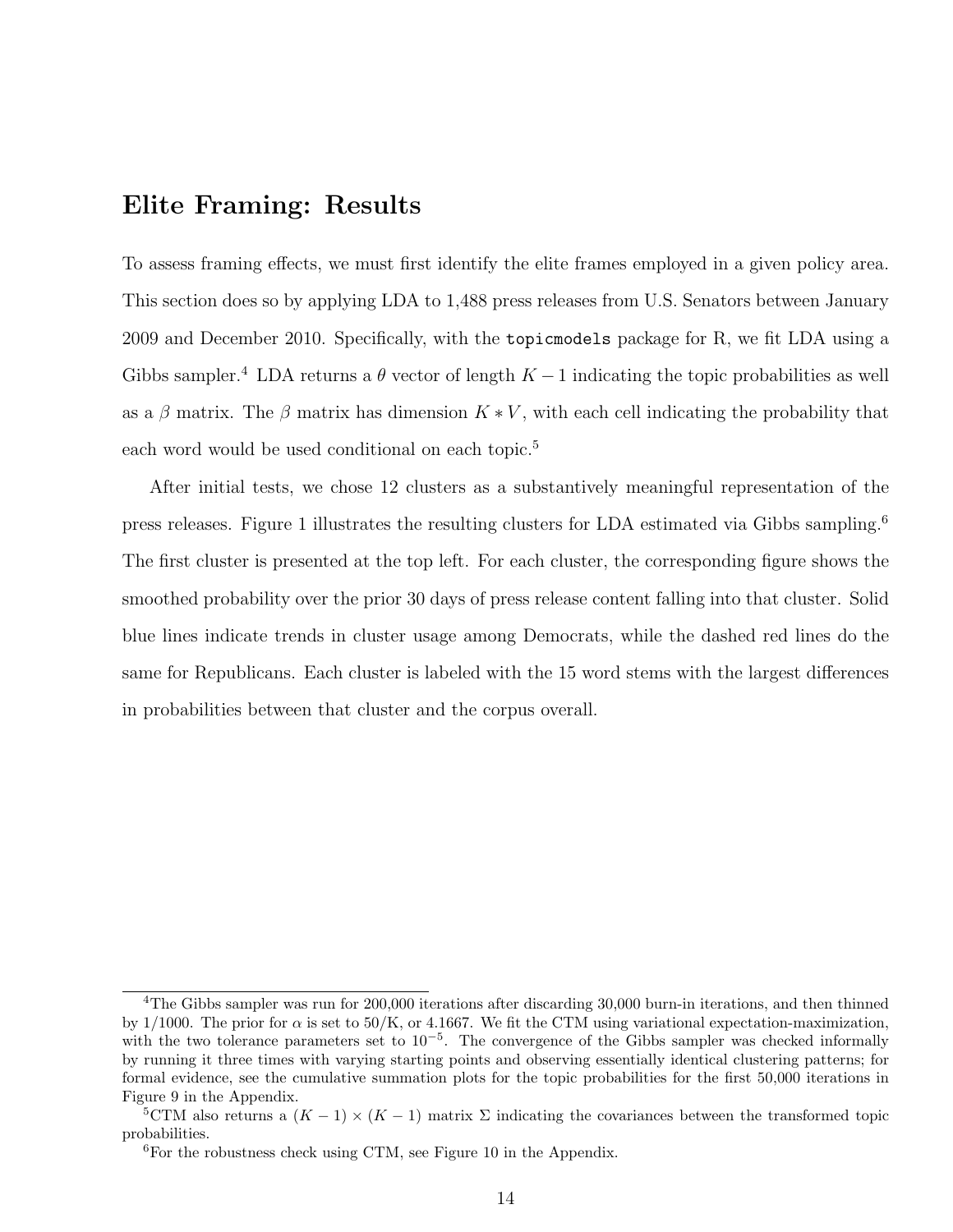

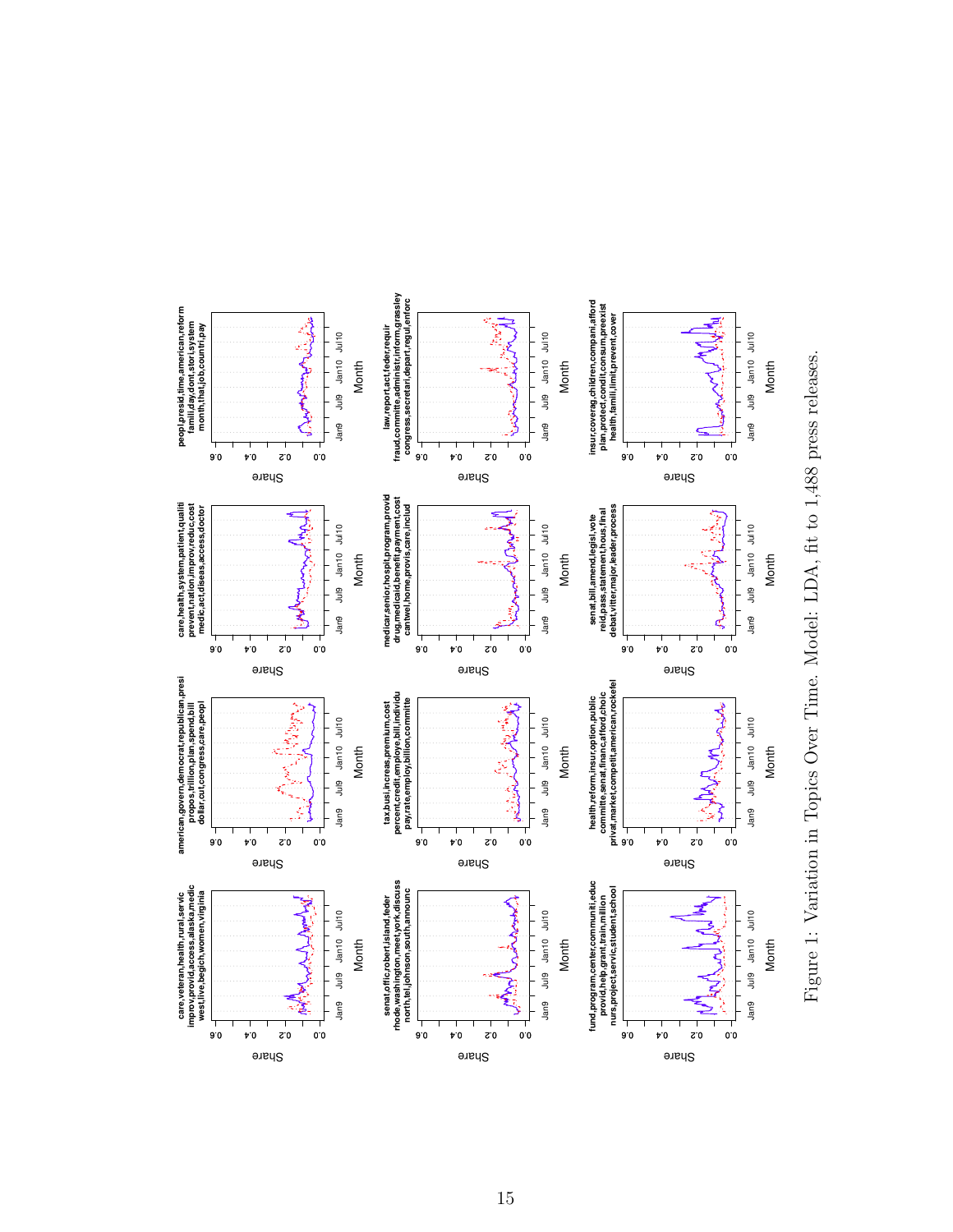The LDA results in Figure 1 have several notable features. Certainly, the clusters returned correspond in sensible ways to our expectations. For instance, there is a frame that emphasizes the legislative process, which is defined by word stems including "senat", "bill", "amend," "legislate," and "vote" (see Figure 1, bottom row, second from the right). Not surprisingly, this frame accounts for some of the language throughout the debate: reporting on legislative actions is among Senators' primary goals in communicating with the public. Still, this frame becomes polarized in December of 2009, reaching a peak of 27% of all word usage in Republican press releases. This timing makes sense, as that is precisely when health care reform legislation moved to the Senate floor and when Senate Majority Leader Harry Reid's side-deals with Joseph Lieberman and Ben Nelson took place. Elite frames do track political events (see also Jacobs and Burns, 2004).

Another prominent Republican cluster throughout the debate draws on word stems including "American," "govern," "Democrat", "Republican," "trillion," and "spend" (top row, second from left). That frame emphasizes the cost of the legislation and the increasing role of government it entails. It, too, reaches a maximum of 27% of all Republican content. True to Republican strategist Frank Luntz's spring 2009 advice,<sup>7</sup> the GOP consistently discussed health care reform as a costly expansion of government. It is also worth noting that the words "death" and "panel" are not a constitutive element of this or any cluster.

A third heavily Republican cluster is more oriented towards business costs and taxes, with prominent word stems including "tax," "business," "increase," "premium," and "cost" (middle row, second from left). This frame emerges in the fall of 2009, and is more common in the early stages of the debate. It accounts for 18% of Republican rhetoric at its zenith. Notice as well the Medicare-oriented frame, defined by stems including "medicare", "senior", "hospit", and "program" (middle row, second from right). This frame is used by both parties, but with a spike in Republican usage in January of 2010 that reaches 28%. Just after health care reform passed

<sup>&</sup>lt;sup>7</sup>In a memorandum, Luntz argued: "Stop talking economic theory and start personalizing the impact of a government takeover of healthcare... they are deathly afraid that a government takeover will lower their quality of care."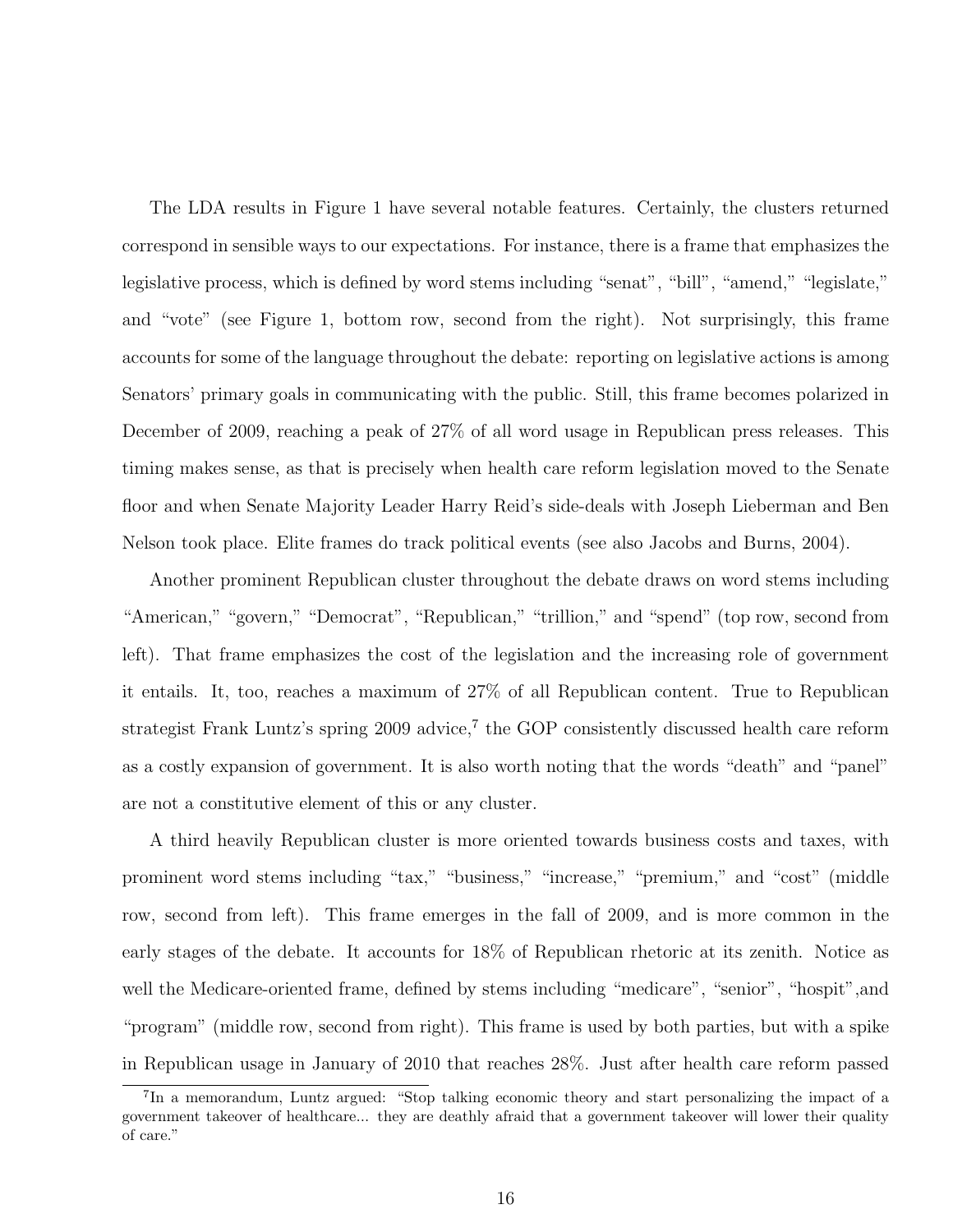the U.S. Senate, Republican press releases portrayed health care reform as undermining Medicare. Again, Republican Senators framed health care reform in different ways as the debate unfolded.

The LDA-based partitions also allow us to observe the heavily Democratic clusters, including a "public option" frame—"health," "reform", "insurance," "option," and "public" (bottom row, second from the left)—which was more salient in the fall of 2009 than it was later, and which accounts for up to 22% of Democratic rhetoric. The suggestion of Lynch and Gollust (2010) that Democratic rhetoric emphasized affordable insurance coverage and middle-class economic security proves accurate. See, for example, the cluster defined by the stems "insure," "coverage", "children", "company," and "afford" (bottom right), which reaches a maximum of 29%. Given the prior for  $\alpha$ , it is not surprising that the LDA model distributes the probability relatively evenly across the twelve categories. The lowest-probability frame still had 0.074 of the total probability mass, while the highest-probability frame had only 0.092. When considering the difference between the 916 Democratic press releases and the 552 Republican press releases, the average absolute difference across topics is 0.04. When viewed over time, the average standard error within a topic is 0.07 for Republicans and 0.08 for Democrats, indicating substantial punctuation over time.<sup>8</sup>

As a robustness check, we also fit an LDA model using the transcripts from 221 appearances on Sunday talk shows by Members of Congress and Obama administration officials between July 2009 and March 2010, when the legislation was signed into law.<sup>9</sup> In television appearances, officials are speaking to a much broader audience, and we observe exactly what attentive citizens observe. The results are presented in Figure 11 in the Appendix—and despite the markedly smaller sample size, they corroborate the core claims made above using Senators' press releases. Republicans are consistently more likely to talk about "trillions" and "taxes," and their discussion of "Medicare" and "cut" peaks in January of 2010. The Democrats are likely to draw from a

<sup>8</sup>While most of these clusters are frames which emphasize a subset of the health care debate, some are procedural clusters without significant framing value. The cluster labeled with the stems "law," "act," "report," "feder," and "require" appears to be one such cluster.

<sup>&</sup>lt;sup>9</sup>In this data set, we use 1,606 separate word stems that appear in more than  $1\%$  of appearances.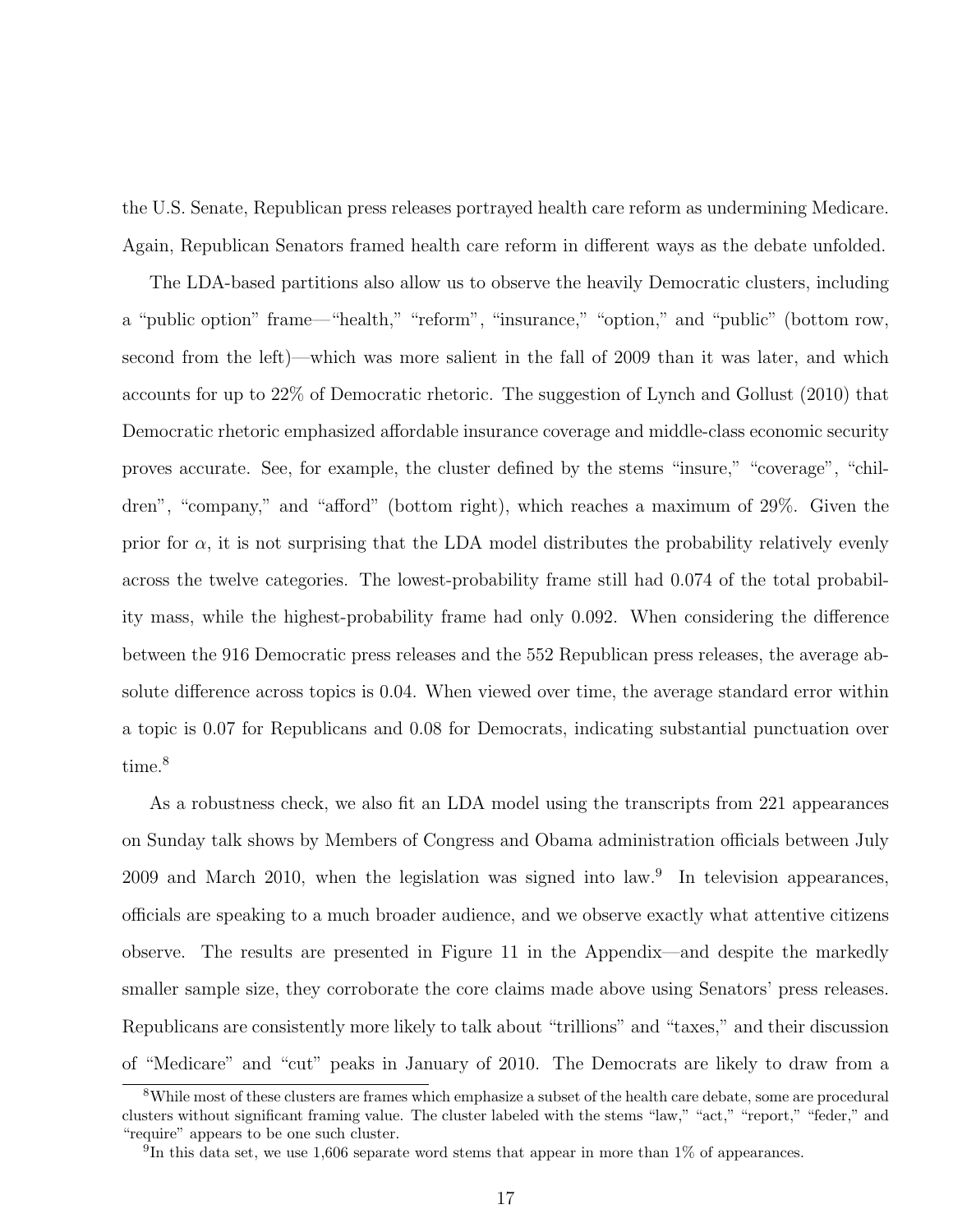cluster of words including "public" and "option" early in the debate, and to talk in terms of "coverage," "benefits," and the "system." While our conclusions about framing are drawn from Senators' press releases, they are not specific to that mode of communication. Elite frames on health care show considerable over-time variability.

### Frames and Sub-group Opinion

LDA is a promising tool with which to measure elite-level framing, and it identifies substantial variability in the health care frames used by Senators. We now proceed as analyses of realworld framing typically do and examine closed-ended survey data. Doing so allows us to assess the stability of public opinion on health care reform, which might place an upper bound on framing effects: variable elite frames cannot explain stable opinions. Analyzing citizens' closedended assessments of health care reform also enables us to measure sub-group trends that provide tests of targeted framing effects. The results advance the claim that real-world framing effects are limited, as we find no evidence that sub-groups targeted by frames subsequently shift their attitudes. At the same time, the limitations of this common approach help motivate the use of open-ended responses to measure public opinion and mass-elite interactions.

To analyze public health care attitudes, we turn to 32 telephone surveys of American adults conducted by the Kaiser Family Foundation between February 2009 and January 2012. With at least 1,200 respondents, the Kaiser surveys jointly provide us with information on 30,370 Americans' attitudes toward health care reform.<sup>10</sup> For this analysis, we focus on a single question: "Do you think the country as a whole would be better off or worse off if the president and Congress passed health care reform, or don't you think it would make much difference?"<sup>11</sup> This question was asked consistently throughout the debate, providing us with a common metric of respondents'

 $10$ Prior to listwise deletion, there are 43,887 respondents. The results remain quite similar when omitting the measure of respondents' income, which itself accounts for 47% of the missingness.

<sup>&</sup>lt;sup>11</sup>After the bill's passage, the language was modified to ask about conditions "under the new health reform law."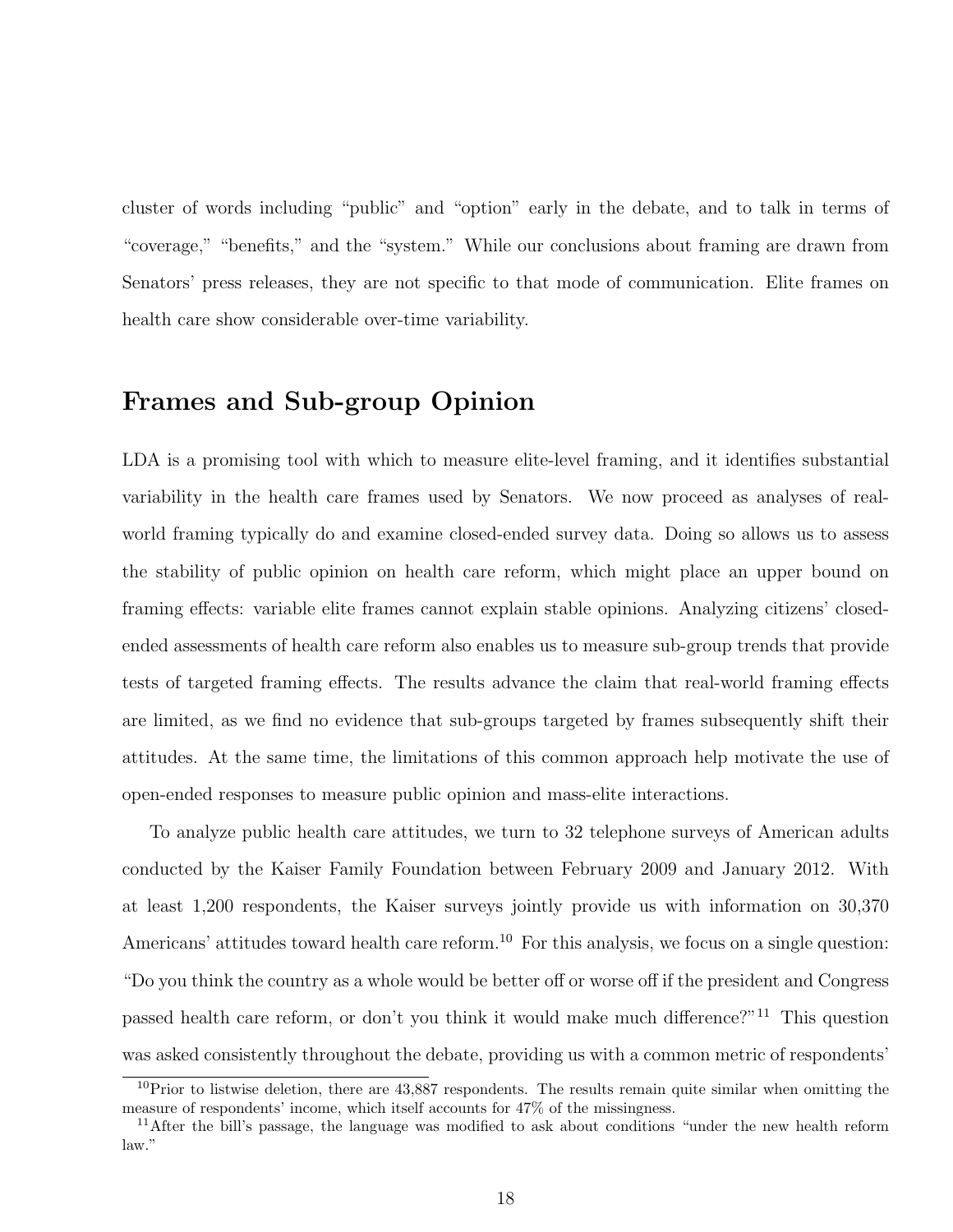health care reform attitudes. The responses are coded on a scale from 1 to 3, with 1 indicating that the country will be worse off, 2 indicating no difference, and 3 indicating that the country will be better off. The over-time decline in positive assessments of health care reform is visible in Figure 8 in the Appendix.

Drawing on Gelman and Hill (2006), the analysis proceeds by estimating separate linear models of attitudes toward health care reform in each month. The models include basic demographics, such as a respondent's gender, race, ethnicity, age and education in years, and income in thousands of dollars. They also include measures for self-reported Republicans and Independents, although in most administrations the survey did not push Independents to "lean" to a party. In addition, the models employ a few health care-related measures that gauge respondents' self-interest in the debate. These include indicator variables for receiving Medicare or Medicaid as well as an indicator for lacking health insurance and a five-category measure of self-reported health. To analyze any shifts in public opinion over time, the analysis ran separate linear regression models for each month's survey. It then aggregated each variable's coefficients into a single plot, presented in 2. The x-axis indicates time while the y-axes indicate the size of each coefficient. Note that the scale of the y-axis differs by variable. Each dot indicates the corresponding month's mean coefficient, while the surrounding line depicts the 95% confidence interval. The coefficients are listed separately in Table 2 in the Appendix.

The first thing to notice is an observation made by Kriner and Reeves  $(2012a,b)$ , Henderson and Hillygus (2011), and Richardson and Konisky (2012): partisanship is a uniquely powerful predictor of attitudes toward health care reform, and increasingly so as the debate went on. From the coefficient magnitudes, we see that identifying as a Republican or as an Independent leads to markedly reduced assessments of health care reform's benefits. There are small but discernible changes over time in these coefficients, with increasing evidence of partisan polarization as the debate unfolds. We see, for example, that Republican identifiers are less negative on health care reform during the spring and summer of 2009, when President Obama was still enjoying a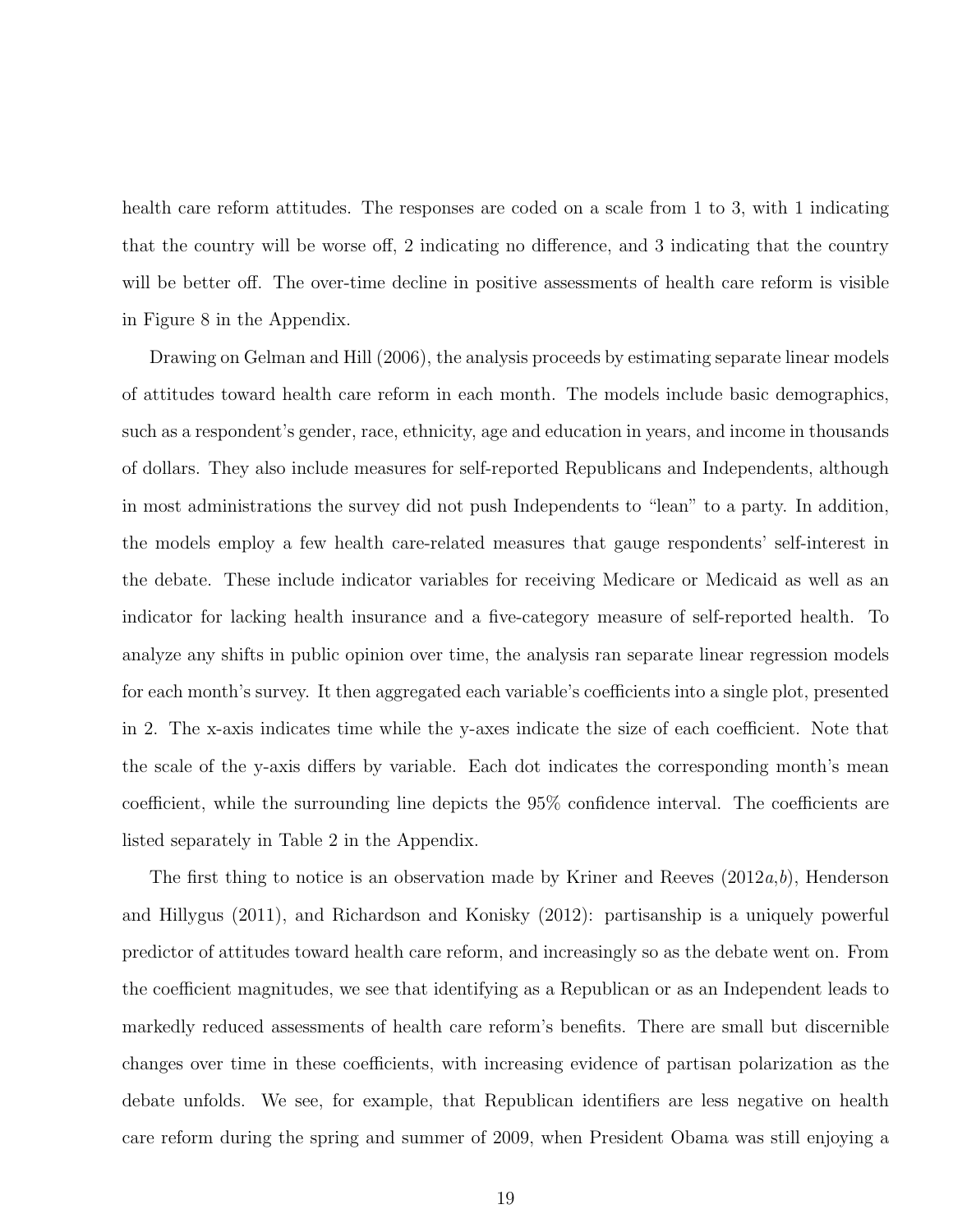

Figure 2: Data: 30,370 American adults interviewed in 32 monthly Kaiser Family Foundation surveys between February 2009 and January 2012. The x-axis indicates the number of months into the Obama administration, meaning that "15" labels March 2010, the month that health care reform passed. The dependent variable is each respondent's assessment that health care reform is good for the country as a whole, measured on a scale from 1 ("worse off") to 3 ("better off"). Each dot indicates the mean coefficient estimate for an OLS model of that month's data, with lines reflecting 95% confidence intervals.

honeymoon and when the health care had yet to take center stage. GOP assessments of health care reform drop notably in August of 2009, as angry town hall meetings captured national media attention. They then remain at a plateau during the fall of 2009 before dropping again in January 2010, just after the ACA passed the U.S. Senate. Both the GOP and Independent coefficients reach their nadir around the spring of 2010, when the ACA was passed and signed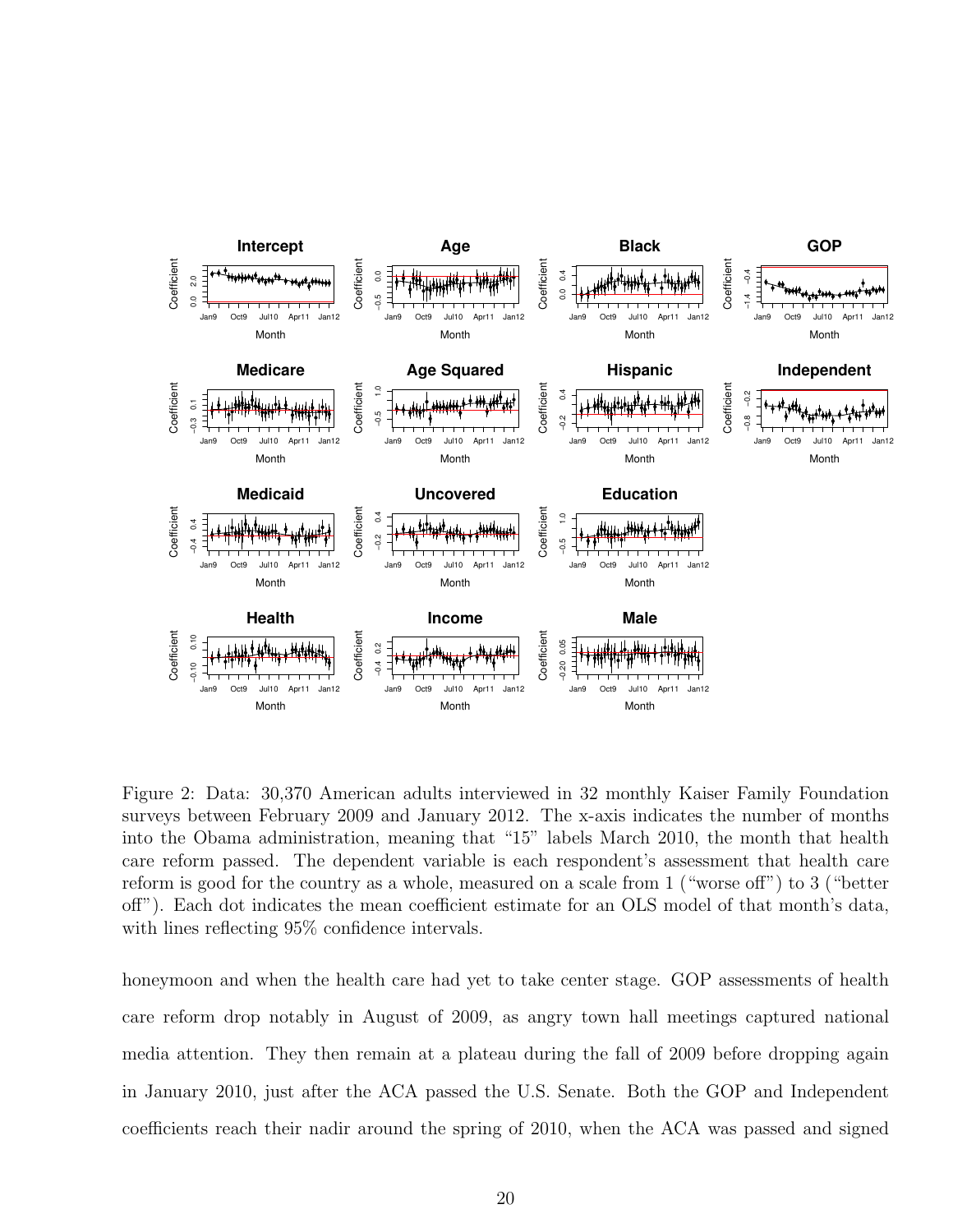into law. As with several other covariates, including the indicators for race and ethnicity (see also Henderson and Hillygus, 2011; Tesler, 2012), the pattern for partisanship shows initial polarization in the early months of the debate and then impressive stability thereafter. Notice as well that the objective measures of self-interest, such as self-reported health or receipt of Medicare or Medicaid, have very little predictive power at any point during the debate (see also Richardson and Konisky, 2012). Those without health care coverage are mildly more positive in their assessments, but there is little evidence those assessments are bolstered by Democrats' use of related frames just after the law's passage. This contrasts with findings for subjective measures of self-interest reported in Henderson and Hillygus (2011). If anything, Medicare recipients appear slightly more positive about health care reform in early 2010, when Republican Senators were emphasizing its reductions in Medicare spending (but see Campbell, 2011).

Figure 2 also demonstrates the stability of opinions, especially after the issue of health care reform became salient in August and September of 2009. (For a measure of the salience of health care reform, see the distribution of press releases by month in Figure 7 in the Appendix. The volume of press releases on health care rises steadily from August 2009 to a peak in December of 2009, and then peaks again in March of 2010 with the law's passage.) The changes afterward tend to be small, such as the potential uptick in positive views among the well-educated in late 2011, the gradual increase in support among the elderly, or the gradual decline in the baseline respondent. This stability of sub-group opinion contrasts with the punctuation in frames identified above: the sudden shifts in elite framing do not match up with the stability of sub-group opinion. In that way, these results amplify the conclusion of Druckman, Fein and Leeper (2012) that choosing to be exposed to certain initial health care frames induces opinion stability thereafter.

#### Granger Tests of Framing Effects

Expecting a single frame to produce a homogeneous effect across the population might set the bar for framing too high. Prior research shows that partisans respond to frames or arguments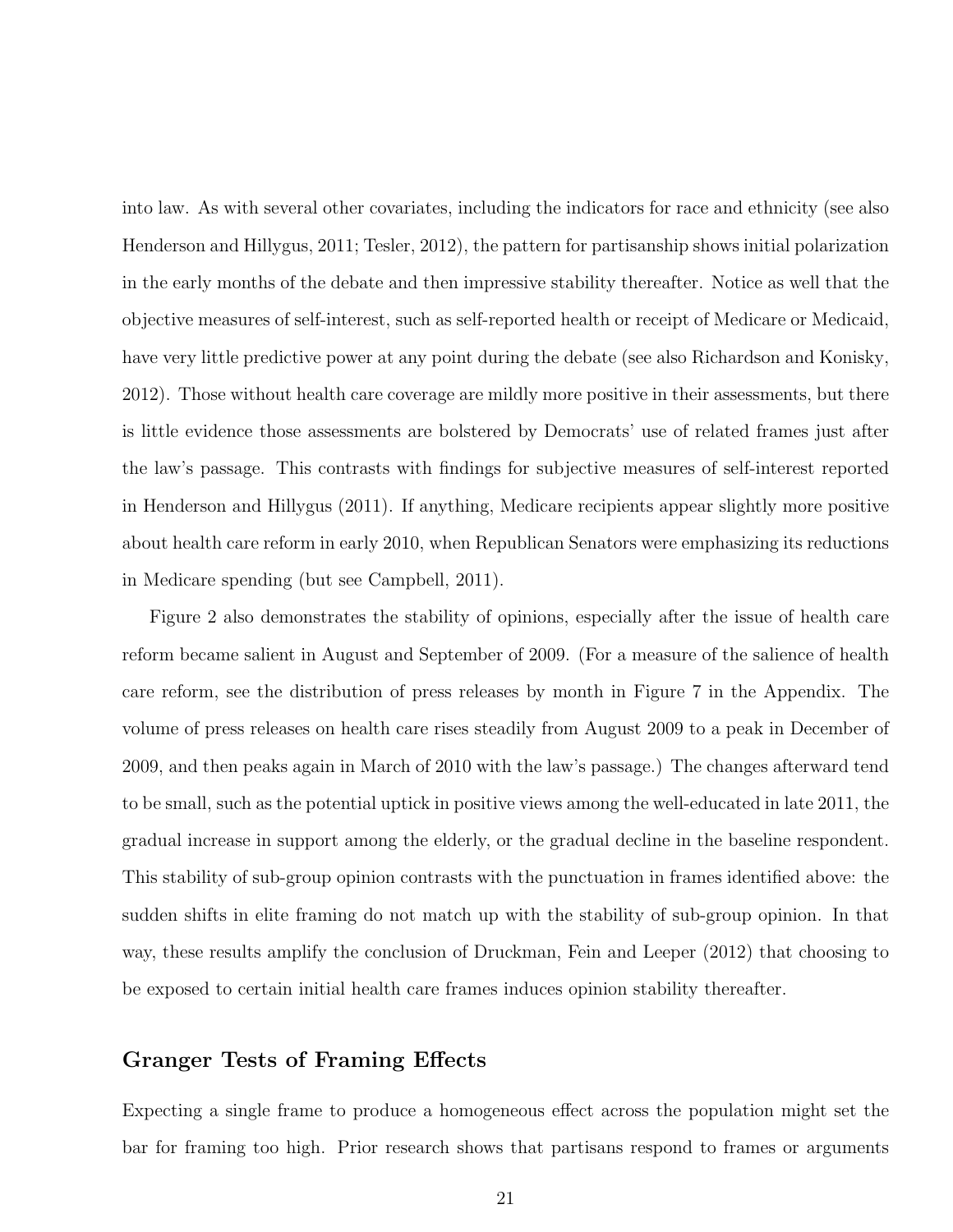in quite different ways (Zaller, 1992; Bartels, 2002; Taber and Lodge, 2006; Levendusky, 2009; Gerber and Huber, 2010), and Americans' responses to health care frames might also hinge on their their personal relevance (e.g. Mutz, 1994; Strauss, 2009). We thus consider whether three of the pronounced shifts in framing identified above disproportionately influenced the subgroups targeted by those frames. First, if the sudden spike in Medicare-related rhetoric by Republicans in January 2010 was influential, those on Medicare might become less sanguine about health care reform just afterward. Second, if the Democratic emphasis on extending coverage and increasing its affordability after the law's passage was influential, we might expect the prominence of that frame to be especially powerful among those without health insurance. Alternately, the Republicans drew from a frame about rising taxes and increased business costs at multiple times, a frame that might have been more influential among well-to-do respondents.

To test these possibilities, we begin with the 20 months for which we have Senators' press releases and public opinion data, which covers the period from February 2009 to December 2010. We extract the relevant coefficient from the regressions conducted above which predict assessments about health care reform's impact on the country as a whole. We then use Granger tests to examine the sequencing of the frames and any shifts in sub-group opinion during the subsequent month. To measure frames, we consider both the difference in partisan usage of the frame and the share of usage by the party deploying the frame strategically, as Table 1 shows. On the Medicare frame, for example, we consider the difference between Republican and Democratic usage as well as Republican usage alone. Frames are measured based on the maximum share of a party's discourse that drew on related language in the prior month, although the results are robust to the use of means instead.

As the consistently high p-values indicate, there is no evidence that increased use of a frame shifts the opinion of the relevant sub-group in the subsequent month. This same pattern of null results holds if we increase the lag to two months. It also holds when we multiply the frame shares by the total number of press releases in each month, which allows us to measure the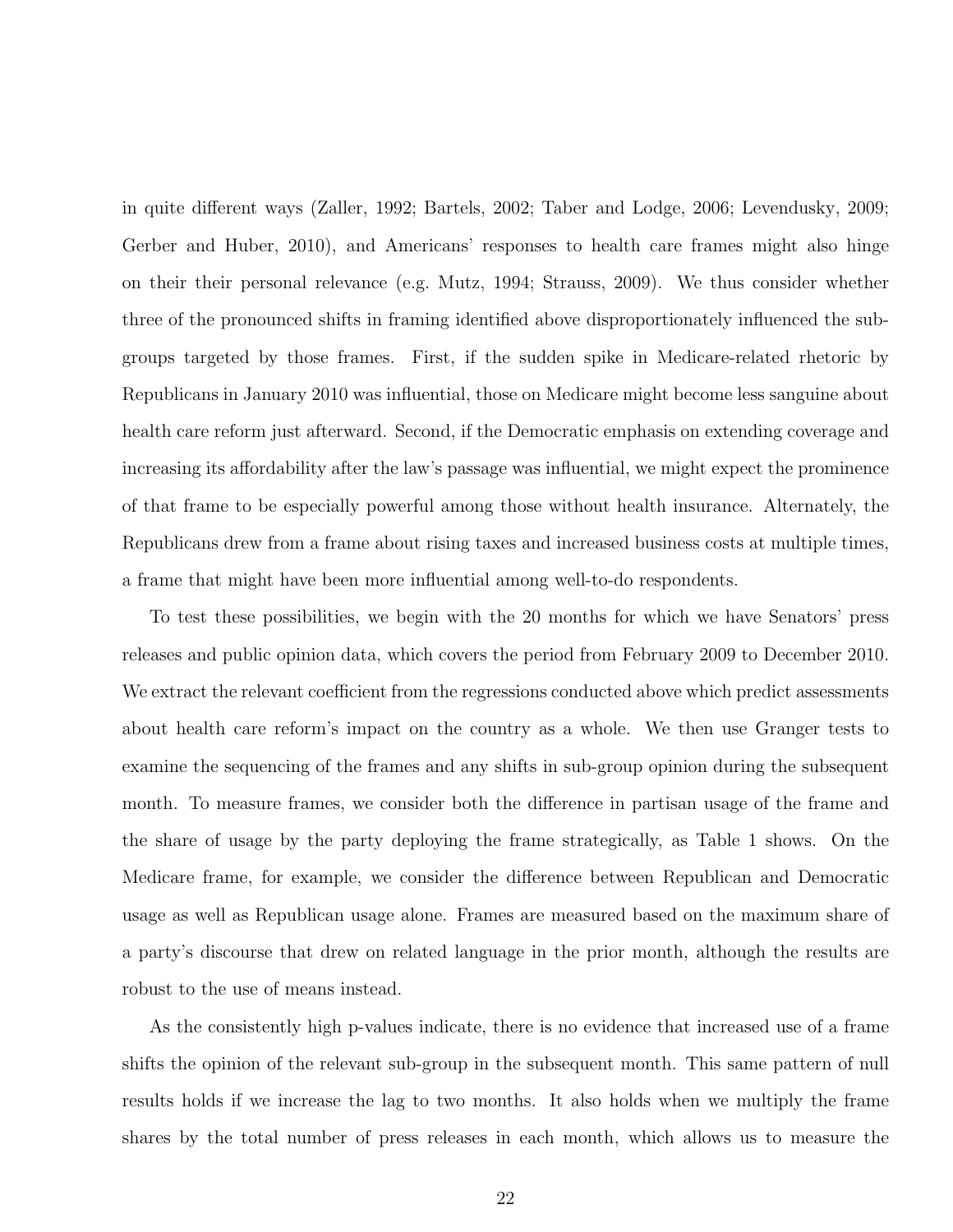Table 1: This table reports the results of Granger tests when examining the relationship between the "Medicare," "Coverage," and "Taxes" frames presented in Figure 1 and the opinions of relevant sub-groups as presented in Figure 2.

|                   | F Statistic | P-Value |
|-------------------|-------------|---------|
| Medicare, GOP-Dem | 0.367       | 0.553   |
| Medicare, GOP     | 0.235       | 0.635   |
| Coverage, Dem-GOP | 0.349       | 0.563   |
| Coverage, Dem     | 1.818       | 0.196   |
| Taxes, Dem-GOP    | 0.697       | 0.416   |
| Taxes, GOP        | 0.071       | 0.793   |

frames' salience.<sup>12</sup> Groups targeted by frames are not differentially responsive to those frames, a finding anticipated by Hersh and Schaffner (2012).

#### Open-Ended Responses over Time

When scholars measure the effects of framing, they almost exclusively rely on closed-ended survey questions asking about policies or political choices related to the frame (but see Gamson, 1992), as did the Granger tests above. Yet it is plausible that frames could influence public opinion without shifting overall policy attitudes: they might instead operate by shifting the reasons people give for a policy attitude, for example. In this section, we apply LDA to open-ended responses from seven surveys during the health care debate to examine the reasons respondents give for their views. Even given sparse responses that are rarely more than several words, LDA effectively partitions the responses into meaningful clusters, and enables scholars to observe the stability of public opinion through language.

We identified seven telephone surveys conducted from July 2009 through November 2011 which asked open-ended questions about respondents' views on health care reform. The first two

 $12$ Specifically, the p-values associated with the Medicare frame are 0.48 (when examining the difference between salient frames used by Republicans and Democrats) and 0.30 (when examining the salient frames used by Republicans). For insurance coverage, the comparable p-values are 0.52 and 0.40 (for the difference and Democratic salient frames, respectively), while for taxes they are 0.13 and 0.41 (for the difference and Republican salient frames, respectively).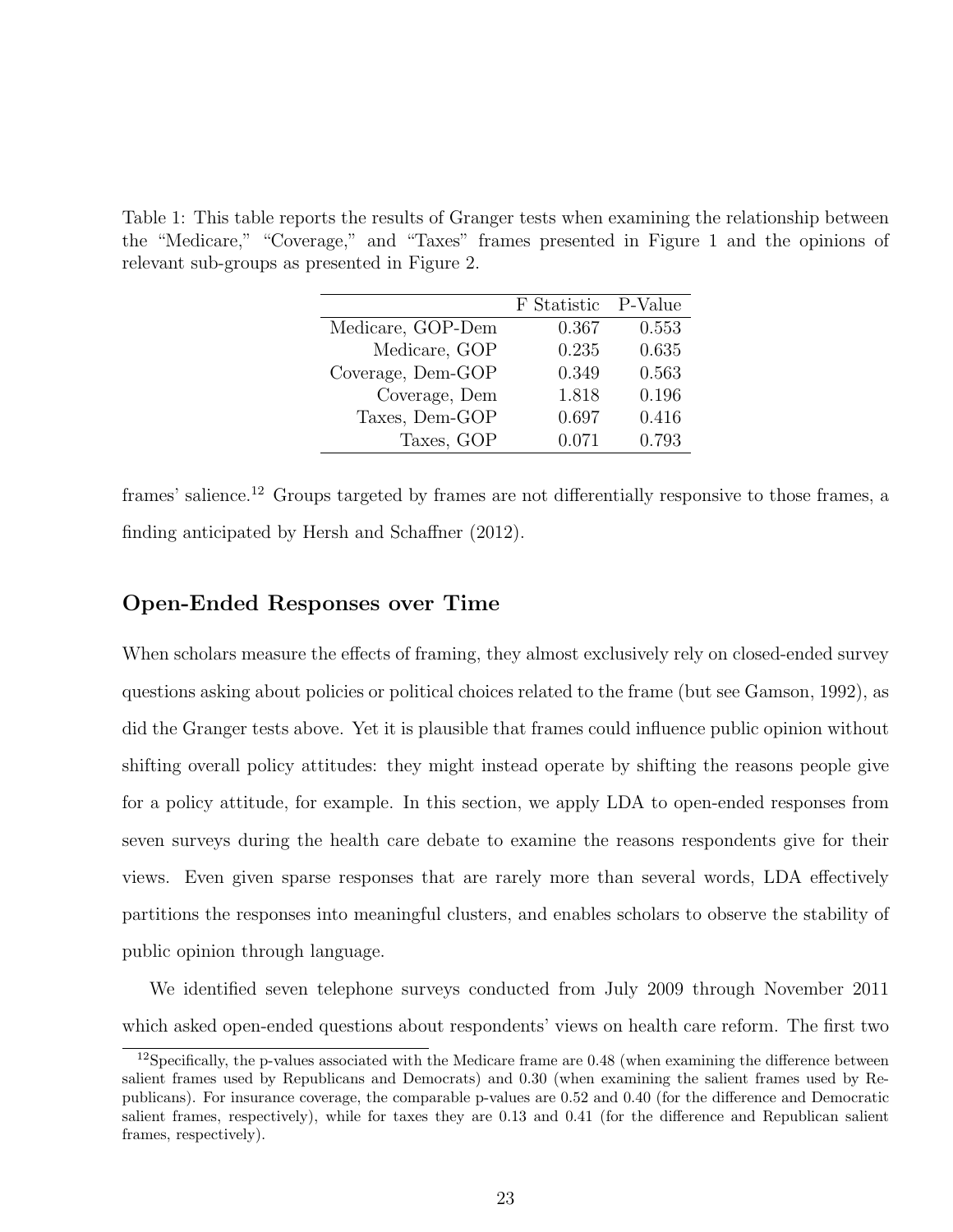surveys were conducted by the Pew Research Center in July  $(n=1,506)$  and November  $(n=1,003)$ of 2009,<sup>13</sup> while the remaining five were conducted by the Kaiser Family Foundation in May of 2010 (n=1,210), October of 2010 (n=1,202), March of 2011 (n=1,202), June of 2011 (n=1,201), and November of 2011 ( $n=1,209$ ).<sup>14</sup> In all, we observe 8,533 responses over a period of 29 months spanning from before the salient public debate until a year after the 2010 mid-term elections. While reviewing the open-ended responses, we identified spelling or formatting errors in between  $9\%$  and  $14\%$  of the Pew open-ended responses and corrected them.<sup>15</sup> We then conducted standard pre-processing, including stemming words (Porter, 1980), removing stop words, and removing words of one and two letters. There are 3,715 unique word stems in the corpus as a whole, but we then remove all but the 225 word stems which appear in at least 0.25% of the documents. Our analyses focus on the 6,363 respondents who used at least one of those 225 words in their responses. Can LDA meaningfully structure text as sparse as open-ended responses?

As shown in Figure 3, the answer is an unambiguous "yes." The Figure presents the results using six panels, each of which illustrates the share of responses in a particular category over the first 36 months of the Obama administration. As a reference point, the health care reform debate became salient in August and September of 2009, which are the 8th and 9th months in the figure, and it was signed into law in month 15. The response shares among supporters and opponents are shown separately, with opponents depicted using dotted red lines and supporters depicted using solid black lines.

The cluster of words at the top left shows one coherent set of responses dominated by concerns about the expansion of government control. Unsurprisingly, this cluster is far more likely to be used by health care reform's opponents: it never accounts for more than 9% of supporters' words and always accounts for at least 18% of opponents' words. While there is some evidence of a

<sup>&</sup>lt;sup>13</sup>Pew asked respondents, "what would you say is the main reason you favor/oppose the health care proposals being discussed in Congress?"

 $14$ The Kaiser question asked, "Can you tell me in your own words what is the main reason you have a favorable/an unfavorable opinion of the health care reform law?"

<sup>&</sup>lt;sup>15</sup>For the Kaiser surveys, the comparable error rates were  $1\%$ -2%.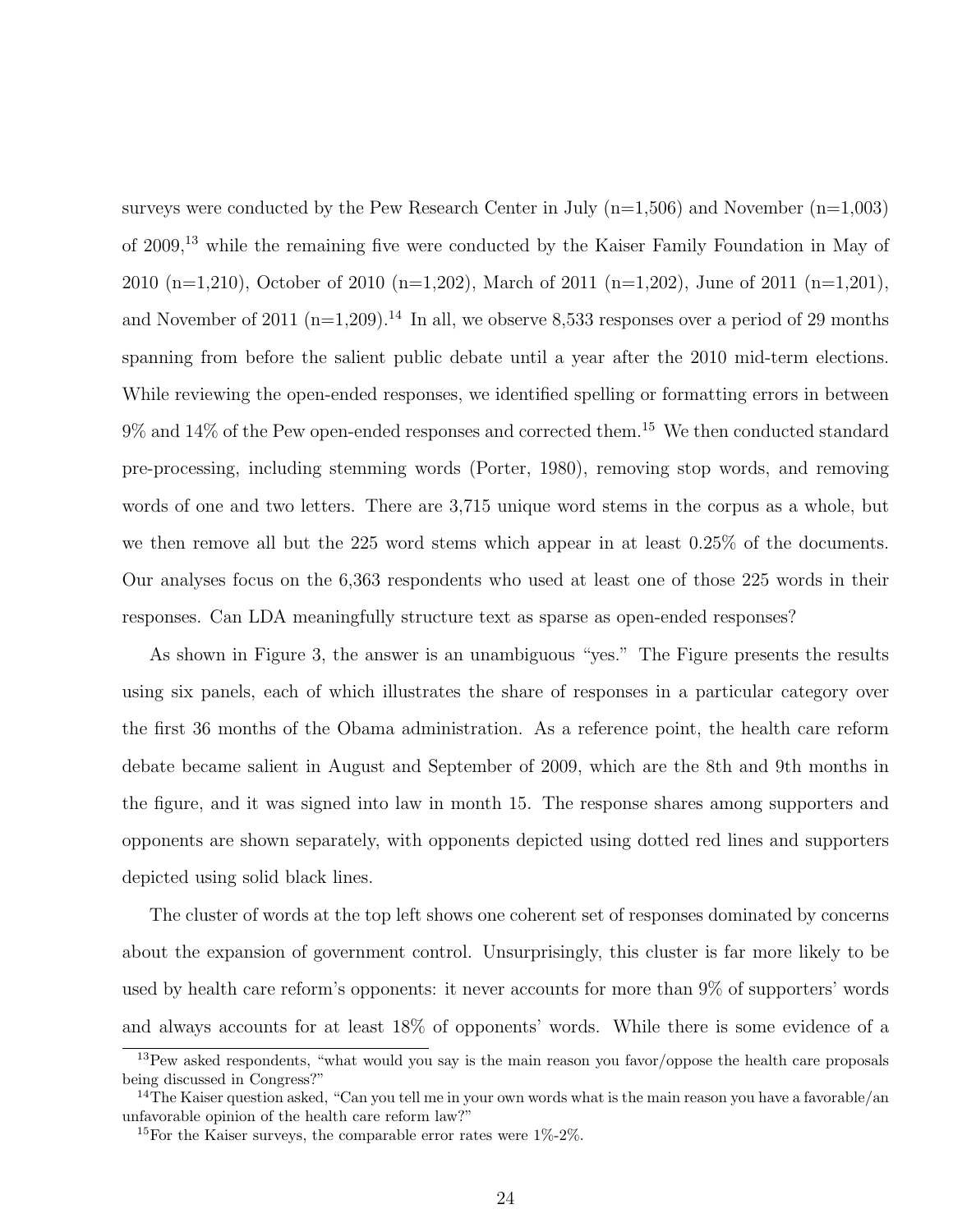

Figure 3: Variation in open-ended responses for health care reform supporters and opponents over time. The x-axis indicates months of the Obama administration. Model: LDA, fit to 6,355 open-ended survey responses in 7 surveys.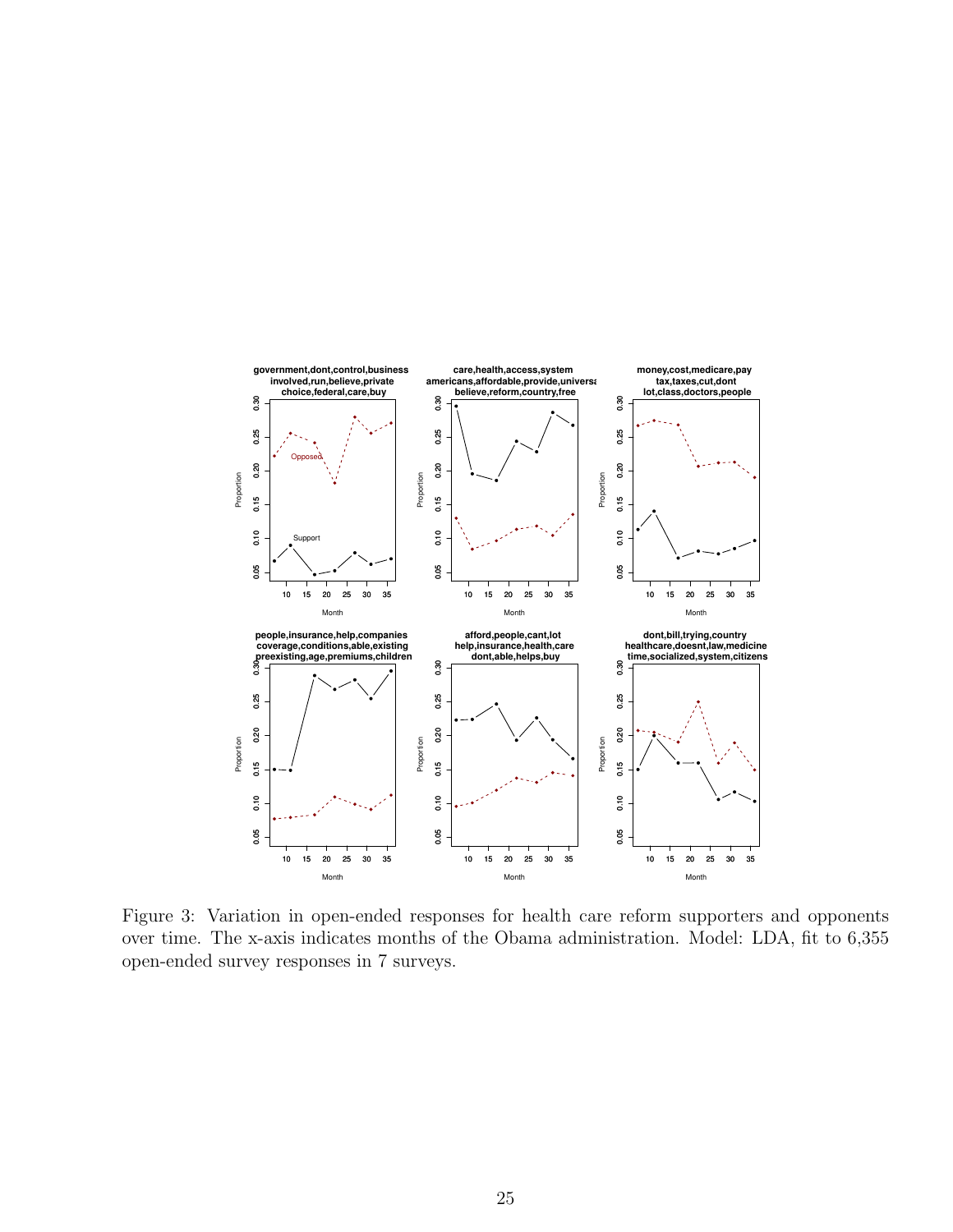decline in its use in October 2010, the general trend is one of consistent usage. Opponents were concerned about health care reform's impact on the scope of government as early as July of 2009, before the issue became salient nationally, and remained so well after the polarized public debate and the passage of the law. The same is generally true for a separate cluster emphasizing the legislation's cost and tax impacts (top right), a cluster which declines in use but always accounts for at least 19% of opponents' explanations.

These two clusters both correspond to clusters of words identified above in the press releases of Republican Senators. But it is critical to note that these clusters were prominent in public opinion even before health care reform became a central issue in the late summer and early fall of 2009. The timing strongly suggests that the the effect of the elite-level frames was not causal: the core sources of opposition to the Affordable Care Act were visible long before the legislation itself took shape. While there is some evidence of a shift in rhetoric among health care reform opponents, there is also considerable stability. Consistently, opponents are concerned that the ACA represents an increase in governmental authority that is likely to entail significant costs to the government. Even the catch-all sixth cluster, shown on the bottom right, reinforces this point, as "socialized" is among its prominent words. In no case do we see the words "death" or "panel," an observation which further limits the direct impact of Governor Palin's formulation. In fact, in the first survey after Governor Palin's use of the term, not a single respondent employed the phrase.

The general theme of stability over the course of the debate is clear among supporters as well. We do see health care reform supporters shifting into the category defined by words like "people," "insurance," "help," and "companies" (see bottom left), although the concomitant decline is from a similar cluster emphasizing the affordability of health insurance (see bottom middle). What's more, even after the decline, 17% of all rhetoric from health care reform's supporters draws on affordability-related frames. Supporters also make heavy use of a frame emphasizing universal access and affordability (top middle), one defined by words such as "access,"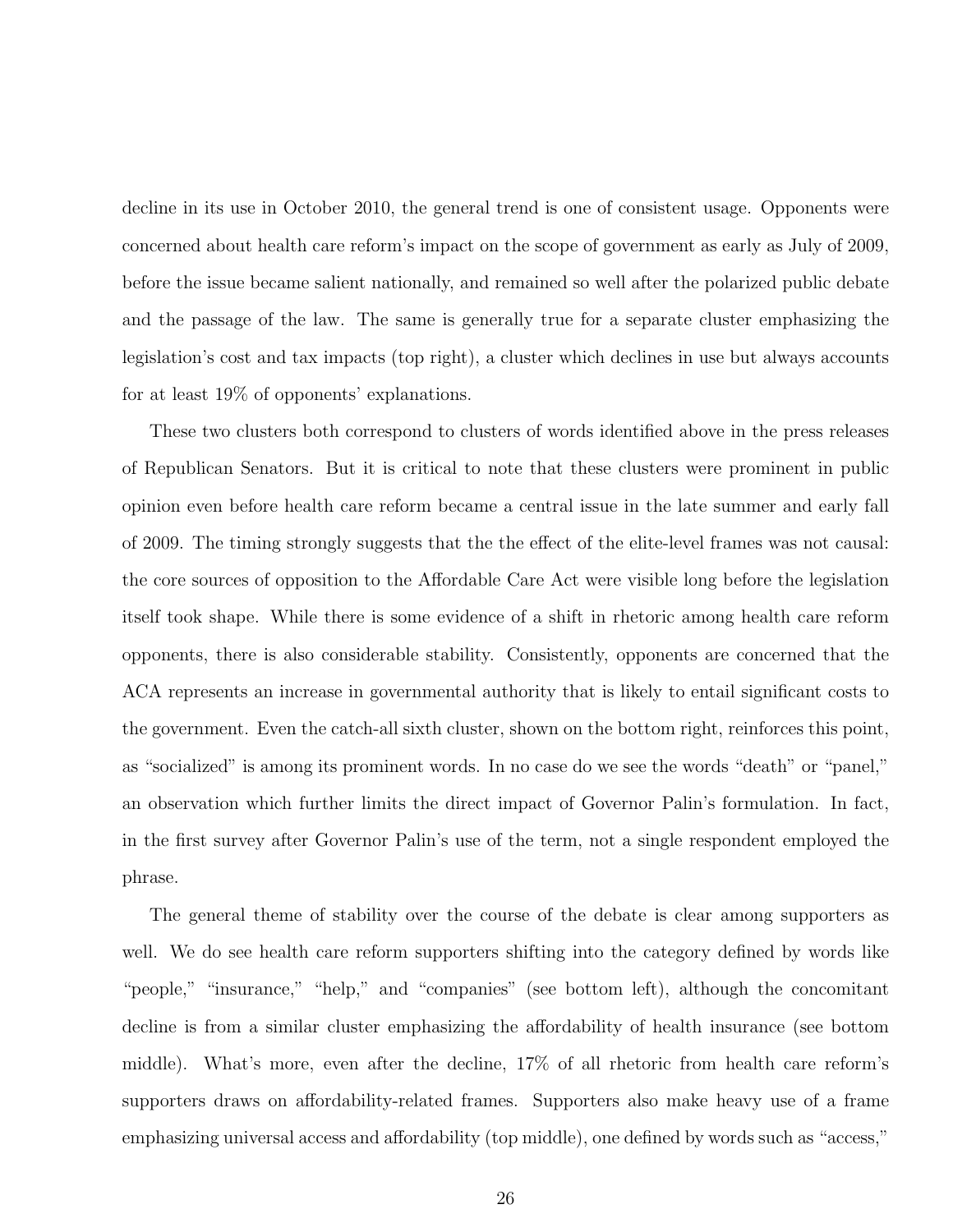"affordable," "provide," and "universal." This frame always accounts for at least 19% of the explanations given by supporters for their views. It is worth noting that this frame is used somewhat more before the salient political debate (30% in July 2009) and afterwards (27% in November of 2011), meaning that it might be something of a default frame among supporters.

Elite-level framing might explain the observed subtle shifts from focusing on universal coverage and on affordability to focusing more specifically on insurance companies. Above, we saw that Democratic Senators focused on words like "insurance," "coverage," and "afford," a focus which grew more pronounced after the passage of the ACA in March 2010. Still, the overall finding is one of stability among mass-level supporters and opponents alike. There are shifts in the prominence of frames, but all of the core frames that citizens use during and after the salient moments of the health care debate were used to a significant extent beforehand as well.

#### Identifying Mass-Elite Convergence in Language

Both in experimental and real-world settings, studies of framing tend to analyze the effect of variation in frame exposure on public opinion, which is measured through closed-ended survey questions. Yet this approach has multiple limitations. One we began to address above: framing might influence the rationale behind a policy attitude without changing the attitude itself, making it plausible that the typical approach will underestimate framing effects. Second, to the extent that political elites use polls, focus groups, or other feedback from their constituents in developing frames, frames' purported effects could in fact be reflections of endogeneity. Put differently, politicians' might choose precisely those frames that resonate with pre-existing public opinion, making their causal impact unclear. As this section details, examining the relationship between elite and mass-level word choice over time provides a way to put both groups on the same scale and so to address these limitations.

We begin by identifying the word stems that appear both in more than 1% of the 1,488 press releases and in more than 0.25% of the open-ended survey responses. There are exactly 100 such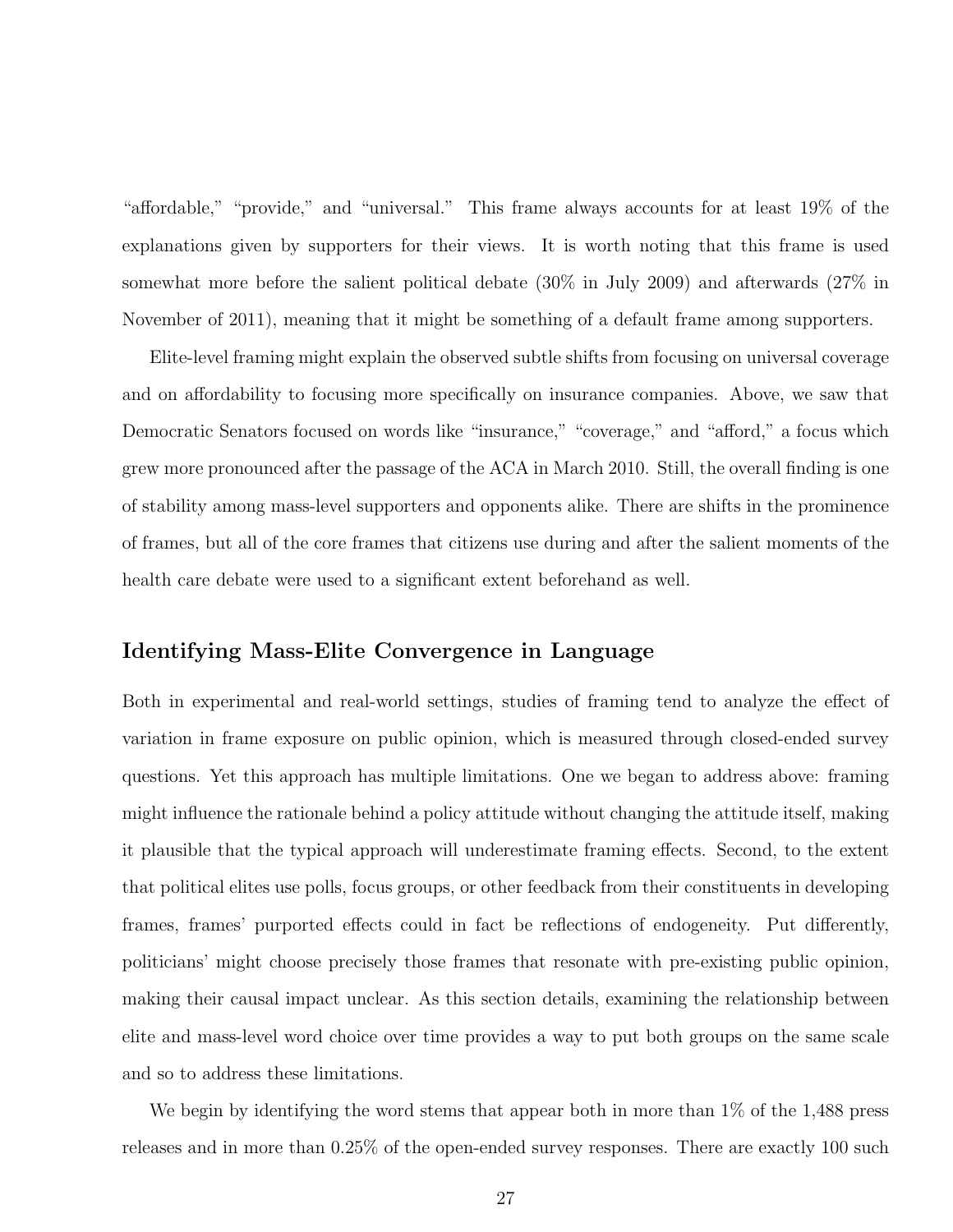word stems. For these analyses, we focus on the open-ended responses from three surveys. The first is July 2009, before health care reform became salient with the August town hall meetings and the September Presidential address. The second is November 2009, in the thick of the legislative debate. And the third is in May 2010, more than one month after the passage of the ACA. We then identify the press releases that occur between each of these surveys, giving us three measurements of opinion and two measurements of elite framing. With baseline measures of public language on the issue, we are able to measure how it changes as the issue becomes salient and as political leaders deploy their frames. We can thus identify framing effects as separate from elites' co-optation of public language.

We aim to measure the relationship between elite rhetoric and mass rhetoric, and to chart changes in those relationships over time. We begin by representing a given set of surveys or press releases as a probability distribution across the V words in the overall vocabulary. The distribution of interest is  $p(w_v) = \frac{w_v}{\sum_{i=1}^V w_v}$ , calculated simply as the share of the total words in a given corpus accounted for by each particular word  $w_v$ . We can then calculate the distance d between the distribution of words in a group of press releases  $p_{pr}(w_v)$  and the distribution of the same words among the public  $p_{sur}(w_n)$  using any of several distance metrics (see also Grimmer and King, 2011). We focus here on changes in the distance metrics when comparing opinions prior to a set of press releases with those subsequent to the press releases. Declines in distance indicate that when elites adopt language in their press releases, the members of the public subsequently shift their vocabulary by adopting some of the same words.

To give some sense of these distributions, we plot the difference in the distributions of words for press releases in Figure 4. On the x-axis, we plot each word's overall frequency divided by its standard deviation across press releases, while on the y-axis we plot the difference in word usage between Democrats (positive numbers) and Republicans (negative numbers). For example, we see that the most Democratic word in press releases between July and October 2009 is "help," followed by "afford"; in the period from November 2009 to April 2010, those words are joined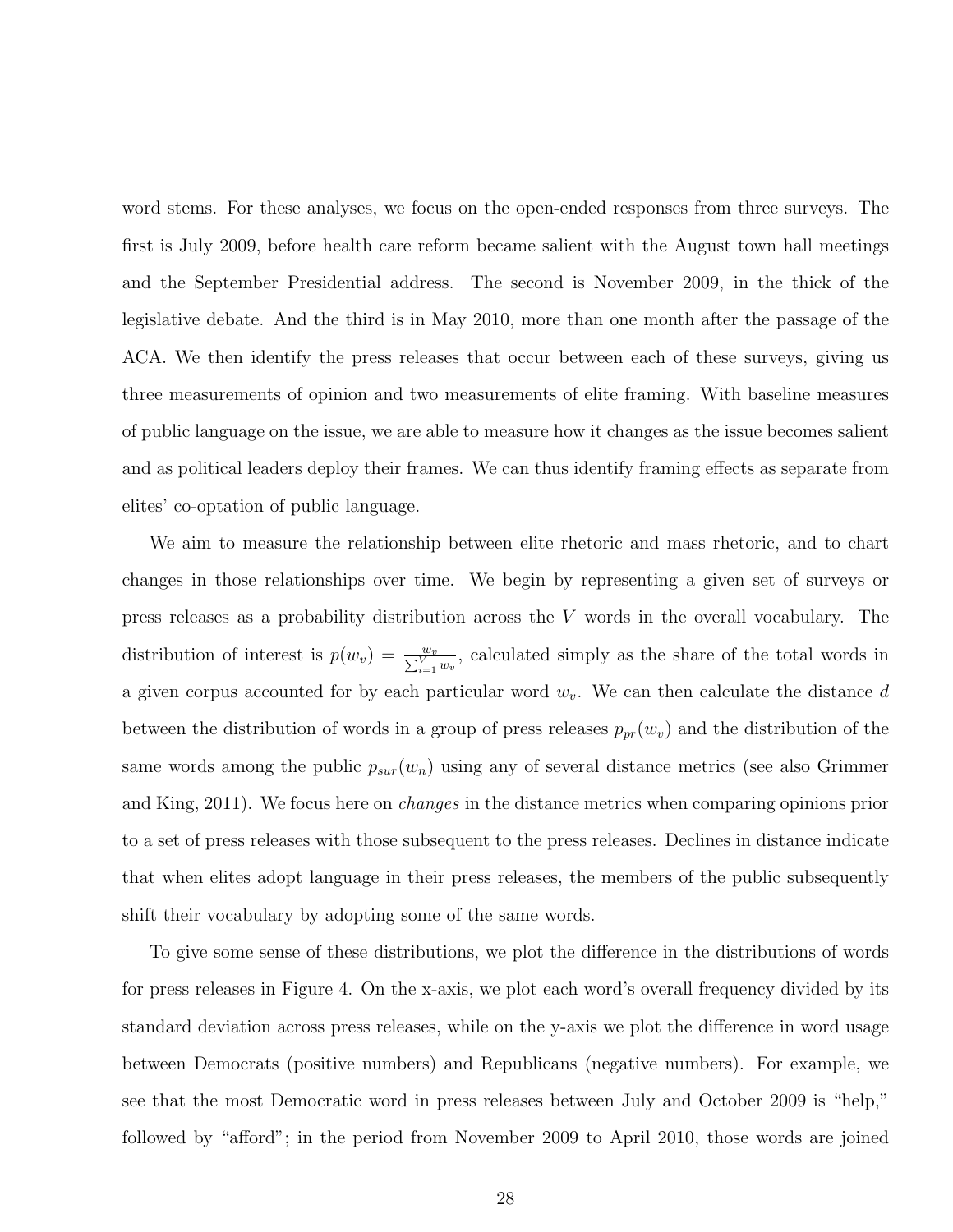

Figure 4: This figure presents the difference in word usage for Democratic and Republican press releases (y-axis) as a function of each word's overall frequency divided by its standard deviation  $(x-axis)$ .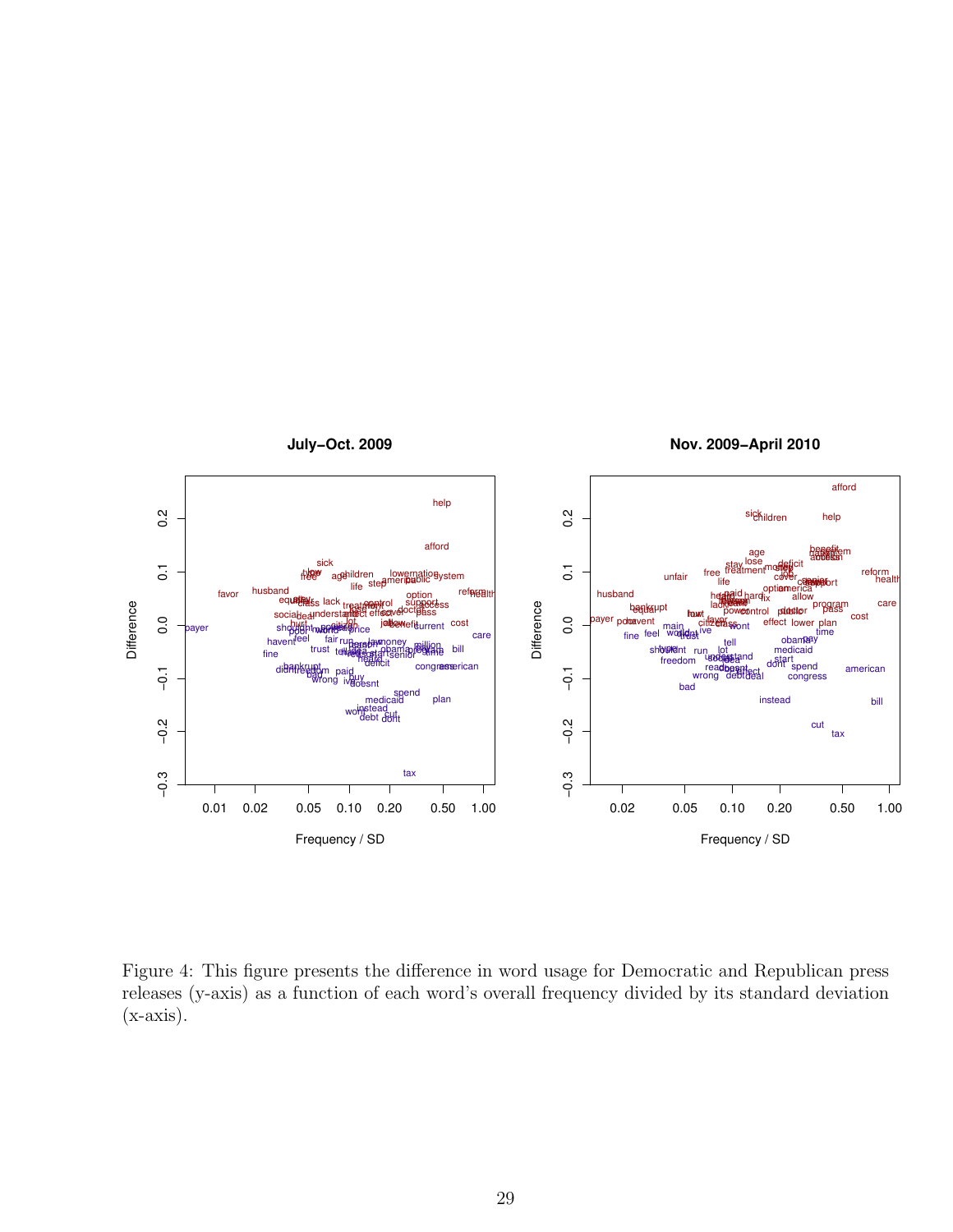by "sick" and "children." For Republican Senators, the word "tax" is consistently prominent, followed in the second period by "cut" and "bill." Figure 5 shows the same results for the words used by supporters and opponents of health care reform in four of the surveys spanning from July 2009 to October 2010. Here again, the stability of the popular vocabulary on this issue is on display, with opponents consistently using words like "pay" and "money" and supporters using words like "help," "health," and "care."

#### Distance in Speech

How can we use these probability distributions to measure framing effects? To take a specific example, we measure the effects of Democratic frames on American citizens in the early stage of the debate by creating three vectors of word distributions. The first and second denote the distribution of words in the July 2009 Pew open-ended responses and in the November 2009 Pew open-ended responses, while the third denotes the distribution of words in Democratic press releases made public after the July Pew survey but before the November Pew survey. In July of 2009, for example, the stems "health" and "care" accounted for 29% of the common words used by citizens, with "don't" and "cost" being prominent as well. We then measure the distance between this distribution and the distribution of words in subsequent press releases, in this case by using the Manhattan distance metric. The result: 0.90, a number that is not very meaningful on its own but which provides a baseline estimate of the relationship between elite language and mass language. By replicating this process for the same press releases and the open-ended responses measured after the press releases were made public, we can measure whether supporters grew more likely to use specific words after those words had been employed by elites. The distance between the word distribution in the press releases and that in the subsequent open-ended responses measured in November is 0.87. The public did grow more likely to use words after they appeared in Democratic press releases.

To measure whether such differences are meaningful, we use bootstrapping (Efron and Tibshi-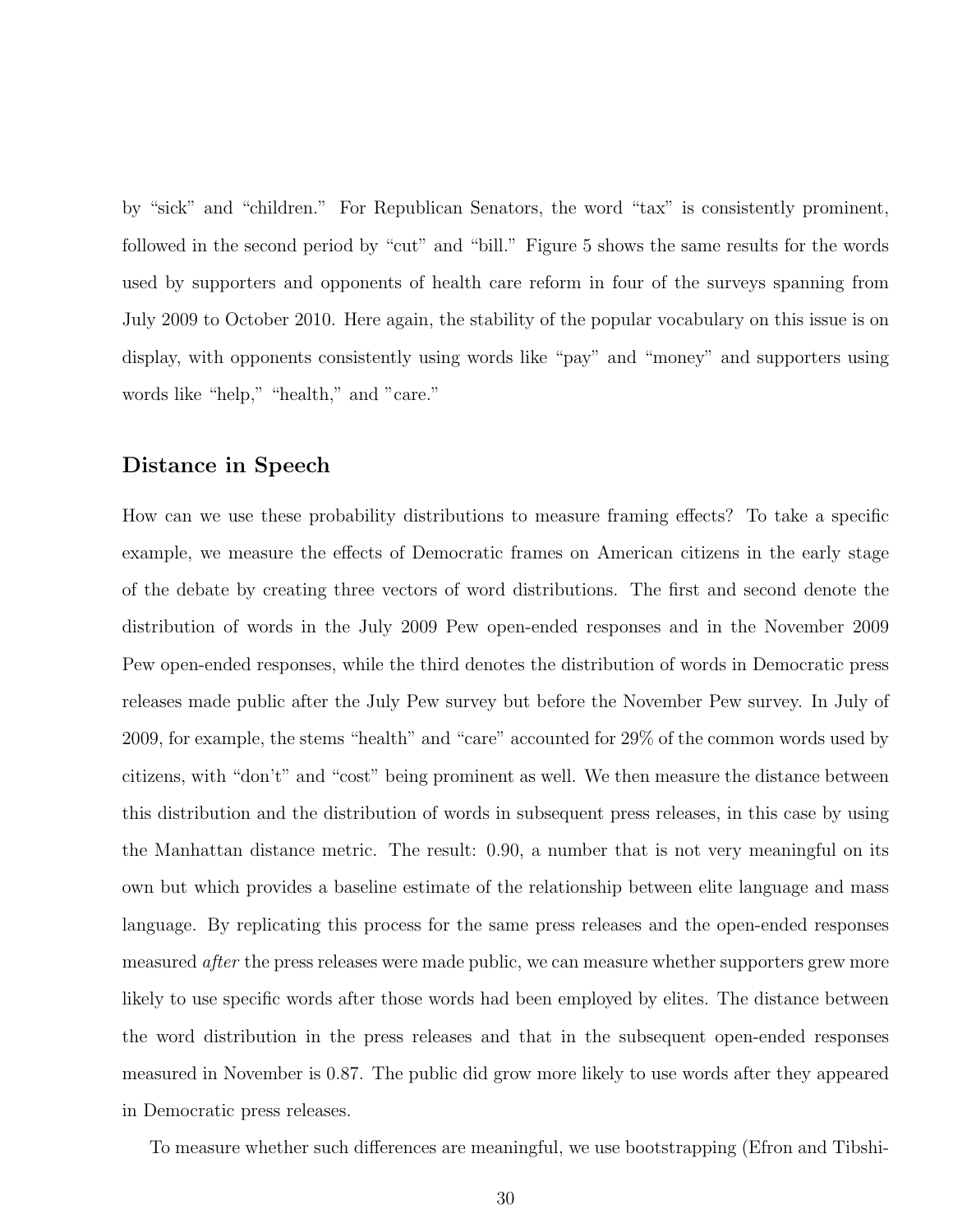

Figure 5: This figure presents the difference in word usage for the open-ended responses of health care reform supporters and opponents (y-axis) as a function of each word's overall frequency divided by its standard deviation (x-axis).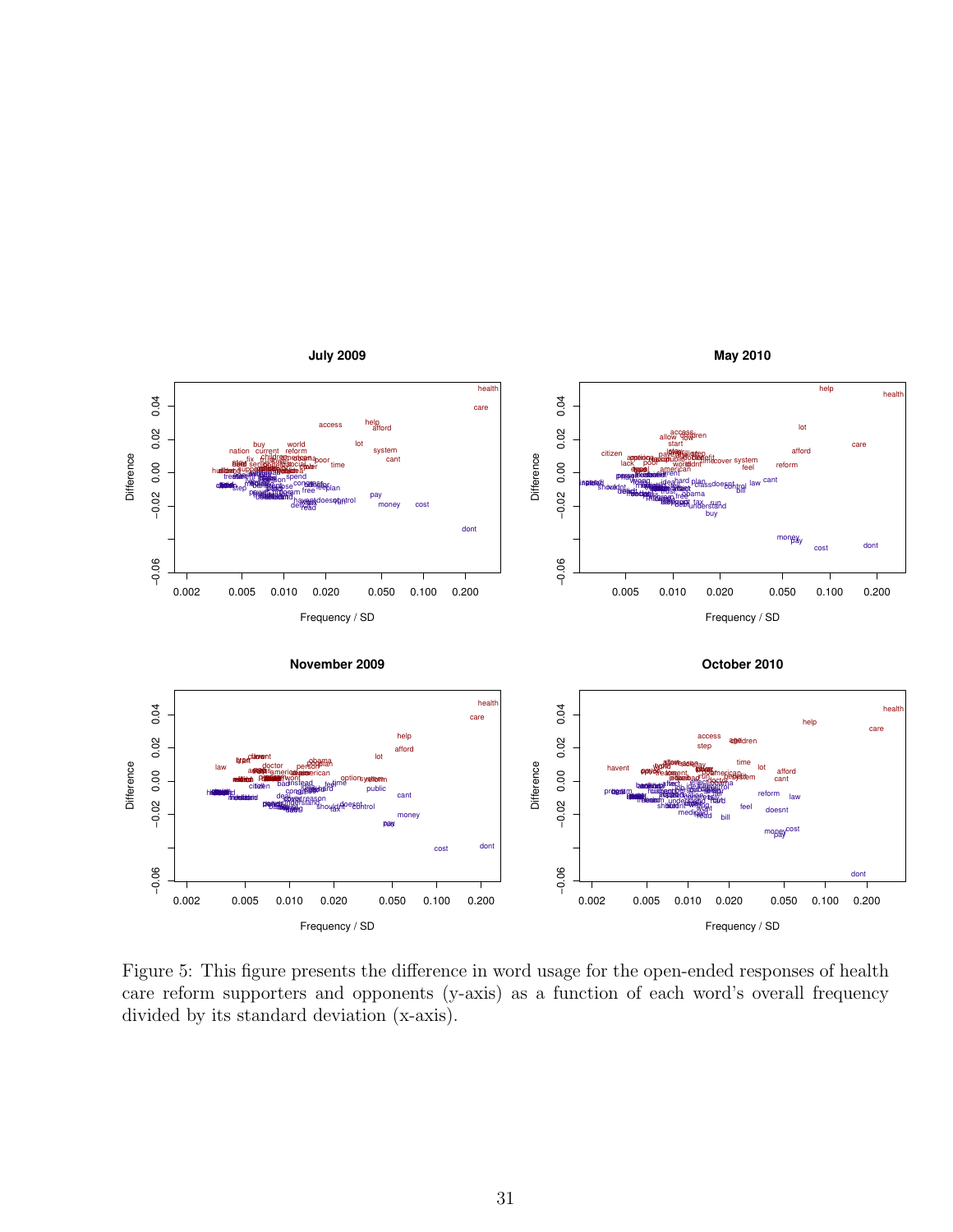rani, 1993), randomly drawing 10,000 new data sets of press releases and open-ended responses and repeating the measurement procedure outlined above. As the left side of the left panel in Figure 6 makes clear, the decline in the Manhattan distance between Democratic press releases and citizens' language is not statistically significant for the early period between July and November  $(p=0.28)$ . The arrow indicates that the change in the mean Manhattan distance across bootstrapped simulations is a slight but insignificant decline, with the arrow's starting point illustrating the baseline relationship. However, when we conduct the same analyses for the second period, between November 2009 and May 2010, we see a substantial and significant decline in distance (p=0.006), one that holds for Republican Senators and citizens' language as well  $(p=0.022)$ . The relationship between Senator's press releases and the electorate's language increases notably during the most salient phase of the health care reform debate. It is not simply that political elites and the public use similar words: the similarity actually grew after the elites' public statements.

In the middle and right panels of Figure 6, we examine how robust this conclusion is to the use of alternate measures such as Euclidean distance or the Pearson's correlation. (When interpreting Figure 6, keep in mind that the Pearson's correlation is negatively correlated with distance, so upward arrows in the right panel indicate an increasingly close relationship.) We again observe that during the November to May period, mass-level word choice became more closely related to the word choice in Senators' press releases. There are some differences across these metrics which are important to note. The Euclidean distance detects statistically significant declines in the first time period from late July to November 2009, with p-values of 0.004 for Democratic press releases as well as for Republican press releases. Also, using the Pearson's correlation, the result for Republicans in the second period does not reach the threshold for statistical significance  $(p=0.147)$ . Still, the broad pattern holds, and was confirmed using still other distance metrics such as the Canberra metric. From November 2009 to May 2010, citizens increasingly used the words common among Democratic elites, and that the same appears true for Republican Senators'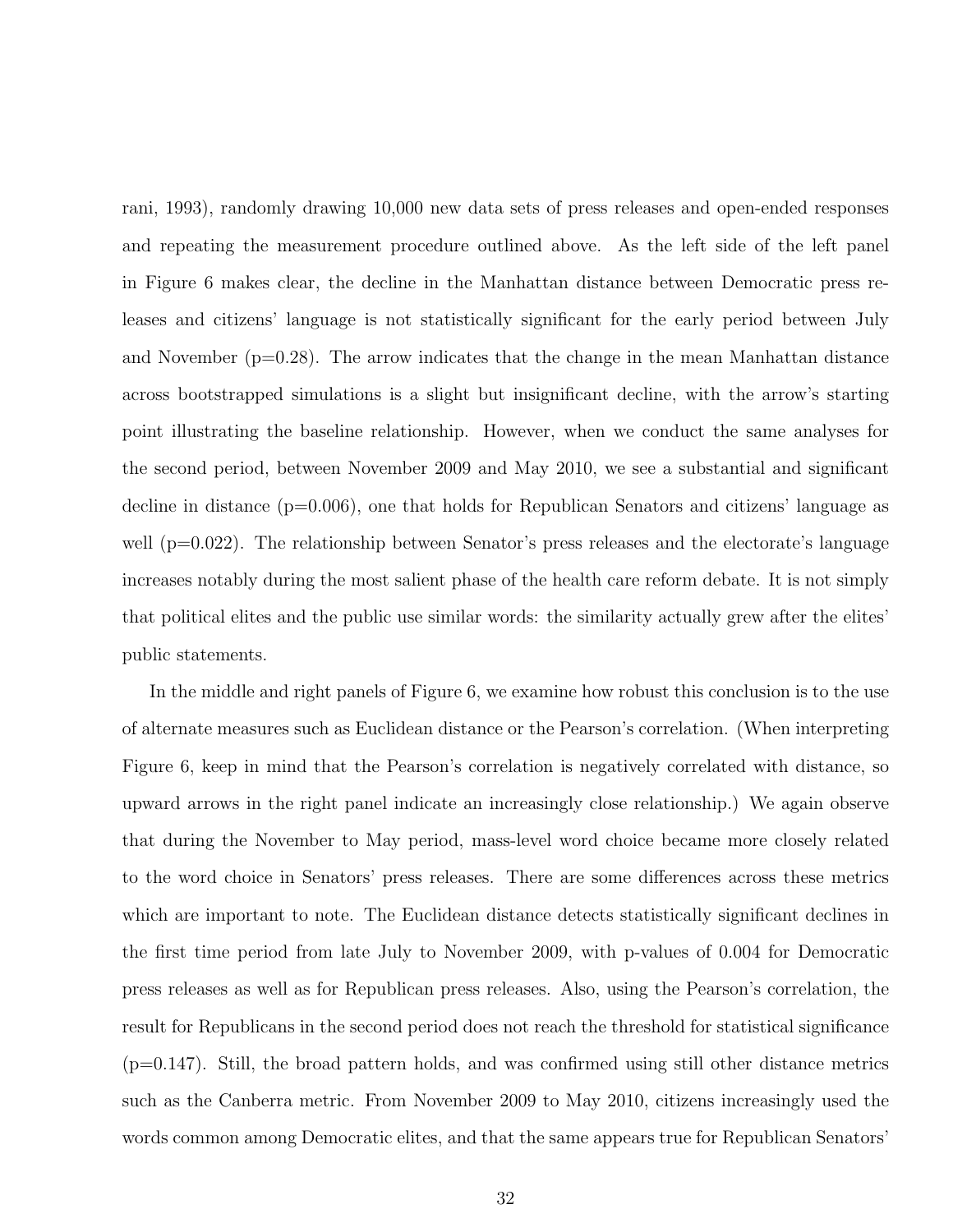

Figure 6: Distances or correlations between words used in Senators' press releases and all survey respondents' open-ended survey responses before and after the press releases were issued. Declining distances and increasing correlations indicate that the public is using words more similar to the press releases when surveyed after the press releases were issued. The p-values are estimated through bootstrapping using 10,000 iterations.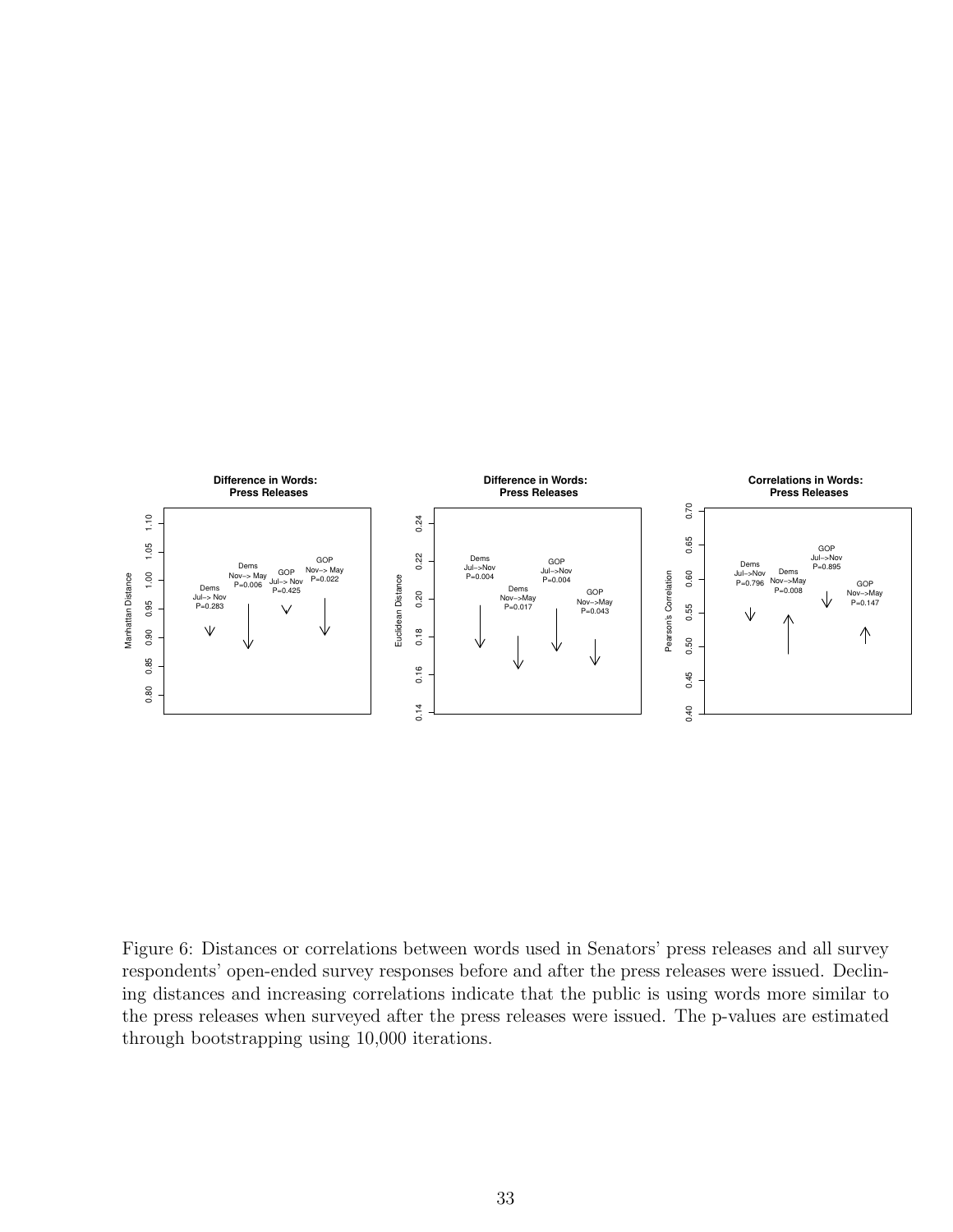word choices as well. Framing might not influence aggregate opinion in demonstrable ways, but it does shape how citizens talk about an issue. Also, in contrast to the arguments of several commenators, there is no evidence that Republican words were more likely to be adopted than Democratic words.

### Discussion and Conclusion

The role of focus groups and polling in the development of officials' rhetoric is well known (e.g. Jacobs and Shapiro, 2000; Jacobs and Burns, 2004). Yet when studying framing effects through traditional survey experiments, we risk losing sight of the ways in which elite frames are themselves shaped by public opinion. To address that challenge, this manuscript applies automated content analysis to the health care rhetoric of public officials and American citizens from 2009 to 2012. These tools enable us to summarize the central arguments for and against health care reform, and to analyze any shifts over the course of the debate. We see, for example, that supporters at the elite and mass levels alike emphasized the expansion of insurance and increased access to health care. Yet supporting citizens used these arguments to explain their views even before the health care reform debate came to dominate headlines, a fact which suggests the limited influence of elite rhetoric.

For opponents of the ACA at both the mass and elite levels, the legislation's cost to taxpayers and the increased governmental role it authorized were central reasons behind their opposition. Consider the following argument: "This may be your last chance to weigh the consequences of taking the first step toward establishment of socialized medicine in the United States... When costs get out of line... there are three possible courses of action. The first is to reduce the benefits; the second is to increase taxes; the third is to impose government controls of the services." Certainly, that argument summarizes the core elements of opposition to the Affordable Care Act. It would have been an unsurprising addition to the press releases analyzed above. But that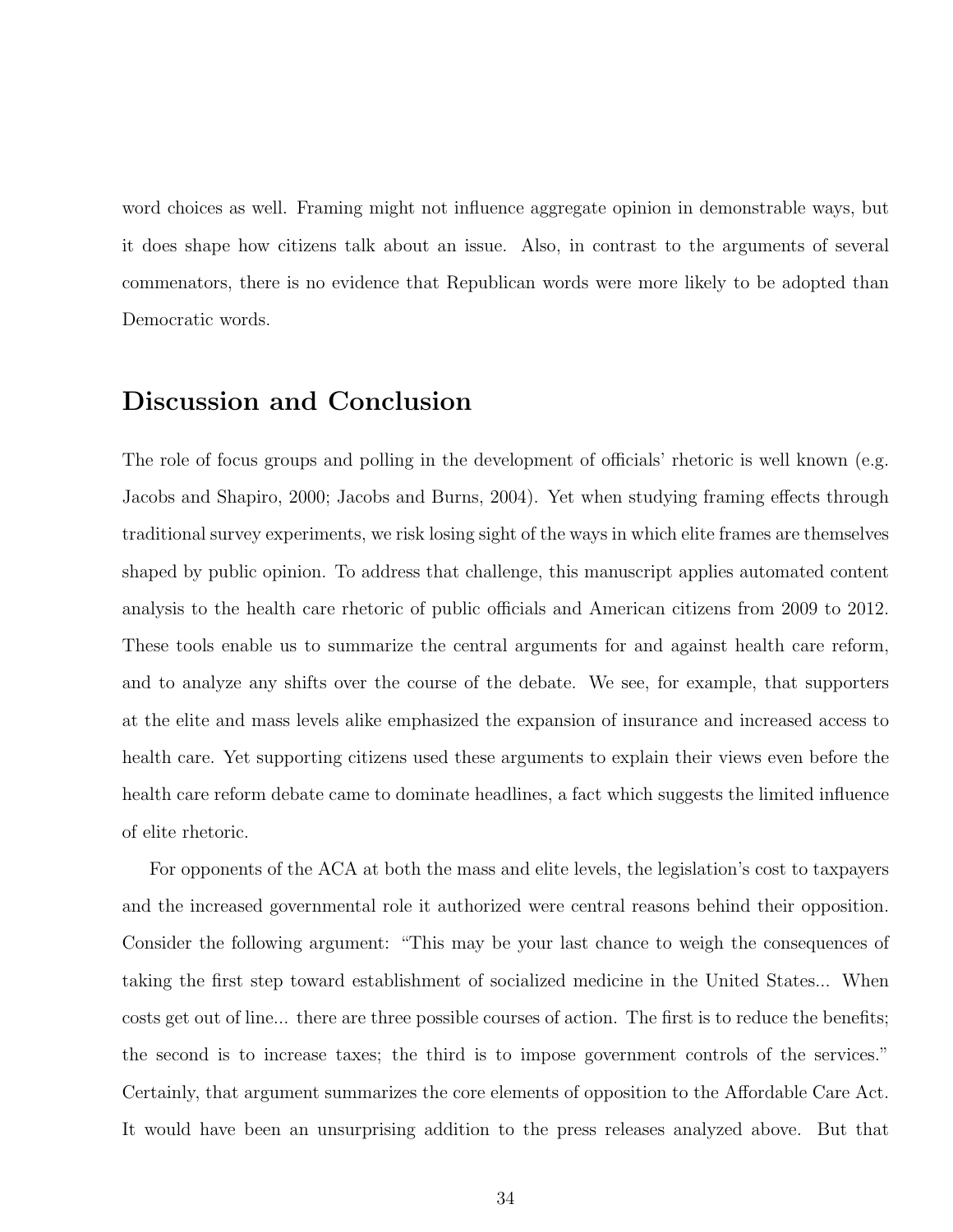particular quotation actually comes from the 1965 debates over Medicare, when it was written by the President of the American Medical Association. Even across decades, the rhetoric used to support and oppose health care reform has been notable in its consistency, a point our results reinforce. Such consistency places a low ceiling on the influence that framing effects at any one moment can have on public opinion: a variable cannot explain a constant. This observation in turn suggests the value of studying not just specific political debates but the contours of public debate over broad swaths of time, as is done in Smith (2007) and Noel (2012).

More traditional tests of real-world framing effects using Granger tests do not indicate any substantive effect on public attitudes among the sub-groups targeted by specific rhetoric. Republicans' emphasis on Medicare in the winter of 2010 did not increase opposition among Medicare recipients, and Democrats' focus on expanding coverage did little among the uninsured. Still, analyzing the fit between elite and mass word choice enables us to measure framing effects with increased precision and subtlety. When doing so, we see that citizens do grow more likely to use the same words as their elected officials over the course of the public debate. In this case, such effects appear to be roughly symmetric: there is an increasing correlation between the word choices of both Democratic and Republican Senators and the citizenry at large. The changing distance between elite-level word choice and mass-level word choice is a metric that could be productively employed and developed in future analyses of framing, whether experimental or observational. One might study which subsets within the electorate are especially likely or unlikely to adopt elite rhetoric, for example. Future research might also develop unified statistical models that allow us to track shifts in vocabulary across different types of speech.

Scholars of public opinion have long recognized the trade-offs inherent in using open-ended or closed-ended survey questions (Payne, 1951; Bradburn, 1983; Fowler, 1995). Still, research on framing and on public opinion generally has relied overwhelmingly on closed-ended questions to date. The growing set of tools for automated content analysis has the potential to shift this balance, and to improve the measurement of key concepts in public opinion research. By using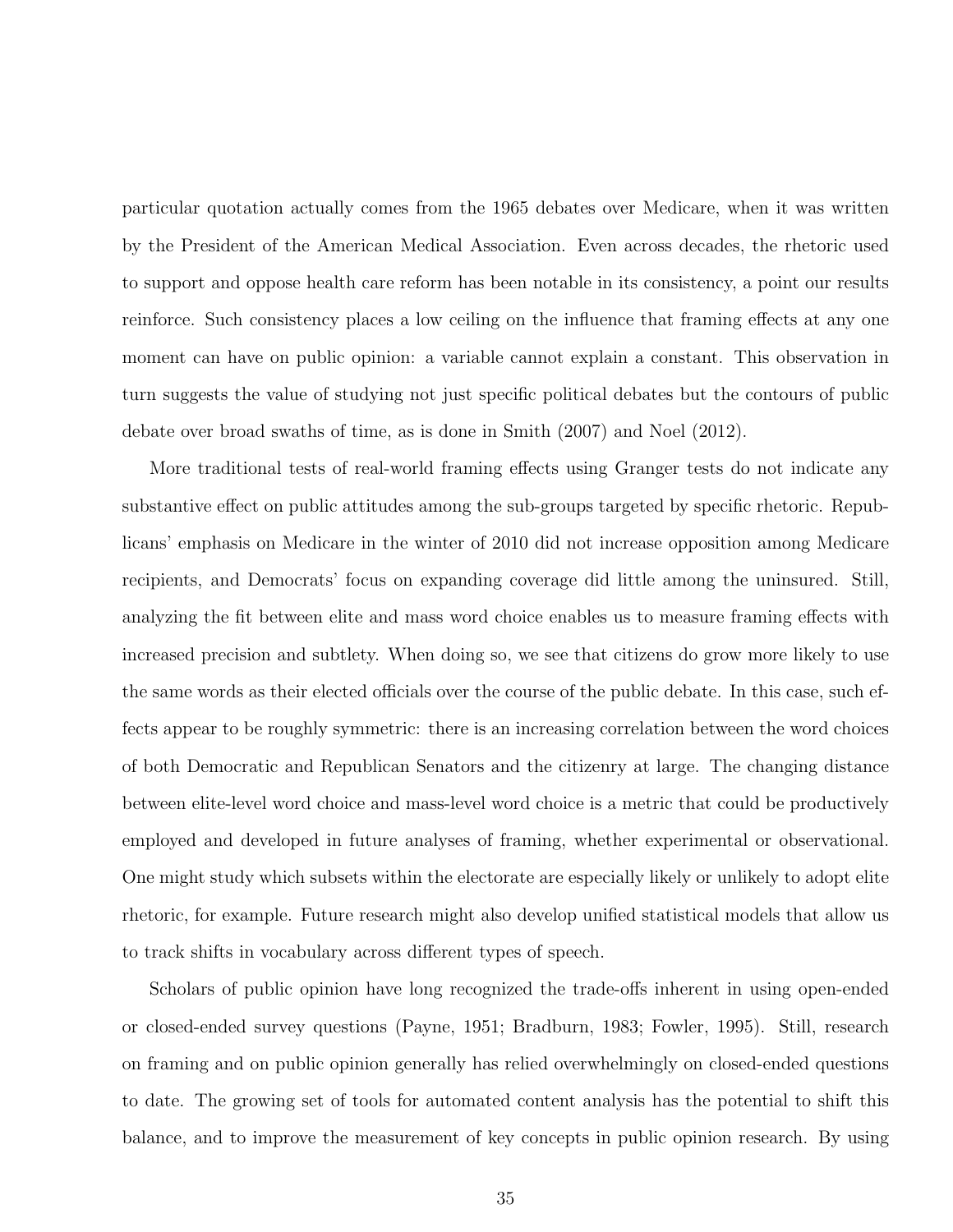press releases and open-ended survey questions to test hypotheses about framing, this paper provides an example of how text and automated content analysis can provide new vantagepoints on old questions.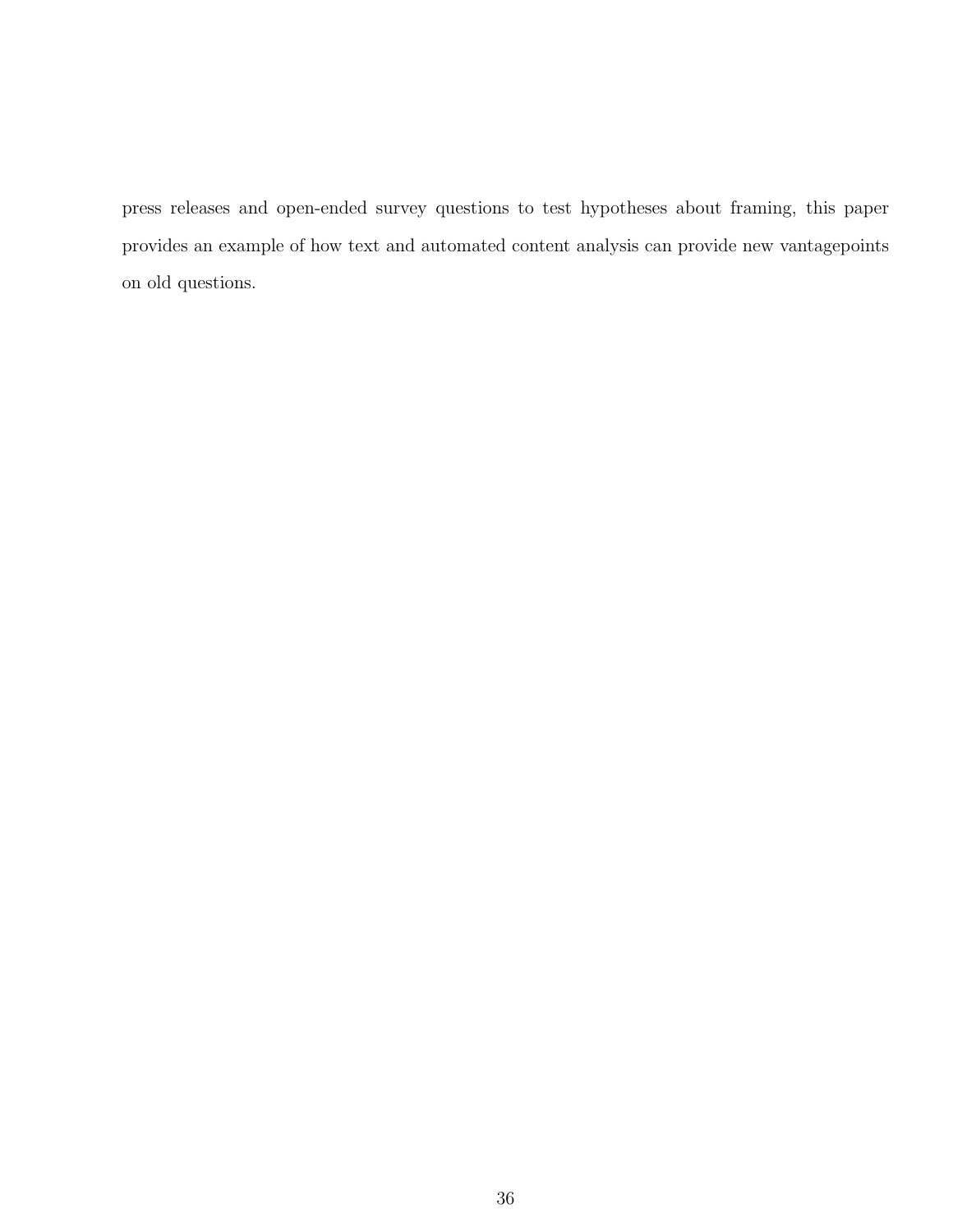### References

- Arceneaux, Kevin, Martin Johnson and Chad Murphy. 2012. "Polarized Political Communication, Oppositional Media Hostility, and Selective Exposure." Journal of Politics Forthcoming.
- Bagozzi, Benjamin E. and Philip A. Schrodt. 2012. "The Dimensionality of Political News Reports.". Available online at: http://eventdata.psu.edu/papers.dir/BagozziSchrodt. EPSA12.pdf.
- Barabas, Jason and Jennifer Jerit. 2010. "Are Survey Experiments Externally Valid?" American Political Science Review 104(2):226–242.
- Bargh, John A. 2006. "What Have We Been Priming All These Years? On the Development, Mechanisms, and Ecology of Nonconscious Social Behavior." European Journal of Social Psychology 36(2):147–168.
- Bartels, Larry M. 2002. "Beyond the running tally: Partisan bias in political perceptions." Political Behavior 24(2):117–150.
- Baumgartner, Frank R., Suzanna De Boef and Amber E. Boydstun. 2008. The Decline of the Death Penalty and the Discovery of Innocence. New York, NY: Cambridge University Press.
- Berinsky, Adam J. and Donald R. Kinder. 2006. "Making Sense of Issues Through Media Frames: Understanding the Kosovo Crisis." *Journal of Politics* 68(3):640–656.
- Berinsky, Adam J. and Michele Margolis. 2011. "Missing Voices: Polling and Health Care." Journal of Health Politics, Policy and Law 36(6):975–987.
- Blei, David M., Andrew Y. Ng and Michael I. Jordan. 2003. "Latent Dirichlet Allocation." Journal of Machine Learning Research 3:993–1022.
- Blei, David M. and John D. Lafferty. 2006. "Correlated Topic Models." Advances in Neural Information Processing Systems 18:147.
- Bradburn, Norman M. 1983. Response Effects. In Handbook of Survey Research, ed. Peter H. Rossi, James D. Wright and Andy B. Anderson. New York, NY: Academic Press.
- Bullock, John G. 2011. "Elite influence on public opinion in an informed electorate." American Political Science Review 105(3):496–515.
- Campbell, Andrea L. 2011. "Policy Feedbacks and the Impact of Policy Designs on Public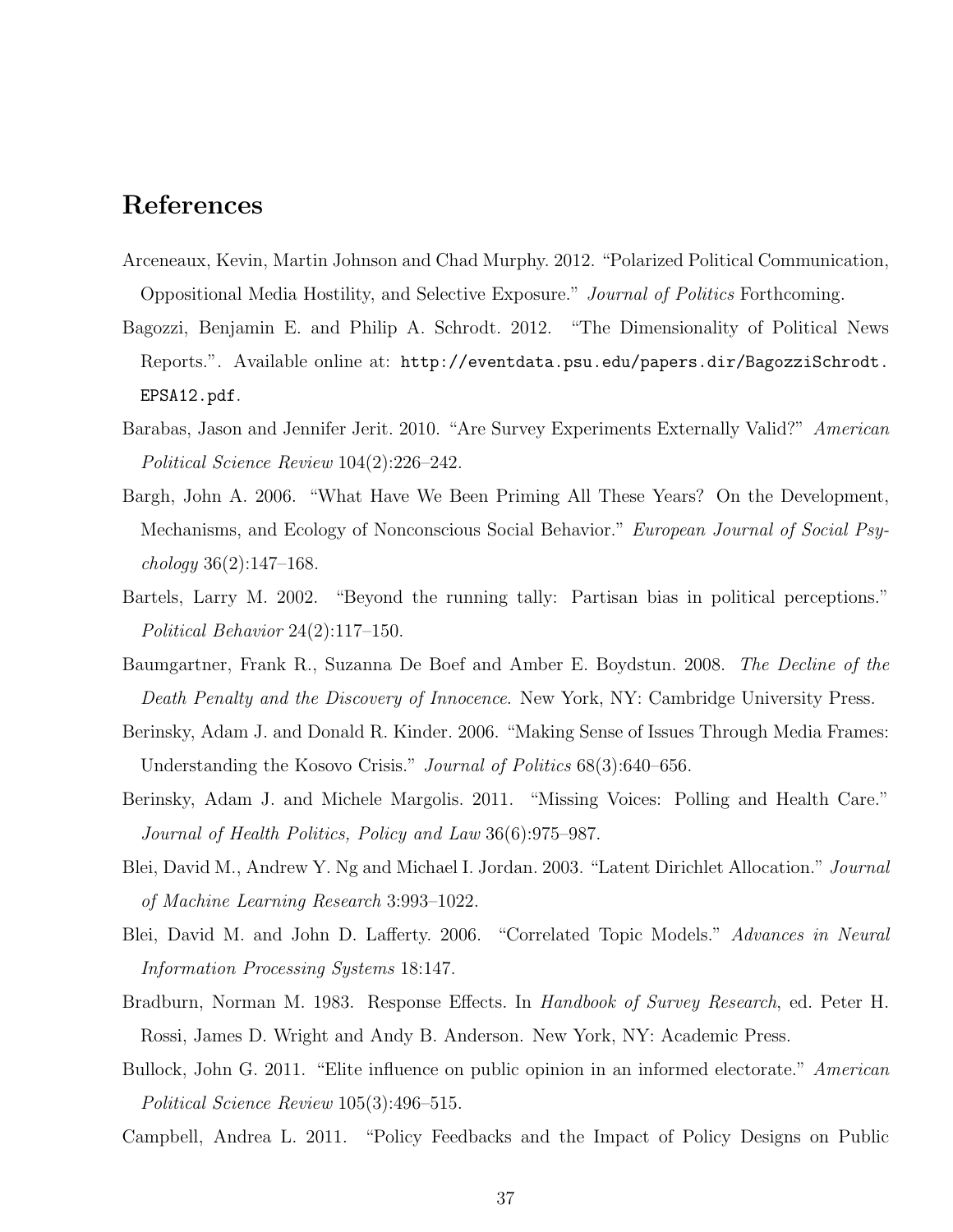Opinion." Journal of Health Politcs, Policy, and Law 36(6):961–73.

- Carmines, Edward G. and James A. Stimson. 1989. Issue Evolution: Race and the Transformation of American Politics. Princeton, NJ: Princeton University Press.
- Chong, Dennis and James N. Druckman. 2007a. "A Theory of Framing and Opinion Formation." Journal of Communication 57:99–118.
- Chong, Dennis and James N. Druckman. 2007b. "Framing Public Opinion in Competitive Democracies." American Political Science Review 101(04):637–655.
- Chong, Dennis and James N. Druckman. 2010. "Dynamic Public Opinion: Communication Effects over Time." American Political Science Review 104(4):663–680.
- Chong, Dennis and James N. Druckman. 2011. Public-Elite Interactions: Puzzles in Search of Researchers. In The Oxford Handbook of American Public Opinion and the Media, ed. Robert Y. Shapiro and Lawrence Jacobs. New York, NY: Oxford University Press.
- Diermeier, Daniel, Jean-Francois Godbout, Bei Yu and Stefan Kaufmann. 2012. "Language and Ideology in Congress." British Journal of Political Science 42(01):31–55.
- Druckman, James N. 2001. "On the Limits of Framing Effects: Who Can Frame?" The Journal of Politics 63(04):1041–1066.
- Druckman, James N. 2003. "On the Limits of Framing Effects: Who Can Frame?" *Journal of* Politics 63(4):1041–1066.
- Druckman, James N., Jordan Fein and Thomas J. Leeper. 2012. "A Source of Bias in Public Opinion Stability." American Political Science Review 106(2):430–454.
- Druckman, James N. and Kjersten R. Nelson. 2003. "Framing and Deliberation: How Citizens' Conversations Limit Elite Influence." American Journal of Political Science 47(4):729–745.
- Efron, B. and R. Tibshirani. 1993. An Introduction to the Bootstrap. London: Chapmand and Hall.
- Entman, Robert M. 1993. "Framing: Towards Clarification of a Fractured Paradigm." McQuail's Reader in Mass Communication Theory pp. 390–397.
- Entman, Robert M. 2004. Projections of Power: Framing News, Public Opinion, and U.S. Foreign Policy. Chicago, IL: University of Chicago Press.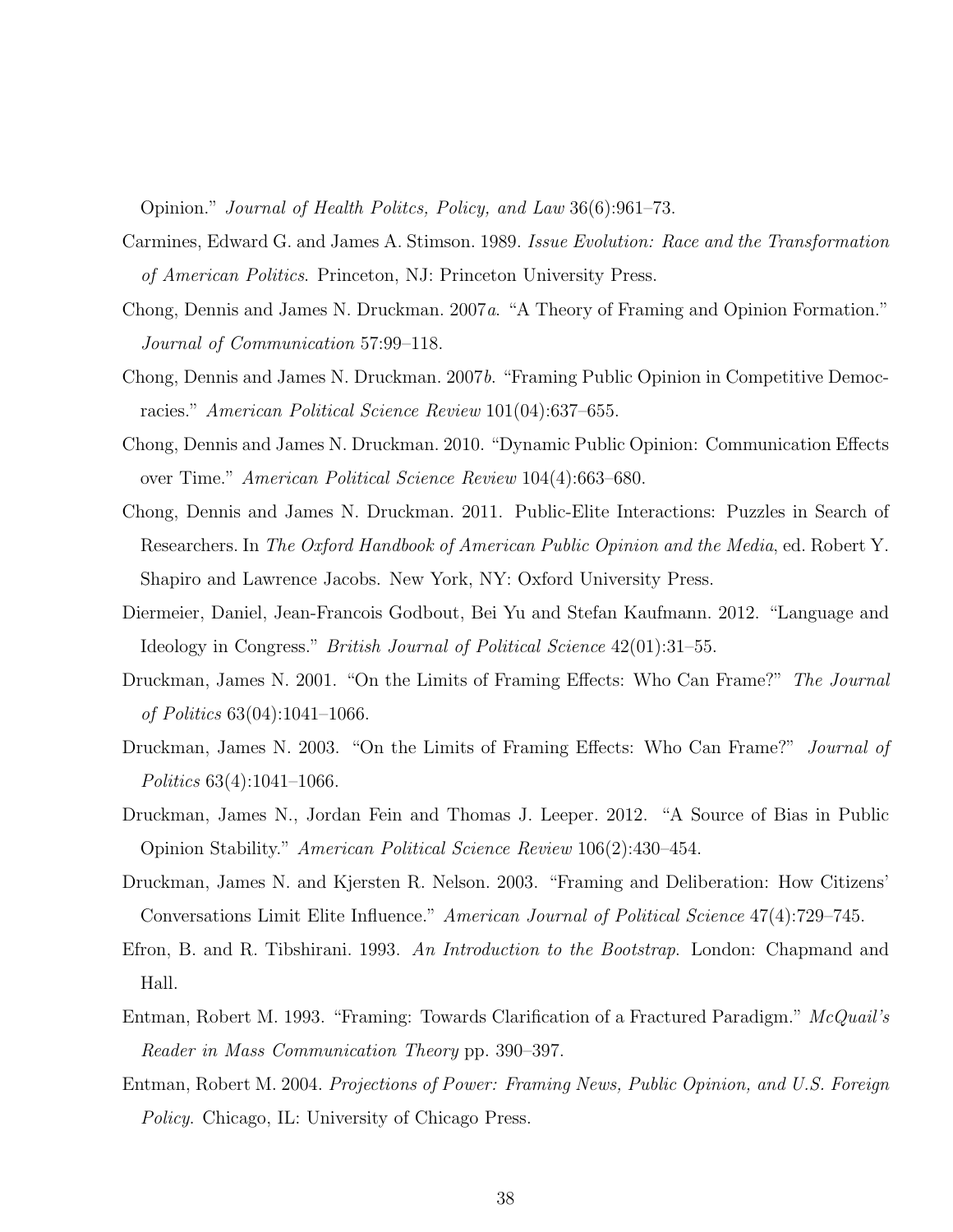- Fowler, Floyd J. 1995. Improving Survey Questions: Design and Evaluation. Thousand Oaks, CA: Sage Publications.
- Gamson, William A. 1992. Talking Politics. New York, NY: Cambridge University Press.
- Gamson, William and Andre Modigliani. 1989. "Media Discourse and Public Opinion on Nuclear Power: A Constructionist Approach." American Journal of Sociology 95(1):1–37.
- Gelman, Andrew and Jennifer Hill. 2006. Data Analysis Using Regression and Multilevel/Hierarchical Models. New York, NY: Cambridge University Press.
- Gerber, Alan S. and Gregory A. Huber. 2010. "Partisanship, Political Control, and Economic Assessments." American Journal of Political Science 54(1):153–173.
- Grimmer, Justin. 2010. "A Bayesian Hierarchical Topic Model for Political Texts: Measuring Expressed Agendas in Senate Press Releases." Political Analysis 18(1):1–35.
- Grimmer, Justin. 2011. "An Introduction to Bayesian Inference via Variational Approximations." Political Analysis 19(1):32.
- Grimmer, Justin and Gary King. 2011. "General Purpose Computer-Assisted Clustering and Conceptualization." Proceedings of the National Academy of Sciences 108(7):2643–2650.
- Guo, Weiwei and Mona Diab. 2011. Modeling Sentences in the Latent Space. In *Proceedings of the* 50th Annual Meeting of the Association for Computational Linguistics. pp. 864–872. Available online at: http://www.public.asu.edu/~jtang20/publication/short%20message.pdf.
- Heath, Chip and Dan Heath. 2007. Made to Stick: Why Some Ideas Survive and Others Die. New York, NY: Random House.
- Henderson, Michael and D. Sunshine Hillygus. 2011. "The Dynamics of Health Care Opinion, 2008-2010: Partisanship, Self-Interest, and Racial Resentment." American Journal of Political Science 36(6):945–960.
- Hersh, Eitan D. and Brian F. Schaffner. 2012. "Targeted Campaign Appeals and the Value of Ambiguity." *Journal of Politics* Forthcoming.
- Ho, Daniel E. and Kevin M. Quinn. 2008. "Measuring Explicit Political Positions of Media." Quarterly Journal of Political Science 3(4):353–377.
- Hopkins, Daniel J. and Gary King. 2010. "A Method of Automated Nonparametric Content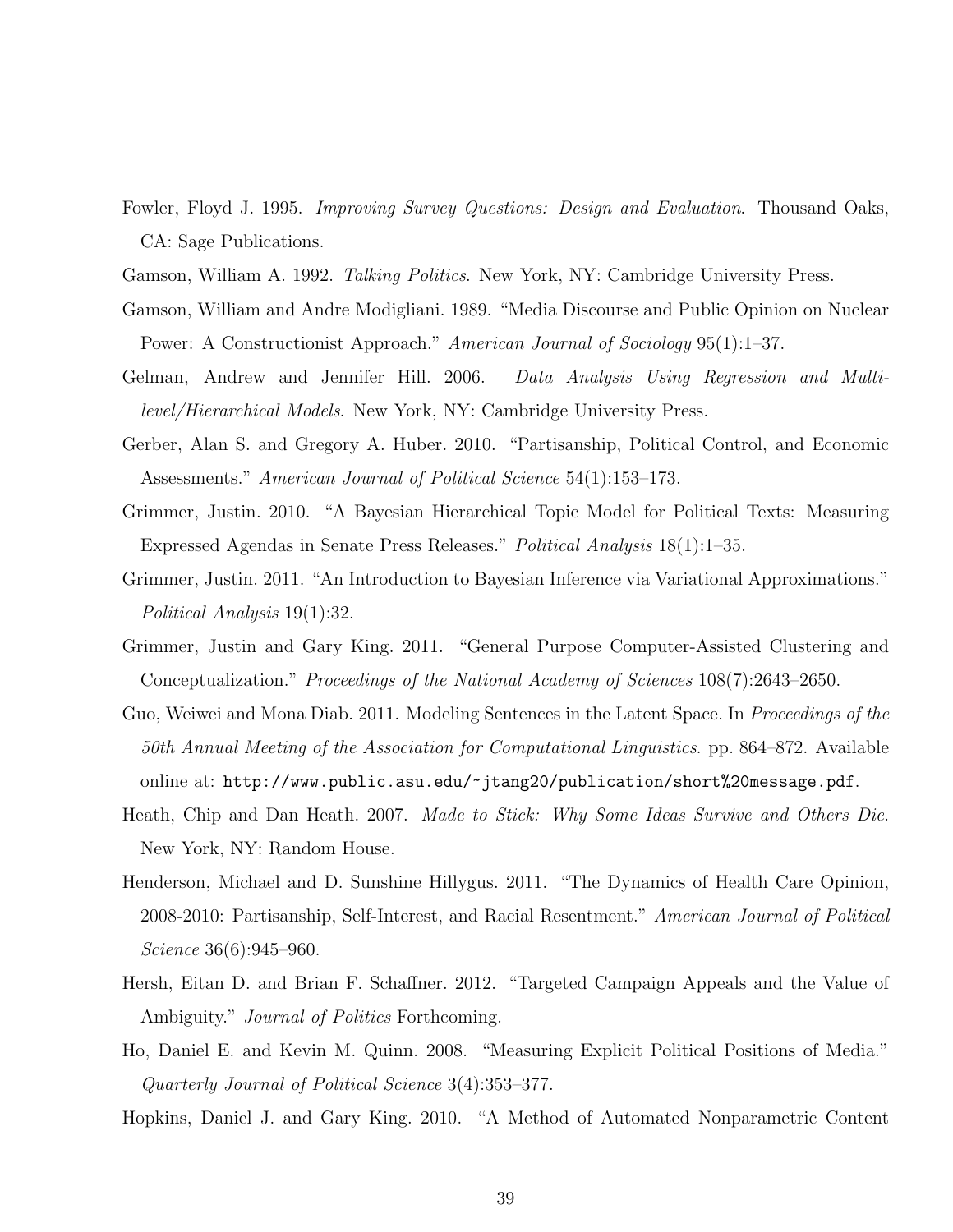Analysis for Social Science." American Journal of Political Science 54(1):229–247.

- Huber, Gregory A. and Celia Paris. 2012. "Assessing the Programmatic Equivalence Assumption In Question Wording Experiments: Understanding Why Americans like Assistance to the Poor more than Welfare." *Public Opinion Quarterly* Forthcoming.
- III, George C. Edwards. 2009. The Strategic President: Persuasion and Opportunity in Presidential Leadership. Princeton, NJ: Princeton University Press.
- Iyengar, Shanto. 1991. Is Anyone Responsible? How Television Frames Political Issues. Chicago, IL: University of Chicago Press.
- Iyengar, Shanto and Donald R. Kinder. 1987. News that Matters. Chicago IL: University of Chicago Press.
- Jacobs, Lawrence R., Benjamin I. Page, Melanie Burns, Gregory McAvoy and Eric Ostermeier. 2003. "What Presidents Talk About: The Nixon Case." Presidential Studies Quarterly 33(4):751–771.
- Jacobs, Lawrence R. and Melanie Burns. 2004. "The Second Face of the Public Presidency: Presidential Polling and the Shift from Policy to Personality Polling." Presidential Studies Quarterly 34(3):536–556.
- Jacobs, Lawrence R. and Robert Y. Shapiro. 2000. Politicians Don't Pander: Political Manipulation and the Loss of Democratic Responsiveness. Chicago, IL: University of Chicago Press.
- Kaiser Family Foundation. 2012. "Kaiser Health Tracking Poll: August 2012.". Available online at: http://www.kff.org/kaiserpolls/8342.cfm.
- Kellstedt, Paul M. 2003. The Mass Media and the Dynamics of American Racial Attitudes. New York: Cambridge University Press.
- Kinder, Donald R. 1998. "Communication and Opinion." Annual Review of Political Science 1:167–197.
- Konisky, David M. and Lilliard E. Richardson. 2012. "Penalizing the Party: Health Care Reform Issue Voting in the 2010 Election." American Politics Research 40(5):903–926.
- Kriner, Douglas L. and Andrew J. Reeves. 2012a. "The American Public and Health Care Reform: Past, Present, and Future." Typescript, Boston University.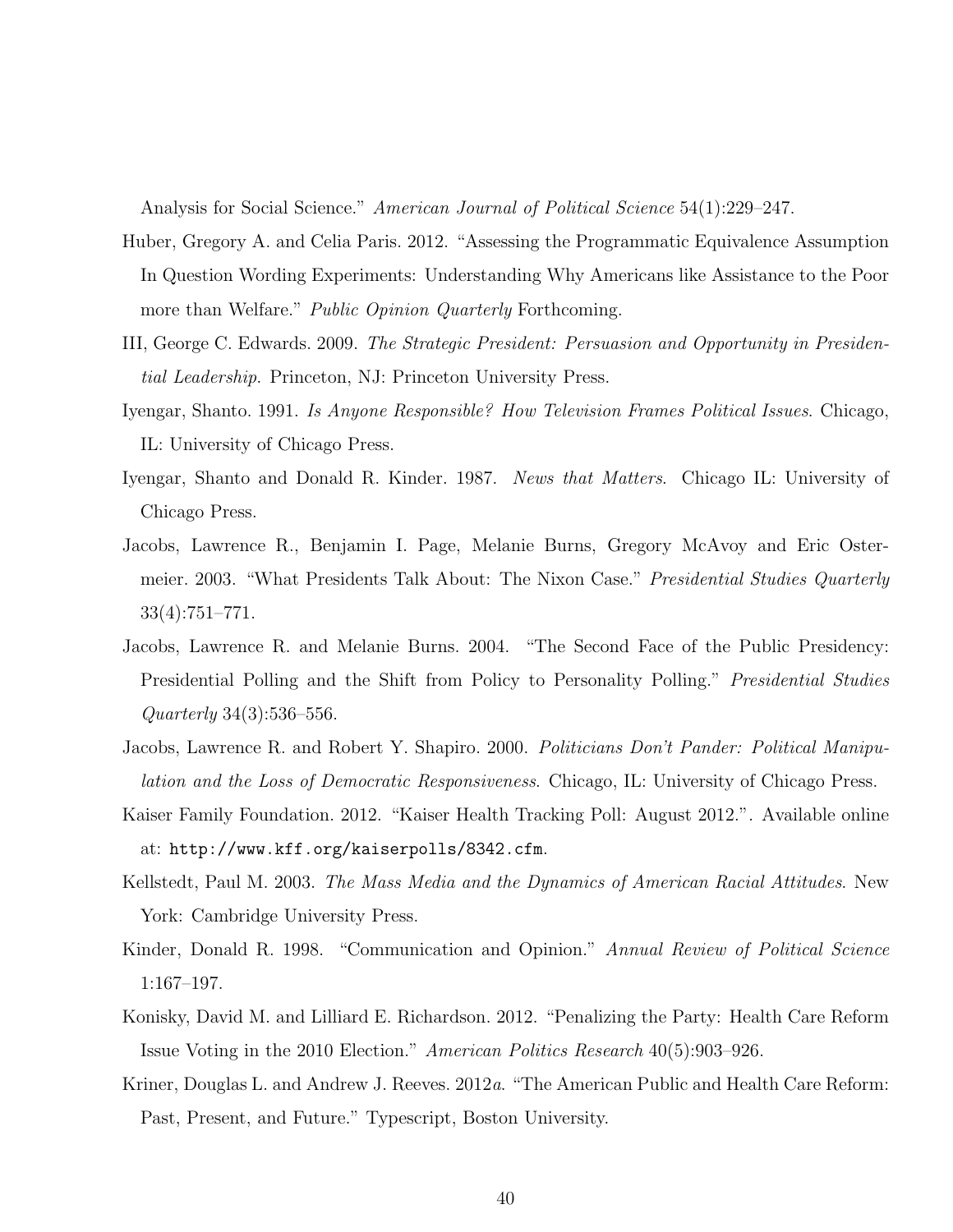Kriner, Douglas L. and Andrew J. Reeves. 2012b. "Responsive Partisanship: Public Support for the Clinton and Obama Health Care Plans." Typescript, Boston University.

Krugman, Paul. 2012. "An Unserious Man." The New York Times August 19.

Lakoff, George and Mark Johnson. 1980. *Metaphors We Live By*. University of Chicago Press.

- Lauderdale, Benjamin and Tom S. Clarke. 2012. "Scaling Meaningful Political Dimensions.". Available online at: http://papers.ssrn.com/sol3/papers.cfm?abstract\_id= 2079561&http://papers.ssrn.com/sol3/papers.cfm?abstract\_id=2079561.
- Laver, Michael, Kenneth Benoit and John Garry. 2003. "Extracting Policy Positions from Political Texts Using Words as Data." American Political Science Review 97(2):311–331.
- Lenz, Gabriel S. 2009. "Learning and Opinion Change, not Priming: Reconsidering the Priming Hypothesis." American Journal of Political Science pp. 821–837.
- Levendusky, Matthew. 2009. The Partisan Sort: How Liberals Became Democrats and Conservatives Became Republicans. Chicago, IL: University of Chicago Press.
- Lowe, Will. 2008. "Understanding Wordscores." Political Analysis 16(4):356–371.
- Lynch, Julia and Sarah E. Gollust. 2010. "Playing Fair: Fairness Beliefs and Health Policy Preferences in the United States." Journal of Health Politics, Policy and Law 35(6):849–887.
- Malhotra, Neil and Yotam Margalit. 2010. "Risk Orientations and Policy Frames." Journal of Politics 72(2):381–396.
- Mutz, Diana C. 1994. "Contextualizing Personal Experience: The Role of Mass Media." The Journal of Politics 56(3):689–714.
- Mutz, Diana C. 1998. Impersonal Influence: How Perceptions of Mass Collectives Affect Political Attitudes. New York, NY: Cambridge University Press.
- Nelson, Thomas. 2011. Issue Framing. In The Oxford Handbook of American Public Opinion and the Media, ed. Robert Y. Shapiro and Lawrence Jacobs. New York, NY: Oxford University Press pp. 189–203.
- Nelson, Thomas E., Rosealee A. Clawson and Zoe M. Oxley. 1997. "Media Framing of a Civil Liberties Conflict and its Effect on Tolerance." American Political Science Review 91(3):567– 583.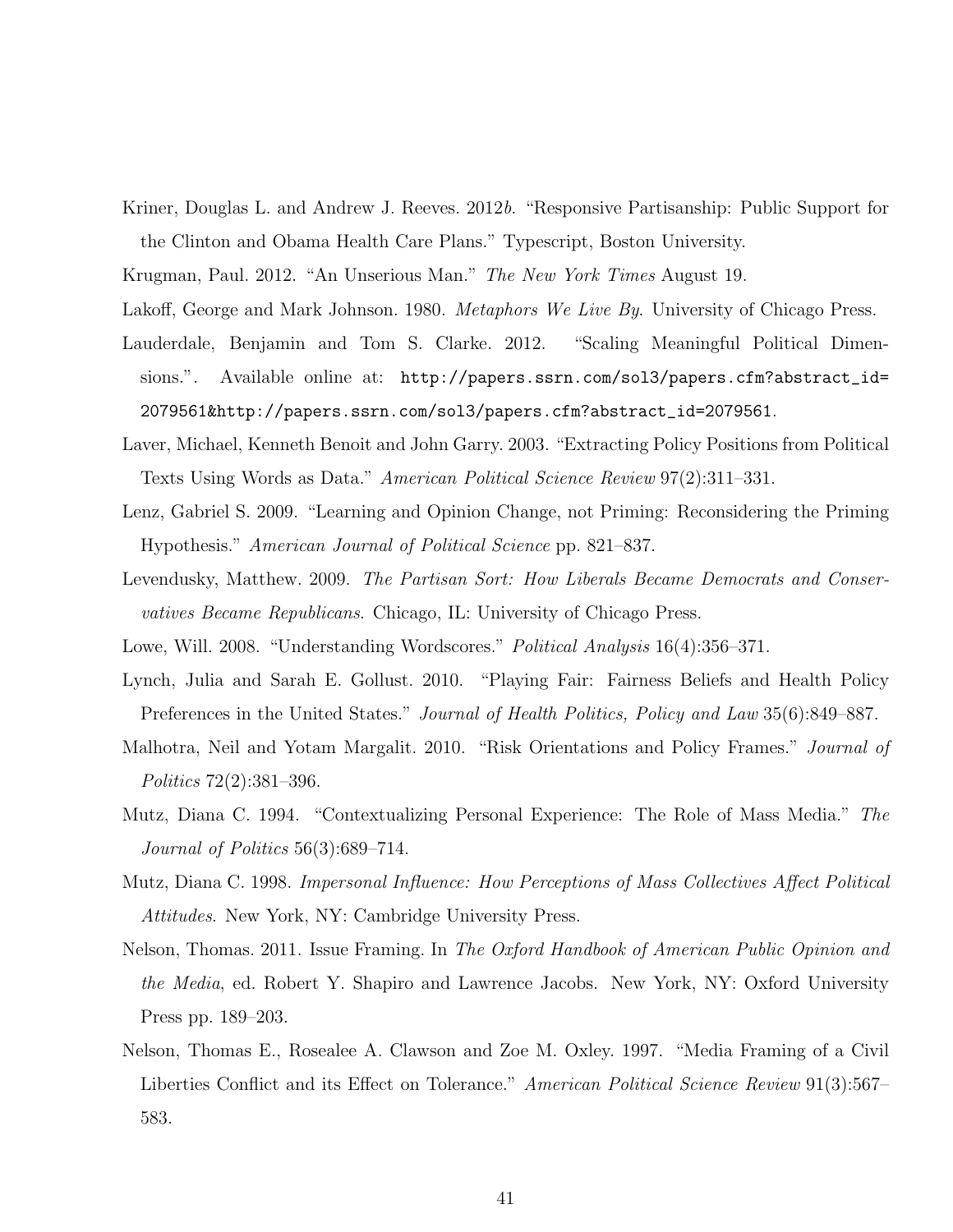- Noel, Hans. 2012. "The Coalition Merchants: The Ideological Roots of the Civil Rights Realignment." *The Journal of Politics* 74(01):156–173.
- Nyhan, Brendan. 2010. "Why the "Death Panel" Myth Wouldn't Die: Misinformation in the Health Care Reform Debate." The Forum 8(1):1–24.
- Nyhan, Brendan, Eric McGhee, John Sides, Seth Masket and Steven Greene. 2012. "One Vote Out of Step? The Effects of Salient Roll Call Votes in the 2010 Election." American Politics Research 40(5):844–879.
- Patterson, Thomas E. 1993. Out of Order. New York, NY: Vintage Books.
- Payne, Stanley L. 1951. The Art of Asking Questions. Princeton, NJ: Princeton University Press.
- Porter, M. F. 1980. "An Algorithm for Suffix Stripping." Program: Electronic Library and Information Systems 14(3):130–137.
- Prior, Markus. 2007. Post-Broadcast Democracy: How Media Choice Increases Inequality in Political Involvement and Polarizes Elections. New York, NY: Cambridge University Press.
- Quinn, Kevin M., Burt L. Monroe, Michael Colaresi, Michael H. Crespin and Dragomir R. Radev. 2010. "How to Analyze Political Attention with Minimal Assumptions and Costs." American Journal of Political Science 54(1):209–228.
- Rice, Douglas. 2012. "Measuring the Issue Content of Supreme Court Opinions through Probabilistic Topic Models.". Available online at: http://qssi.psu/files/NF5Rice.pdf.
- Richardson, Lilliard E. and David M. Konisky. 2012. "Personal and Collective Evaluations of the 2010 Health Care Reform.". Mimeo, Georgetown University.
- Riker, William H. 1986. *The Art of Political Manipulation*. New Haven, CT: Yale University Press.
- Scherer, Michael. 2010. "The White House Scrambles to Tame the News Cyclone." Time March 4.
- Schrodt, Philip A. 2011. "Forecasting Political Conflict in Asia and the Middle East using Latent Dirichlet Allocation Models.". Available online at: http://eventdata.psu.edu/papers.dir/ Schrodt.LDA.Starr.2011.pdf.

Shapiro, Robert Y. and Lawrence Jacobs. 2010. "WSimulating Representation: Elite Mobilization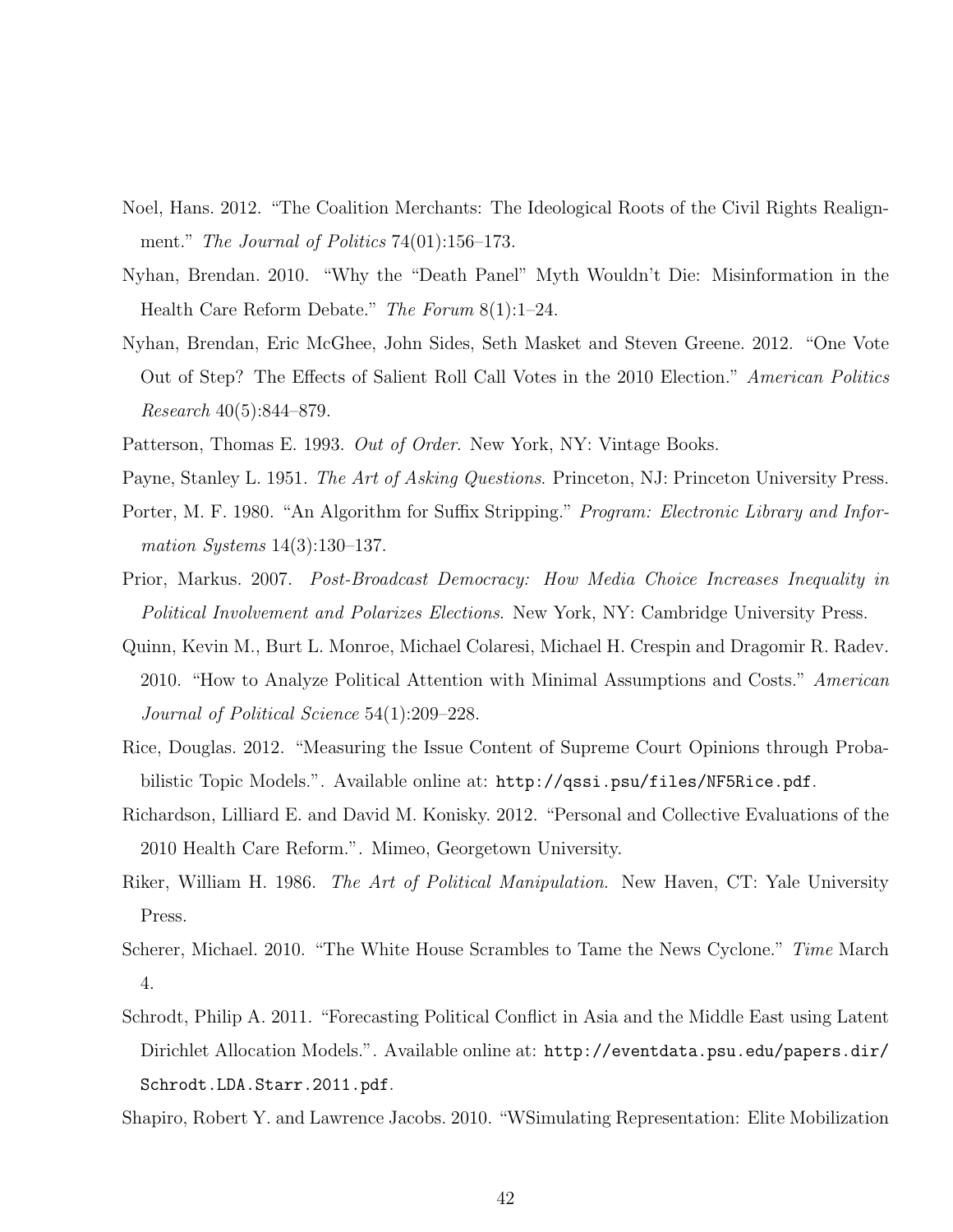and Political Power in Health Care Reform." The Forum  $8(1)$ :1-15.

- Slothuus, Rune and Claes H. de Vreese. 2010. "Political Parties, Motivated Reasoning, and Issue Framing Effects." Journal of Politics 72(3):630–645.
- Smith, Mark A. 2007. The Right Talk: How Conservatives Transformed the Great Society into the Economic Society. Princeton, NJ: Princeton University Press.
- Sniderman, Paul M. and Sean M. Theriault. 2004. The Structure of Political Argument and the Logic of Issue Framing. In *Studies in Public Opinion: Attitudes, Nonattitudes, Measurement* Error, and Change. Princeton, NJ: Princeton University Press pp. 133–65.
- Song, Yangqiu, Haixun Wang, Zhongyuan Wang, Hongsong Li and Weizhu Chen. 2011. Short Text Conceptualization Using a Probabilistic Knowledge Base. In Proceedings of the Twenty-Second International Joint Conference on Artificial Intelligence. Available online at: http: //ijcai.org/papers11/Papers/IJCAI11-388.pdf.
- Spirling, Arthur. 2011. "US Treaty Making with American Indians: Institutional Change and Relative Power, 1784–1911." American Journal of Political Science 56(1):84–97.
- Steinhauer, Jennifer and Robert Pear. 2011. "G.O.P. Newcomers Set Out to Undo Obama Victories." New York Times .
- Strauss, Aaron B. 2009. Political Ground Truth: How Personal Experience Counters Partisan Bias PhD thesis Princeton University.
- Sussman, Tara, Robert J. Blendon and Andrea L. Campbell. 2009. "Will Americans Support the Individual Mandate?" Health Affairs 28(3):501–509.
- Taber, Charles S. and Milton Lodge. 2006. "Motivated Skepticism in the Evaluation of Political Beliefs." American Journal of Political Science 50(3):755–769.
- Tang, Jiliang, Xufei Wang, Huiji Gao, Xia Hu and Huan Liu. 2012. "Enriching Short Text Representation in Microblog for Clustering." Frontiers in Computational Science 6(1).
- Tesler, Michael. 2012. "The Spillover of Racialization into Health Care: How President Obama Polarized Public Opinion by Racial Attitudes and Race." American Journal of Political Science Forthcoming.
- Vavreck, Lynn. 2009. The Message Matters: The Economy and Presidential Campaigns. Prince-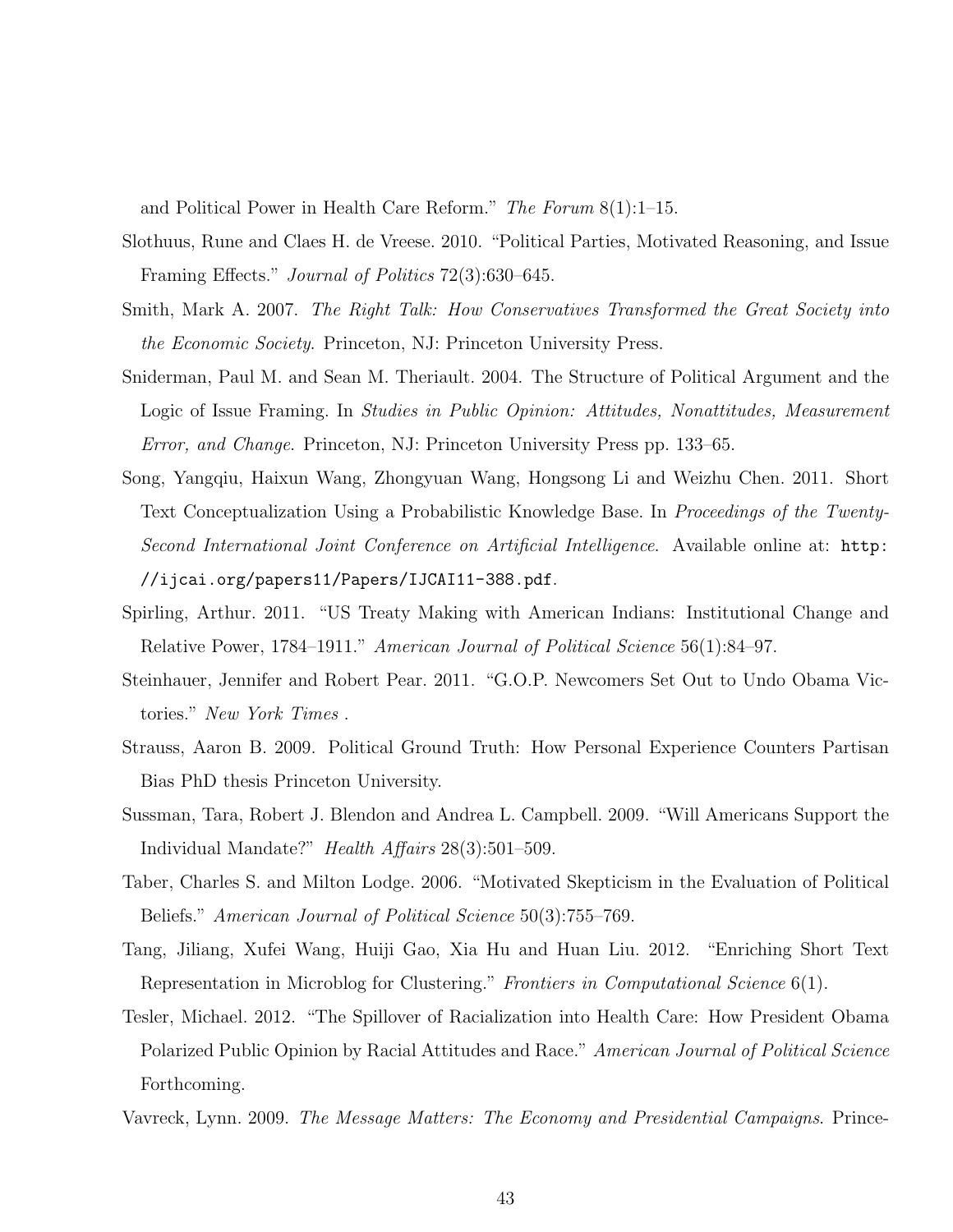ton, NJ: Princeton University Press.

- Winter, Nicholas G. 2008. Dangerous Frames: How Ideas about Race and Gender Shape Public Opinion. Chicago, IL: University of Chicago Press.
- Zaller, John R. 1992. The Nature and Origins of Mass Opinion. New York, NY: Cambridge University Press.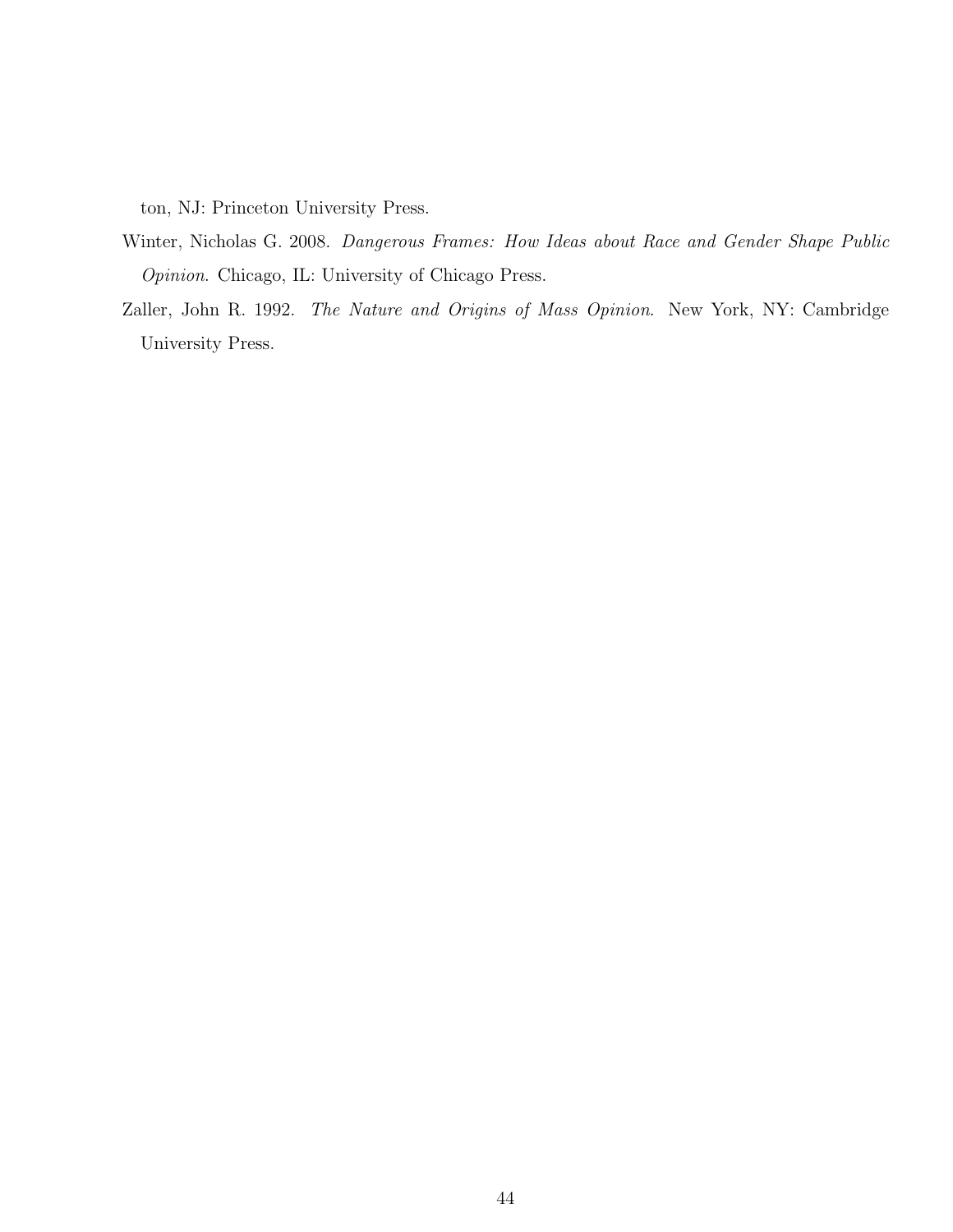Appendix A: Supplementary Tables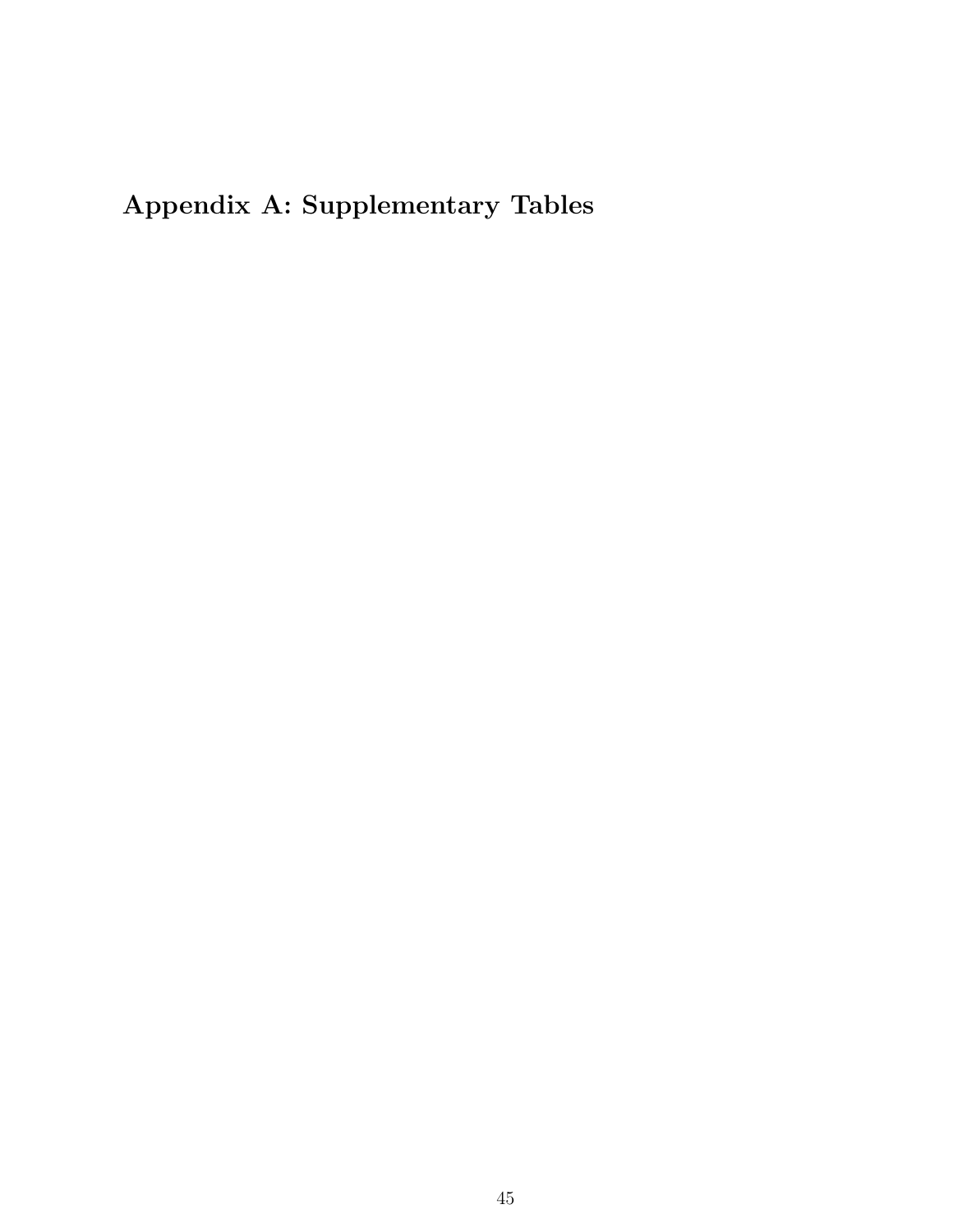|                   | Income   | <b>Black</b> | Hispanic | Education | Male     | <b>GOP</b> | Independent |
|-------------------|----------|--------------|----------|-----------|----------|------------|-------------|
| FEB09             | $-0.098$ | 0.009        | 0.063    | 0.151     | $-0.009$ | $-0.611$   | $-0.330$    |
| APR <sub>09</sub> | $-0.054$ | 0.012        | 0.124    | $-0.185$  | $-0.042$ | $-0.849$   | $-0.434$    |
| JUN09             | $-0.121$ | 0.081        | 0.176    | $-0.241$  | $-0.062$ | $-0.690$   | $-0.369$    |
| JUL09             | $-0.318$ | 0.146        | 0.203    | 0.185     | $-0.028$ | $-0.712$   | $-0.293$    |
| AUG09             | $-0.226$ | 0.180        | 0.260    | 0.433     | $-0.062$ | $-0.954$   | $-0.622$    |
| SEP09             | $-0.139$ | 0.148        | 0.129    | 0.402     | $-0.008$ | $-0.994$   | $-0.448$    |
| OCT09             | $-0.091$ | 0.258        | 0.074    | 0.171     | 0.032    | $-0.971$   | $-0.369$    |
| NOV <sub>09</sub> | 0.187    | 0.343        | $-0.007$ | 0.019     | $-0.071$ | $-0.976$   | $-0.361$    |
| DEC09             | $-0.123$ | 0.171        | 0.166    | 0.186     | $-0.011$ | $-0.924$   | $-0.456$    |
| JAN10             | 0.065    | 0.326        | 0.232    | 0.134     | $-0.086$ | $-1.129$   | $-0.614$    |
| FEB10             | 0.107    | 0.395        | 0.137    | $-0.123$  | 0.003    | $-1.083$   | $-0.513$    |
| MAR <sub>10</sub> | 0.066    | 0.224        | 0.207    | 0.173     | 0.026    | $-1.283$   | $-0.675$    |
| APR10             | $-0.066$ | 0.260        | 0.099    | 0.498     | $-0.076$ | $-1.151$   | $-0.672$    |
| MAY10             | $-0.097$ | 0.203        | 0.079    | 0.477     | $-0.069$ | $-1.235$   | $-0.569$    |
| JUN10             | $-0.109$ | 0.265        | 0.244    | 0.418     | 0.019    | $-0.996$   | $-0.462$    |
| JUL10             | $-0.271$ | 0.229        | 0.334    | 0.373     | 0.030    | $-1.102$   | $-0.598$    |
| AUG10             | $-0.150$ | 0.376        | 0.130    | 0.506     | $-0.015$ | $-1.109$   | $-0.612$    |
| SEP <sub>10</sub> | $-0.333$ | 0.190        | 0.093    | $0.065\,$ | $-0.015$ | $-1.083$   | $-0.561$    |
| OCT10             | $-0.142$ | 0.118        | 0.251    | 0.291     | $-0.041$ | $-1.200$   | $-0.736$    |
| DEC10             | 0.060    | 0.306        | 0.152    | 0.432     | $-0.008$ | $-1.149$   | $-0.578$    |
| FEB11             | $-0.046$ | 0.142        | 0.248    | 0.373     | $-0.035$ | $-1.065$   | $-0.449$    |
| MAR11             | 0.163    | 0.394        | 0.210    | 0.213     | 0.048    | $-1.063$   | $-0.670$    |
| APR11             | 0.101    | 0.290        | 0.246    | 0.807     | $-0.023$ | $-1.069$   | $-0.483$    |
| MAY11             | $-0.080$ | 0.243        | 0.112    | 0.519     | 0.039    | $-1.162$   | $-0.593$    |
| JUN11             | $-0.004$ | 0.142        | 0.005    | 0.238     | $-0.033$ | $-0.957$   | $-0.612$    |
| JUL11             | $-0.225$ | 0.281        | 0.222    | 0.409     | $-0.023$ | $-0.653$   | $-0.349$    |
| AUG11             | 0.087    | 0.144        | 0.224    | 0.191     | 0.034    | $-1.004$   | $-0.571$    |
| SEP11             | 0.135    | 0.197        | 0.328    | 0.328     | $-0.075$ | $-1.055$   | $-0.498$    |
| OCT11             | $-0.031$ | 0.258        | 0.047    | 0.246     | $-0.039$ | $-0.903$   | $-0.398$    |
| NOV11             | 0.112    | 0.376        | 0.253    | 0.422     | $-0.047$ | $-0.978$   | $-0.537$    |
| DEC11             | 0.132    | 0.319        | 0.318    | 0.600     | 0.011    | $-0.890$   | $-0.539$    |
| JAN12             | 0.100    | 0.259        | 0.275    | 0.822     | $-0.091$ | $-0.929$   | $-0.486$    |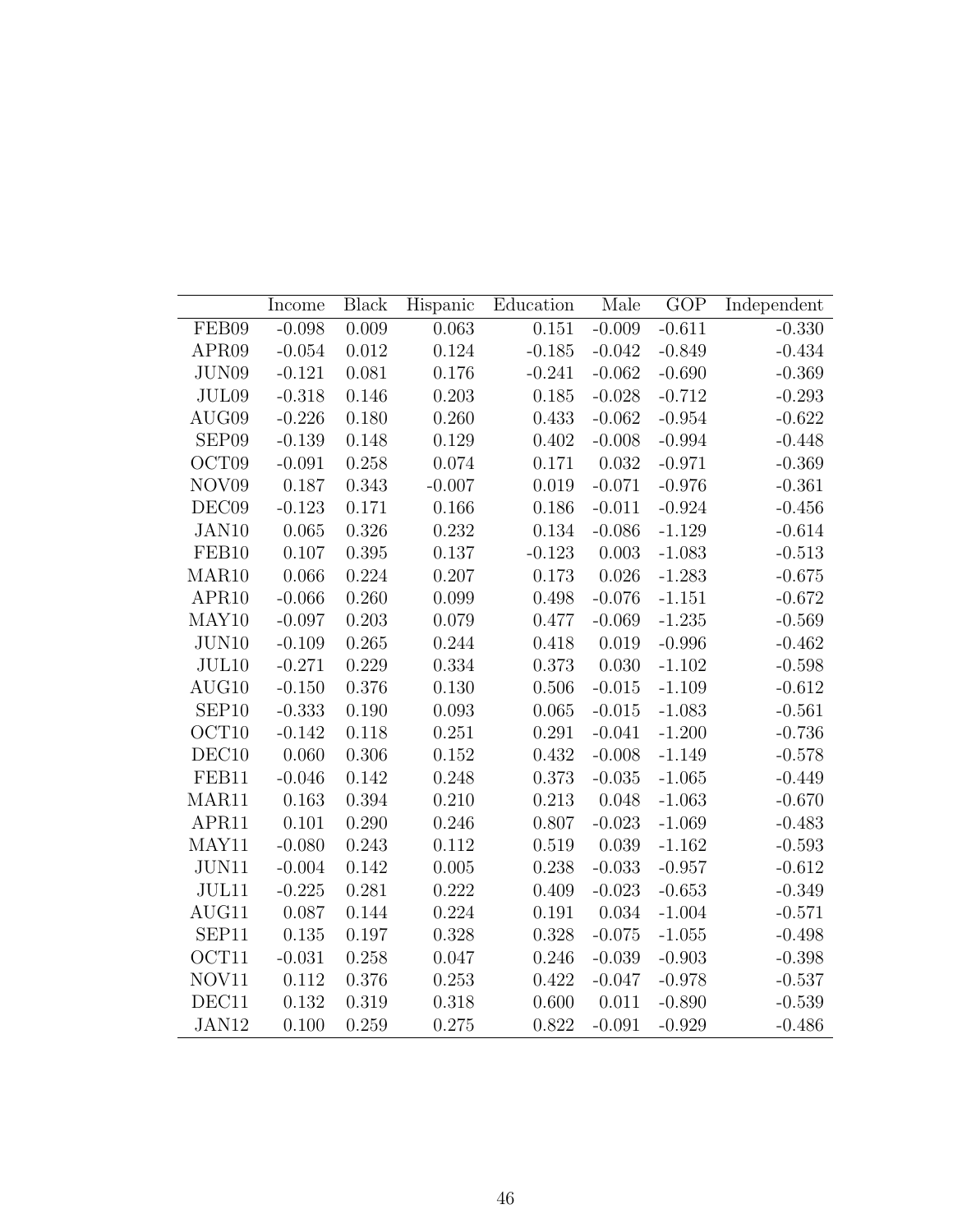|                   | Intercept | Medicare  | Medicaid  | Health    | Age       | Age Squared | Uncovered |
|-------------------|-----------|-----------|-----------|-----------|-----------|-------------|-----------|
| FEB09             | 2.683     | $-0.001$  | 0.023     | $-0.004$  | $-0.108$  | 0.046       | $-0.007$  |
| APR <sub>09</sub> | $2.798\,$ | 0.099     | $0.154\,$ | $0.016\,$ | $-0.032$  | $-0.005$    | 0.120     |
| JUN09             | $3.033\,$ | $0.019\,$ | $0.048\,$ | $-0.026$  | $-0.244$  | $-0.173$    | 0.046     |
| JUL09             | 2.412     | $-0.078$  | $0.018\,$ | 0.027     | $-0.032$  | 0.054       | $-0.000$  |
| AUG09             | 2.377     | $-0.023$  | 0.286     | $-0.014$  | $-0.072$  | $-0.033$    | $-0.194$  |
| SEP09             | 2.205     | $0.107\,$ | 0.068     | 0.037     | $-0.069$  | $-0.150$    | 0.203     |
| OCT09             | $2.398\,$ | $0.103\,$ | $0.086\,$ | $0.004\,$ | $-0.272$  | $-0.031$    | 0.093     |
| NOV09             | 2.319     | 0.139     | 0.029     | 0.012     | $-0.238$  | 0.435       | 0.238     |
| DEC09             | 2.297     | $0.052\,$ | 0.416     | 0.033     | $-0.257$  | $-0.485$    | 0.129     |
| JAN10             | 2.428     | 0.057     | 0.162     | $-0.019$  | $-0.156$  | 0.145       | 0.026     |
| FEB10             | $2.275\,$ | $0.193\,$ | $-0.009$  | 0.063     | $-0.204$  | $0.187\,$   | 0.029     |
| MAR <sub>10</sub> | 2.562     | 0.081     | 0.391     | $-0.053$  | $-0.199$  | 0.131       | 0.122     |
| APR10             | 2.024     | 0.063     | 0.134     | 0.041     | $-0.228$  | $0.166\,$   | 0.201     |
| MAY10             | 2.190     | $-0.035$  | 0.110     | 0.025     | $-0.168$  | 0.079       | $-0.065$  |
| JUN10             | $1.900\,$ | $-0.047$  | $0.053\,$ | 0.079     | $-0.095$  | 0.218       | 0.032     |
| JUL10             | 2.107     | $-0.005$  | 0.094     | 0.048     | $-0.112$  | 0.187       | $-0.019$  |
| AUG10             | $2.014\,$ | $-0.030$  | $0.163\,$ | 0.023     | $-0.061$  | 0.203       | 0.080     |
| SEP <sub>10</sub> | 2.486     | 0.113     | 0.159     | 0.019     | $-0.231$  | $-0.169$    | $-0.003$  |
| OCT10             | $2.386\,$ | 0.049     | $-0.121$  | $-0.009$  | $-0.130$  | $0.339\,$   | $-0.095$  |
| DEC <sub>10</sub> | 2.000     | 0.097     | 0.222     | 0.012     | $-0.159$  | 0.490       | $-0.044$  |
| FEB11             | 1.899     | $-0.087$  | $-0.077$  | 0.052     | $-0.024$  | 0.421       | $-0.055$  |
| MAR11             | 1.950     | 0.003     | $-0.165$  | $0.053\,$ | $-0.140$  | 0.452       | 0.129     |
| APR11             | 1.657     | $-0.037$  | $0.001\,$ | $0.016\,$ | $-0.078$  | $0.445\,$   | $0.075\,$ |
| MAY11             | 1.882     | $-0.038$  | 0.240     | 0.059     | $-0.064$  | $-0.080$    | 0.070     |
| $\mathrm{JUN11}$  | 2.101     | 0.003     | $-0.114$  | 0.020     | $-0.201$  | 0.271       | $0.116\,$ |
| JUL11             | 1.497     | $-0.104$  | $-0.071$  | 0.050     | $-0.165$  | 0.413       | 0.124     |
| AUG11             | 1.977     | 0.051     | $-0.029$  | 0.039     | $-0.144$  | 0.471       | 0.031     |
| SEP11             | $2.010\,$ | $-0.137$  | $-0.043$  | 0.013     | 0.026     | 0.696       | 0.006     |
| OCT11             | 1.925     | $-0.018$  | 0.166     | 0.044     | $-0.041$  | 0.100       | 0.000     |
| NOV11             | 1.849     | 0.064     | $0.298\,$ | 0.036     | $0.005\,$ | 0.325       | $-0.003$  |
| DEC11             | 1.810     | $-0.028$  | $-0.148$  | $-0.005$  | $-0.078$  | 0.163       | 0.097     |
| JAN12             | 1.817     | $-0.069$  | 0.153     | $-0.033$  | $-0.013$  | 0.550       | 0.027     |

Table 2: This table presents the results of models estimated for each month on a total of 30,370 respondents to the Kaiser Family Foundation monthly health care tracking poll from February 2009 through January 2012.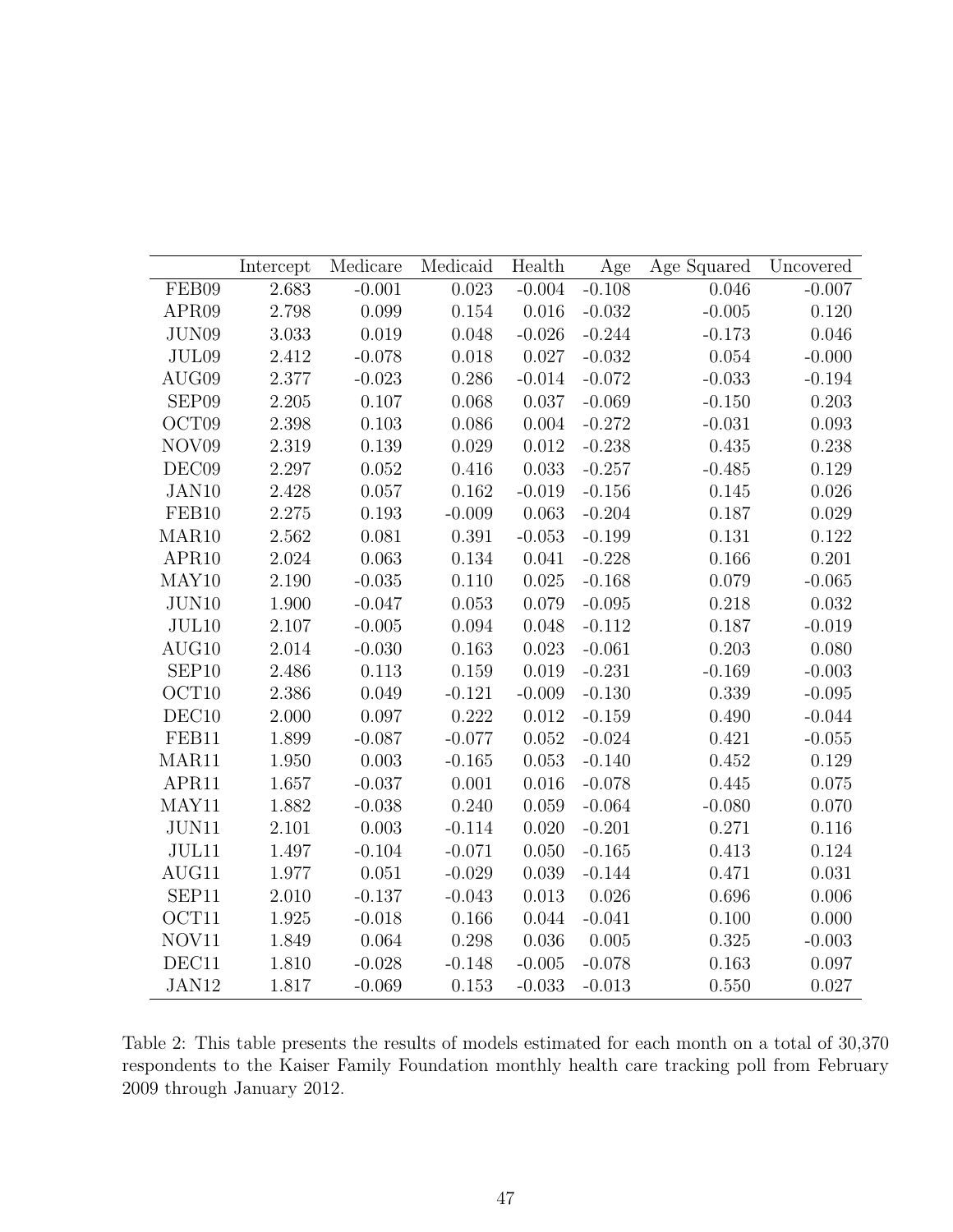|                | $\mathbf{1}$ | $\overline{2}$ | 3          | 4          | 5            | 6          |
|----------------|--------------|----------------|------------|------------|--------------|------------|
| $\mathbf{1}$   | government   | people         | care       | afford     | money        | dont       |
| $\overline{2}$ | dont         | insurance      | health     | people     | cost         | bill       |
| 3              | control      | help           | access     | cant       | medicare     | trying     |
| 4              | business     | companies      | system     | lot        | pay          | country    |
| 5              | involved     | coverage       | americans  | help       | $\text{tax}$ | healthcare |
| 6              | run          | conditions     | affordable | insurance  | taxes        | doesnt     |
| 7              | believe      | able           | provide    | health     | cut          | law        |
| 8              | private      | existing       | universal  | care       | dont         | medicine   |
| 9              | choice       | preexisting    | believe    | dont       | lot          | time       |
| 10             | federal      | age            | reform     | able       | class        | socialized |
| 11             | care         | premiums       | country    | helps      | doctors      | system     |
| 12             | buy          | children       | free       | buy        | people       | citizens   |
| 13             | purchase     | que            | costs      | pay        | paying       | public     |
| 14             | forced       | income         | canada     | benefit    | middle       | change     |
| 15             | individual   | covered        | coverage   | time       | healthcare   | passed     |
| 16             | program      | covers         | countries  | healthcare | costs        | senior     |
| 17             | tell         | pre            | quality    | expensive  | social       | read       |
| 18             | freedom      | low            | american   | sick       | dollars      | didnt      |
| 19             | socialism    | helps          | change     | elderly    | debt         | feel       |
| 20             | choose       | health         | world      | issues     | medicaid     | thats      |

Table 3: This table presents the most commonly occurring words in each of the six clusters of open-ended responses identified through LDA.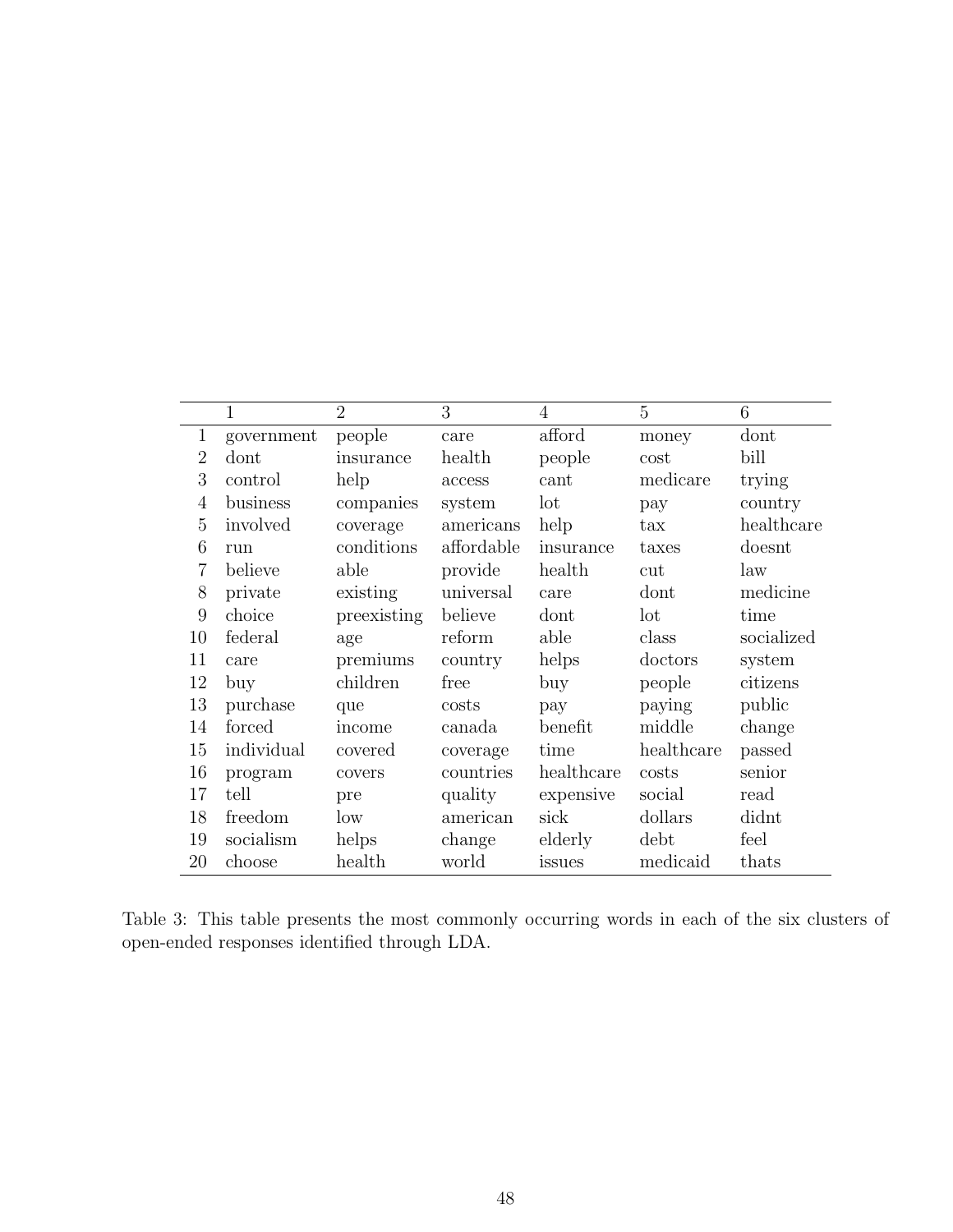## Appendix B: Supplementary Figures



Figure 7: This figure depicts the number of press releases by month, and identifies key events in the legislative timeline.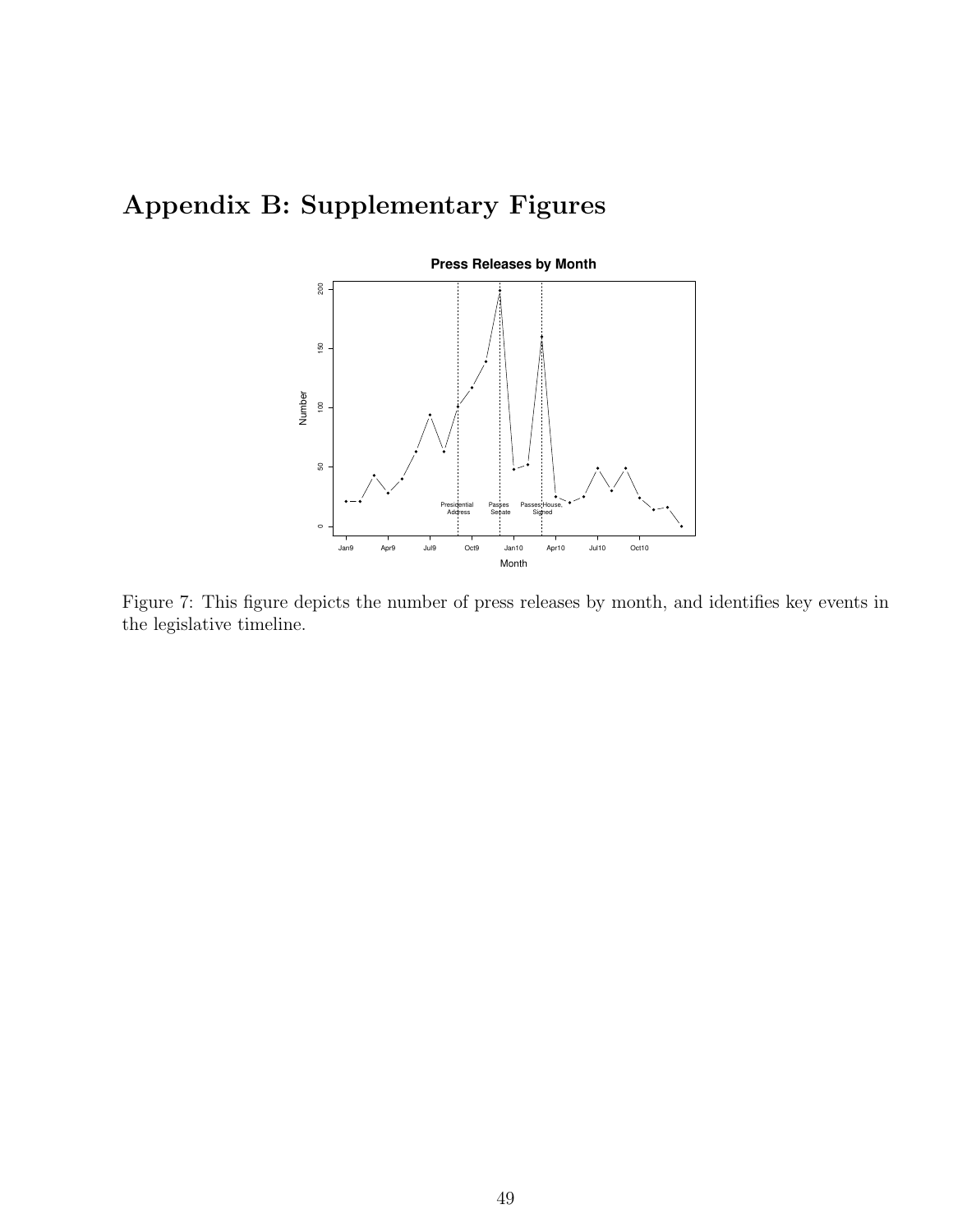

Figure 8: Variation in assessment's of health care reform's impact on the country as a whole, February 2009 to January 2012. The results are from 30,370 respondents surveyed in 32 separate months.



Figure 9: To allow for assessments of convergence for the Gibbs sampler, this figure shows the cumulative average as the number of iterations increases for each of the twelve topics uncovered by LDA in 1,488 press releases.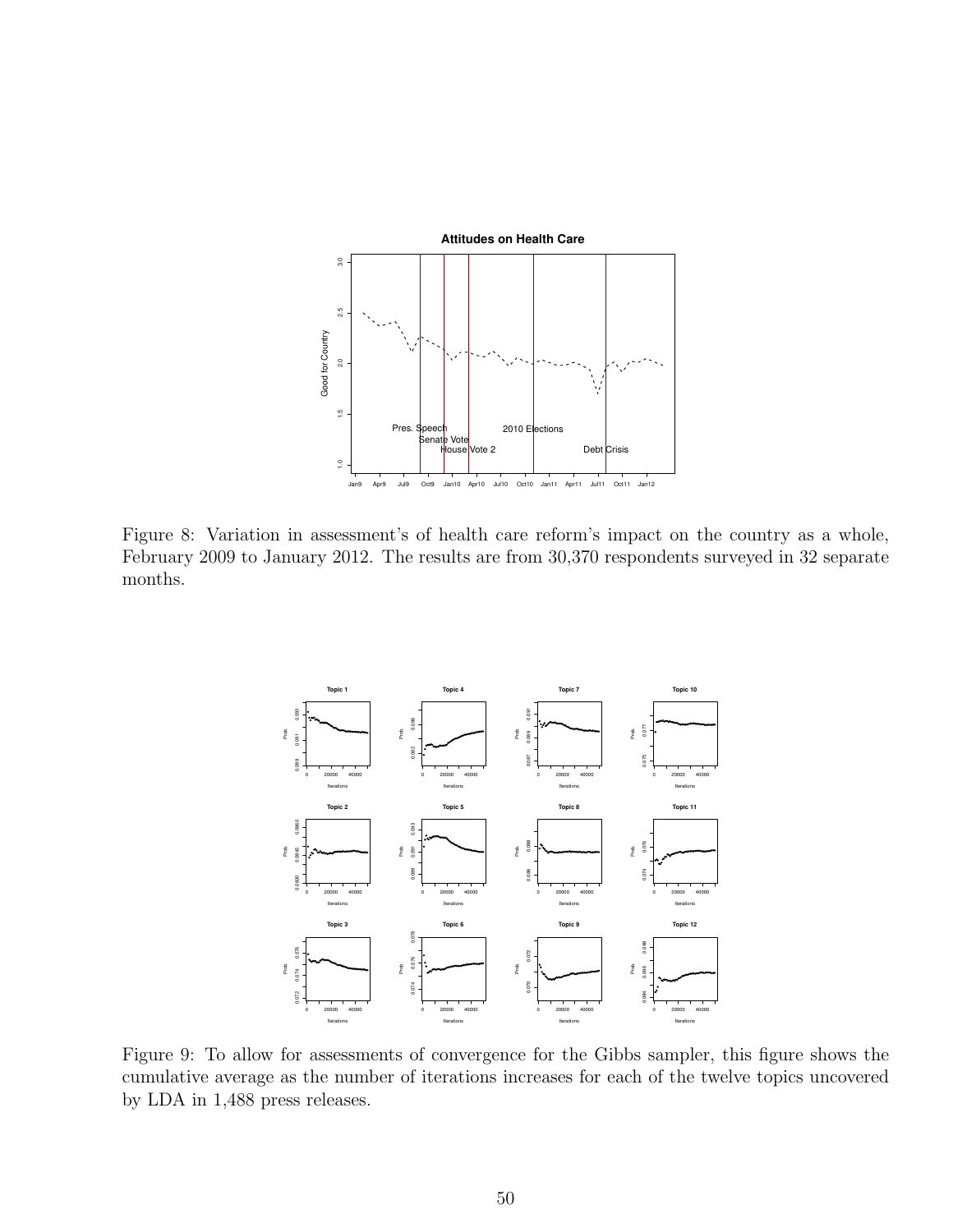